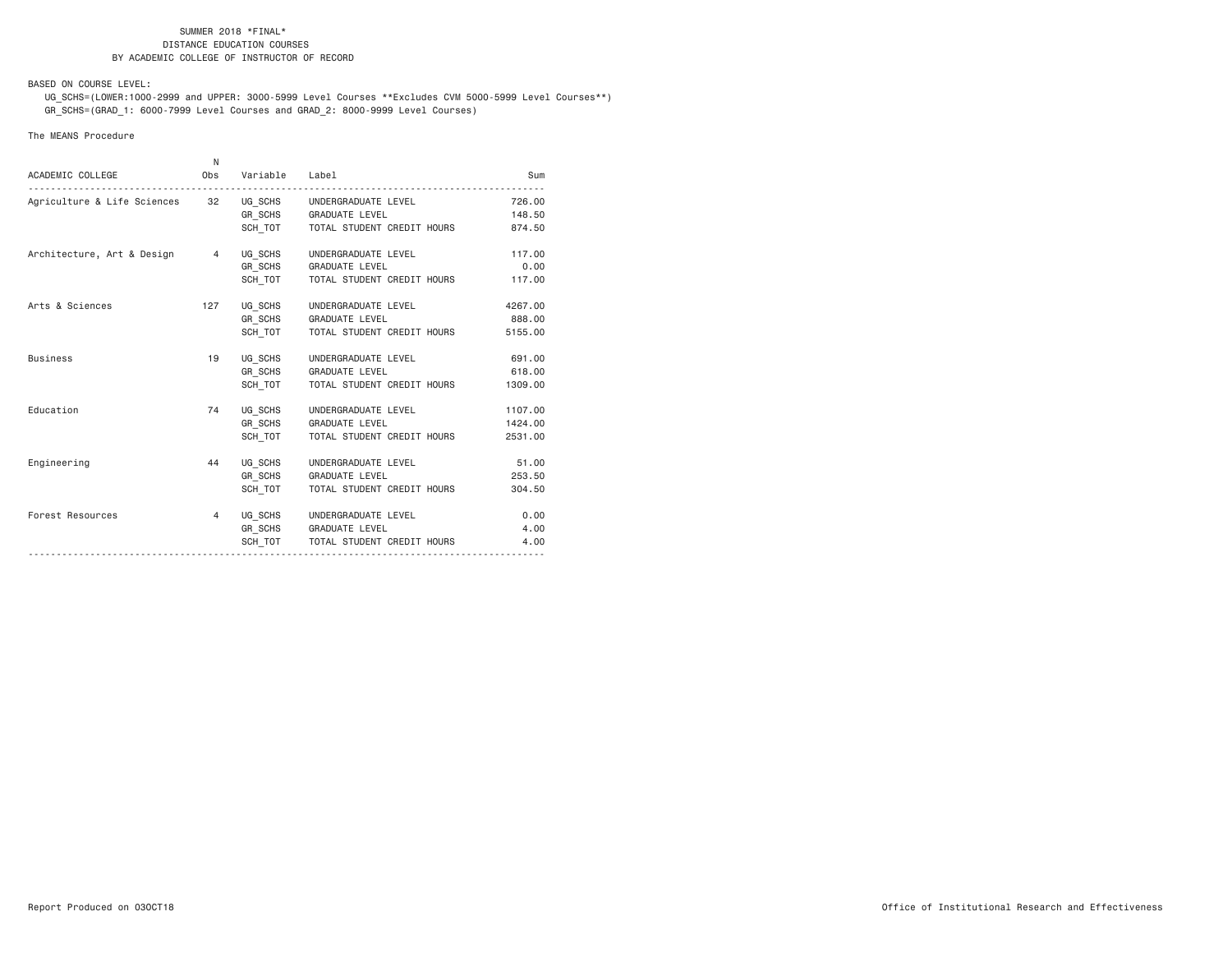BASED ON COURSE LEVEL:

 UG\_SCHS=(LOWER:1000-2999 and UPPER: 3000-5999 Level Courses \*\*Excludes CVM 5000-5999 Level Courses\*\*) GR\_SCHS=(GRAD\_1: 6000-7999 Level Courses and GRAD\_2: 8000-9999 Level Courses)

|                                                     | UNDERGRADUATE | GRADUATE |        |
|-----------------------------------------------------|---------------|----------|--------|
| ACADEMIC DEPARTMENT                                 | LEVEL         | LEVEL    | TOTAL  |
|                                                     |               |          |        |
| Agricultural Economics                              | 5.00          | 0.00     | 5.00   |
| Animal Dairy Science                                | 90.00         | 0.00     | 90.00  |
| Biochemistry, Molecular Biology, Entomology & Plant | 219.00        | 24.00    | 243.00 |
| Food Science, Nutrition & Health Promotion          | 78.00         | 102.00   | 180.00 |
| Landscape Architecture                              | 42.00         | 0.00     | 42.00  |
| Poultry Science                                     | 21.00         | 0.00     | 21.00  |
| School of Human Sciences                            | 271.00        | 22.50    | 293.50 |
|                                                     | --------      |          |        |
|                                                     | 726.00        | 148.50   | 874.50 |
|                                                     |               |          |        |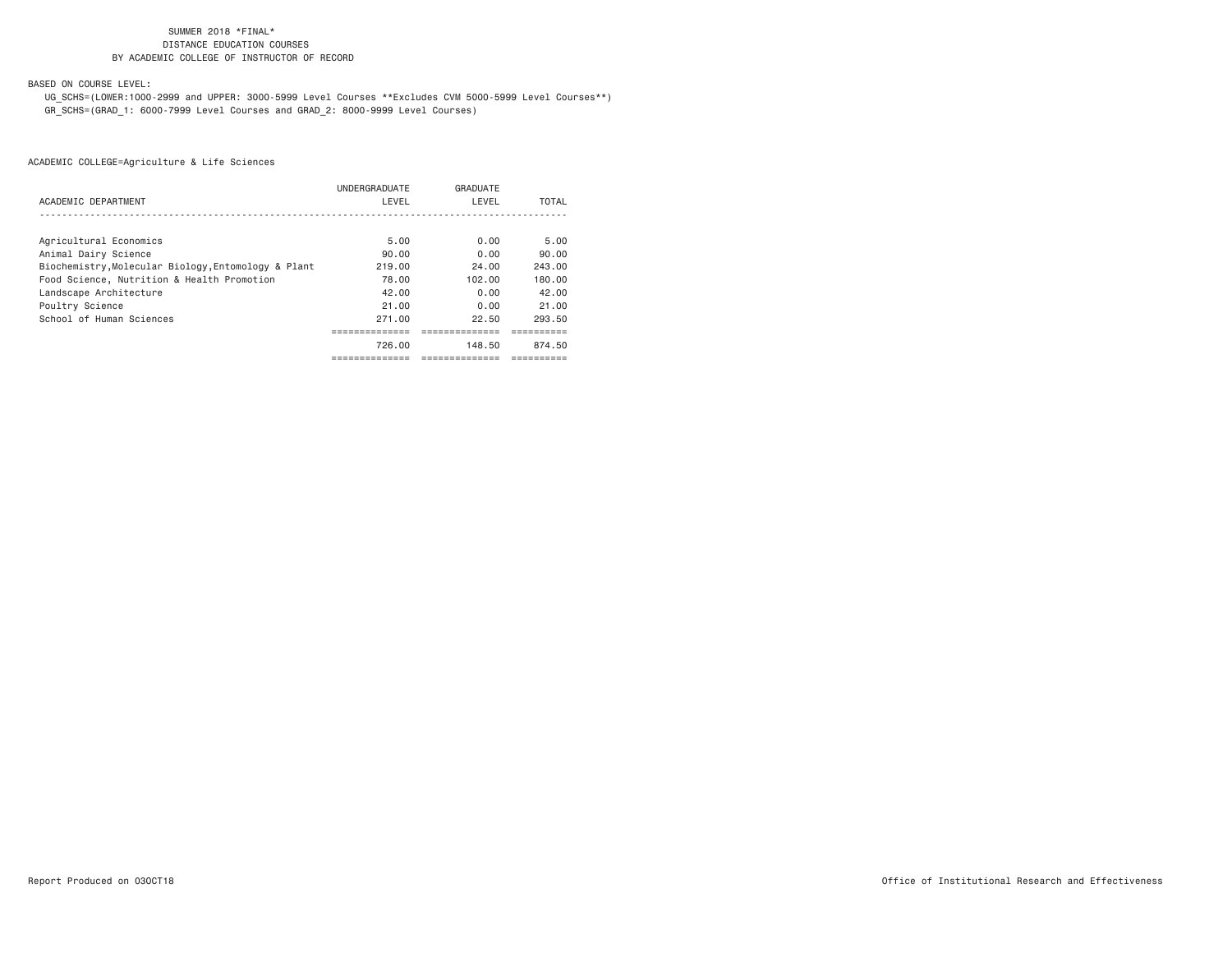#### BASED ON COURSE LEVEL:

 UG\_SCHS=(LOWER:1000-2999 and UPPER: 3000-5999 Level Courses \*\*Excludes CVM 5000-5999 Level Courses\*\*) GR\_SCHS=(GRAD\_1: 6000-7999 Level Courses and GRAD\_2: 8000-9999 Level Courses)

ACADEMIC COLLEGE=Architecture, Art & Design

| ACADEMIC DEPARTMENT    | UNDERGRADUATE<br>LEVEL | GRADUATE<br>LEVEL | TOTAL  |
|------------------------|------------------------|-------------------|--------|
| Art AAD                | 99.00                  | 0.00              | 99.00  |
| School of Architecture | 18.00                  | 0.00              | 18.00  |
|                        |                        |                   |        |
|                        | 117.00                 | 0.00              | 117.00 |
|                        |                        |                   |        |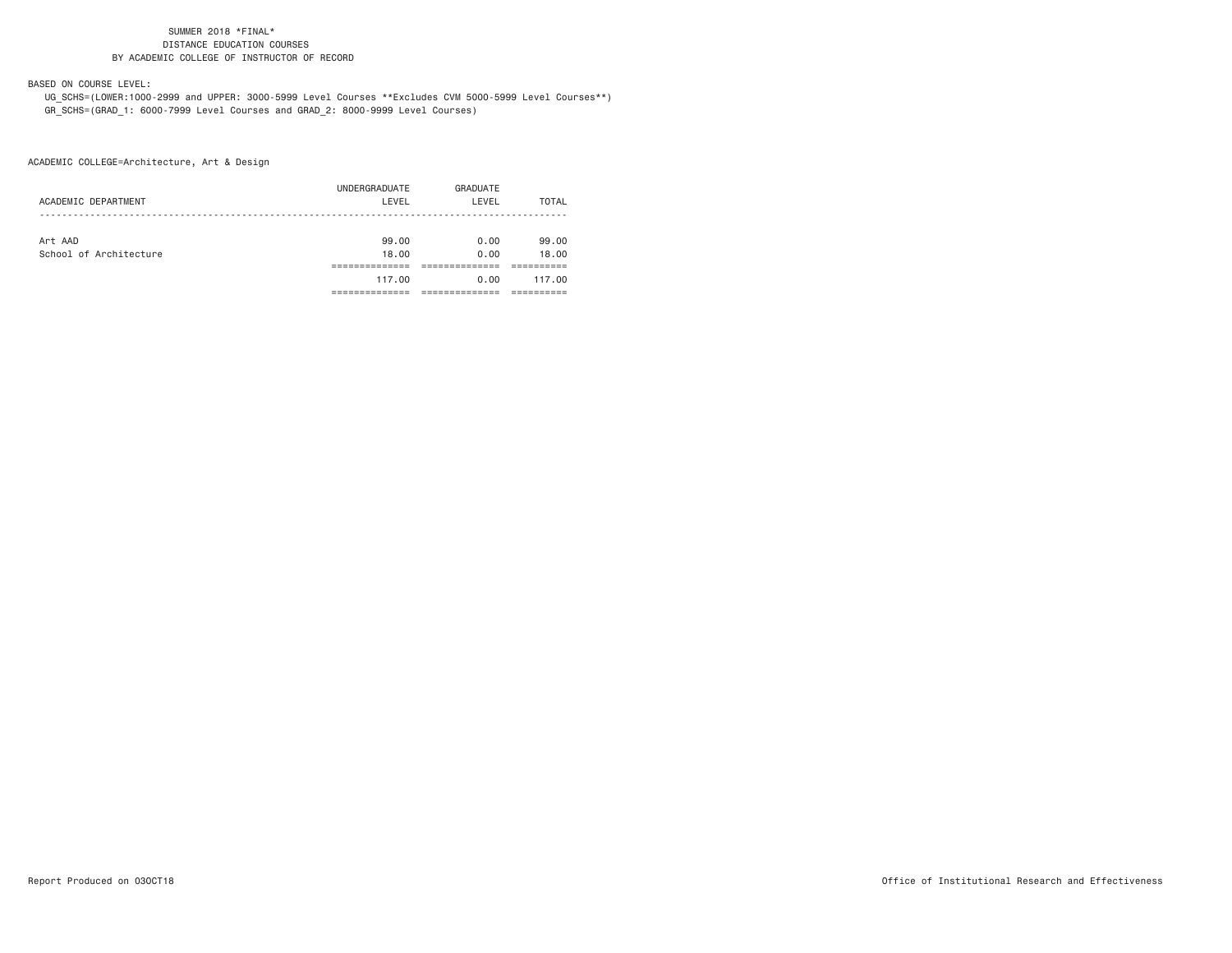BASED ON COURSE LEVEL:

 UG\_SCHS=(LOWER:1000-2999 and UPPER: 3000-5999 Level Courses \*\*Excludes CVM 5000-5999 Level Courses\*\*) GR\_SCHS=(GRAD\_1: 6000-7999 Level Courses and GRAD\_2: 8000-9999 Level Courses)

|                                            | UNDERGRADUATE  | <b>GRADUATE</b> |              |
|--------------------------------------------|----------------|-----------------|--------------|
| ACADEMIC DEPARTMENT                        | LEVEL          | LEVEL           | <b>TOTAL</b> |
|                                            |                |                 |              |
| Biological Sciences                        | 0.00           | 114,00          | 114,00       |
| Chemistry                                  | 41.00          | 0.00            | 41.00        |
| Classical & Modern Languages & Literatures | 462,00         | 0.00            | 462,00       |
| Communication                              | 489,00         | 12.00           | 501.00       |
| English                                    | 72.00          | 0.00            | 72.00        |
| Geosciences                                | 1530.00        | 762.00          | 2292.00      |
| Mathematics & Statistics                   | 435,00         | 0.00            | 435,00       |
| Philosophy & Religion                      | 291,00         | 0.00            | 291,00       |
| Physics & Astronomy                        | 41.00          | 0.00            | 41.00        |
| Psychology                                 | 549.00         | 0.00            | 549,00       |
| Sociology                                  | 357,00         | 0.00            | 357,00       |
|                                            | ============   |                 |              |
|                                            | 4267.00        | 888,00          | 5155.00      |
|                                            | ============== | ==============  |              |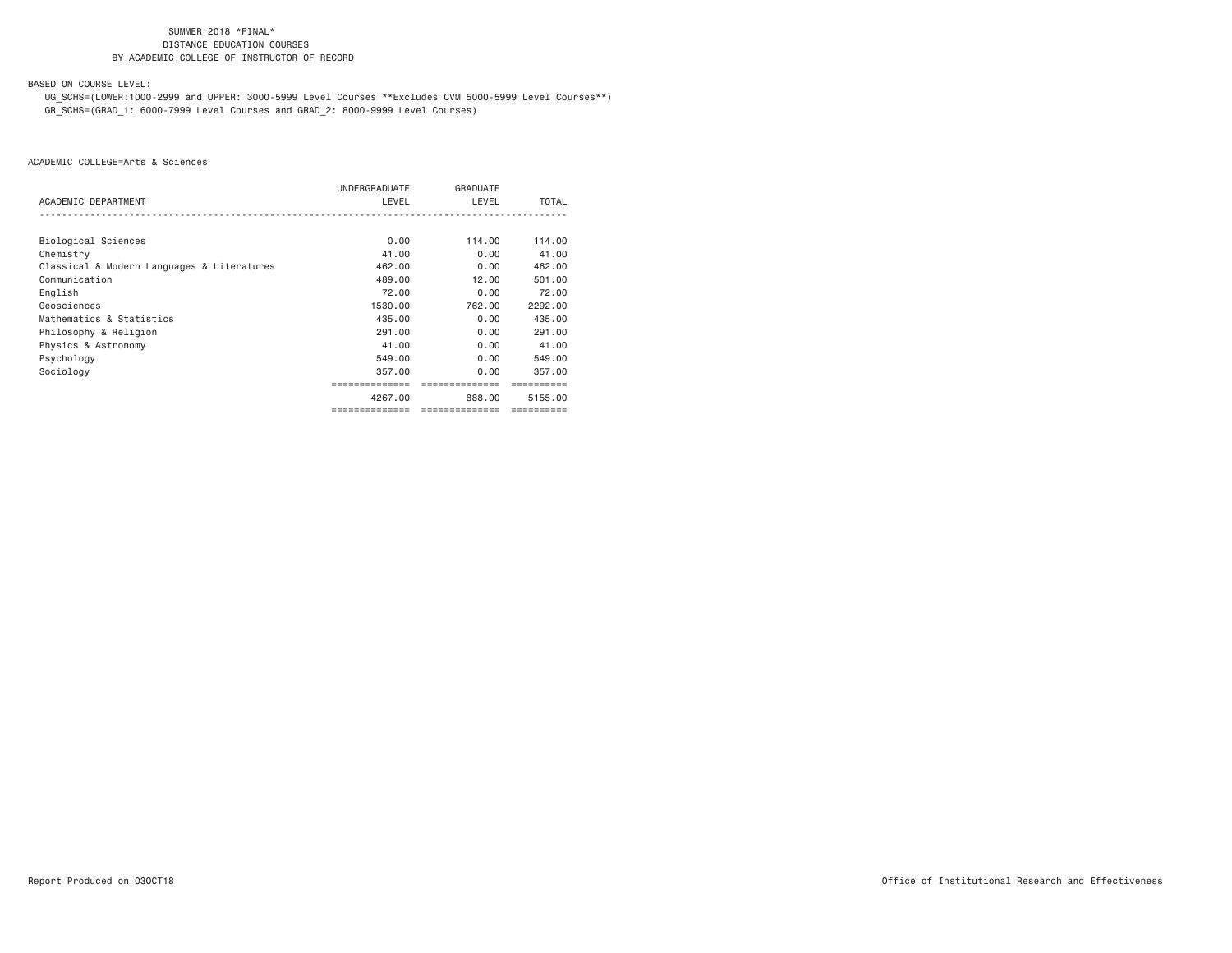BASED ON COURSE LEVEL:

 UG\_SCHS=(LOWER:1000-2999 and UPPER: 3000-5999 Level Courses \*\*Excludes CVM 5000-5999 Level Courses\*\*) GR\_SCHS=(GRAD\_1: 6000-7999 Level Courses and GRAD\_2: 8000-9999 Level Courses)

|                                                 | UNDERGRADUATE | GRADUATE |         |
|-------------------------------------------------|---------------|----------|---------|
| ACADEMIC DEPARTMENT                             | LEVEL         | LEVEL    | TOTAL   |
|                                                 |               |          |         |
| Finance & Economics                             | 390.00        | 135.00   | 525.00  |
| Management & Information Systems                | 56.00         | 237.00   | 293.00  |
| Marketing, Quantitative Analysis & Business Law | 149.00        | 180.00   | 329.00  |
| School of Accountancy                           | 96.00         | 66.00    | 162.00  |
|                                                 |               |          |         |
|                                                 | 691.00        | 618.00   | 1309.00 |
|                                                 |               |          |         |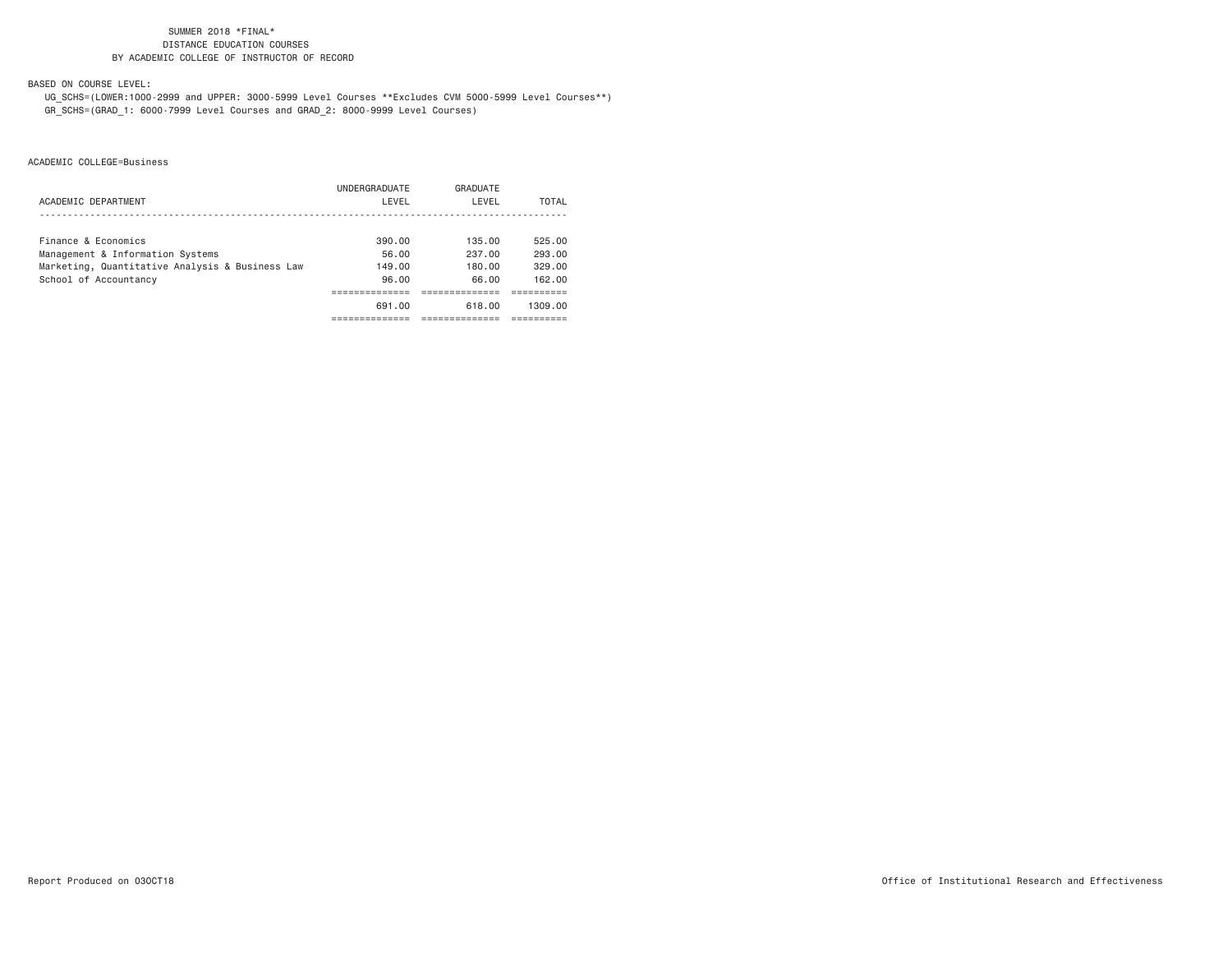BASED ON COURSE LEVEL:

 UG\_SCHS=(LOWER:1000-2999 and UPPER: 3000-5999 Level Courses \*\*Excludes CVM 5000-5999 Level Courses\*\*) GR\_SCHS=(GRAD\_1: 6000-7999 Level Courses and GRAD\_2: 8000-9999 Level Courses)

|                                                    | UNDERGRADUATE | GRADUATE |         |
|----------------------------------------------------|---------------|----------|---------|
| ACADEMIC DEPARTMENT                                | LEVEL         | LEVEL    | TOTAL   |
|                                                    |               |          |         |
| Counseling, Educational Psychology, and Foundation | 0.00          | 180.00   | 180.00  |
| Curriculum, Instruction & Special Education        | 276.00        | 467.00   | 743.00  |
| Educational Leadership                             | 147.00        | 627.00   | 774.00  |
| Instructional Systems & Workforce Development      | 450.00        | 150.00   | 600.00  |
| Music                                              | 234.00        | 0.00     | 234.00  |
|                                                    |               |          |         |
|                                                    | 1107.00       | 1424.00  | 2531.00 |
|                                                    |               |          |         |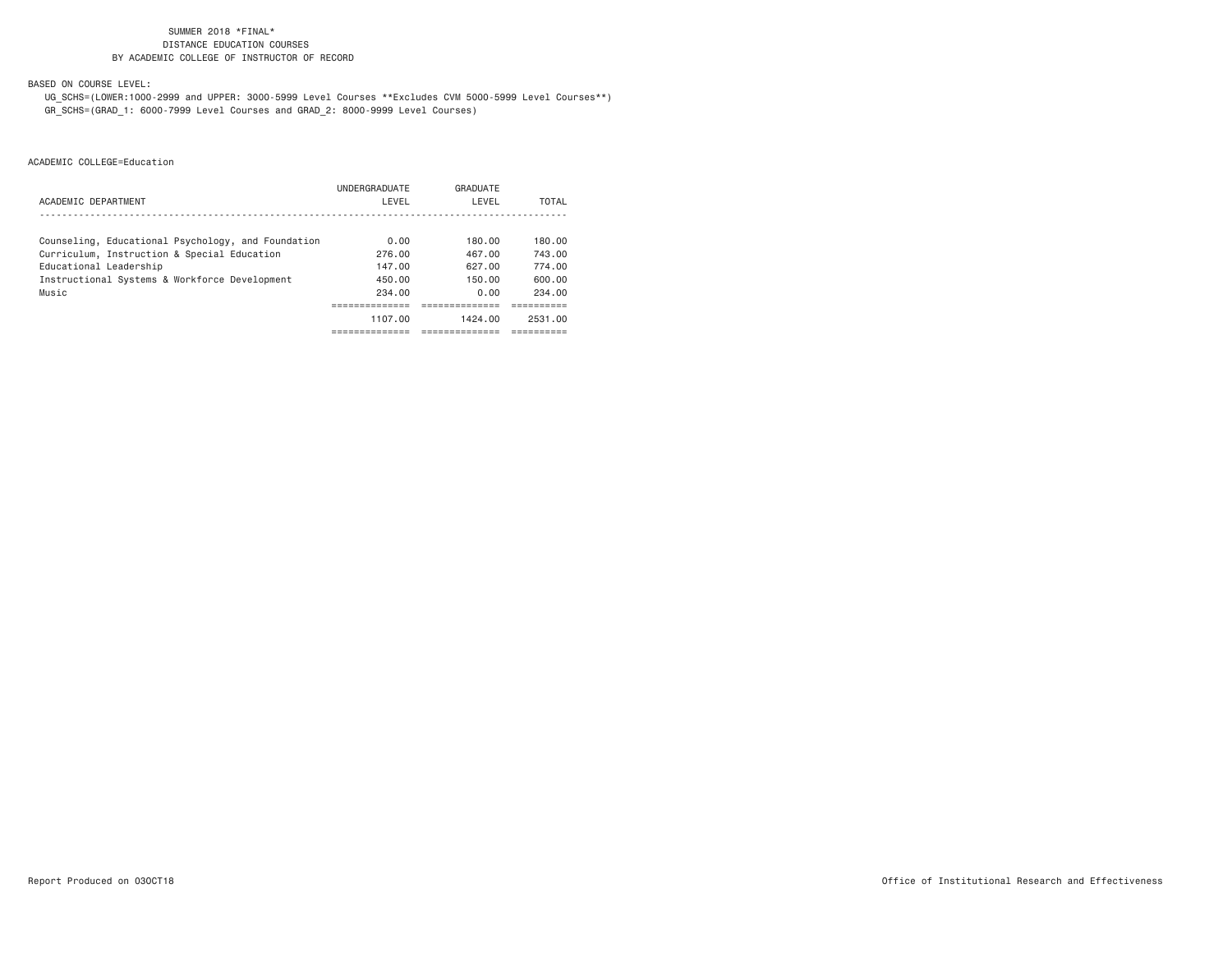BASED ON COURSE LEVEL:

 UG\_SCHS=(LOWER:1000-2999 and UPPER: 3000-5999 Level Courses \*\*Excludes CVM 5000-5999 Level Courses\*\*) GR\_SCHS=(GRAD\_1: 6000-7999 Level Courses and GRAD\_2: 8000-9999 Level Courses)

|                                   | UNDERGRADUATE | GRADUATE    |        |
|-----------------------------------|---------------|-------------|--------|
| ACADEMIC DEPARTMENT               | LEVEL         | LEVEL       | TOTAL  |
|                                   |               |             |        |
| Civil & Environmental Engineering | 0.00          | 88.00       | 88.00  |
| Computer Science & Engineering    | 0.00          | 3.00        | 3.00   |
| Electrical & Computer Engineering | 0.00          | 12.00       | 12.00  |
| Industrial & Systems Engineering  | 51.00         | 128.50      | 179.50 |
| Mechanical Engineering            | 0.00          | 19.00       | 19.00  |
| School of Chemical Engineering    | 0.00          | 3.00        | 3.00   |
|                                   |               |             |        |
|                                   | 51.00         | 253.50      | 304.50 |
|                                   | ------------  | ----------- | ------ |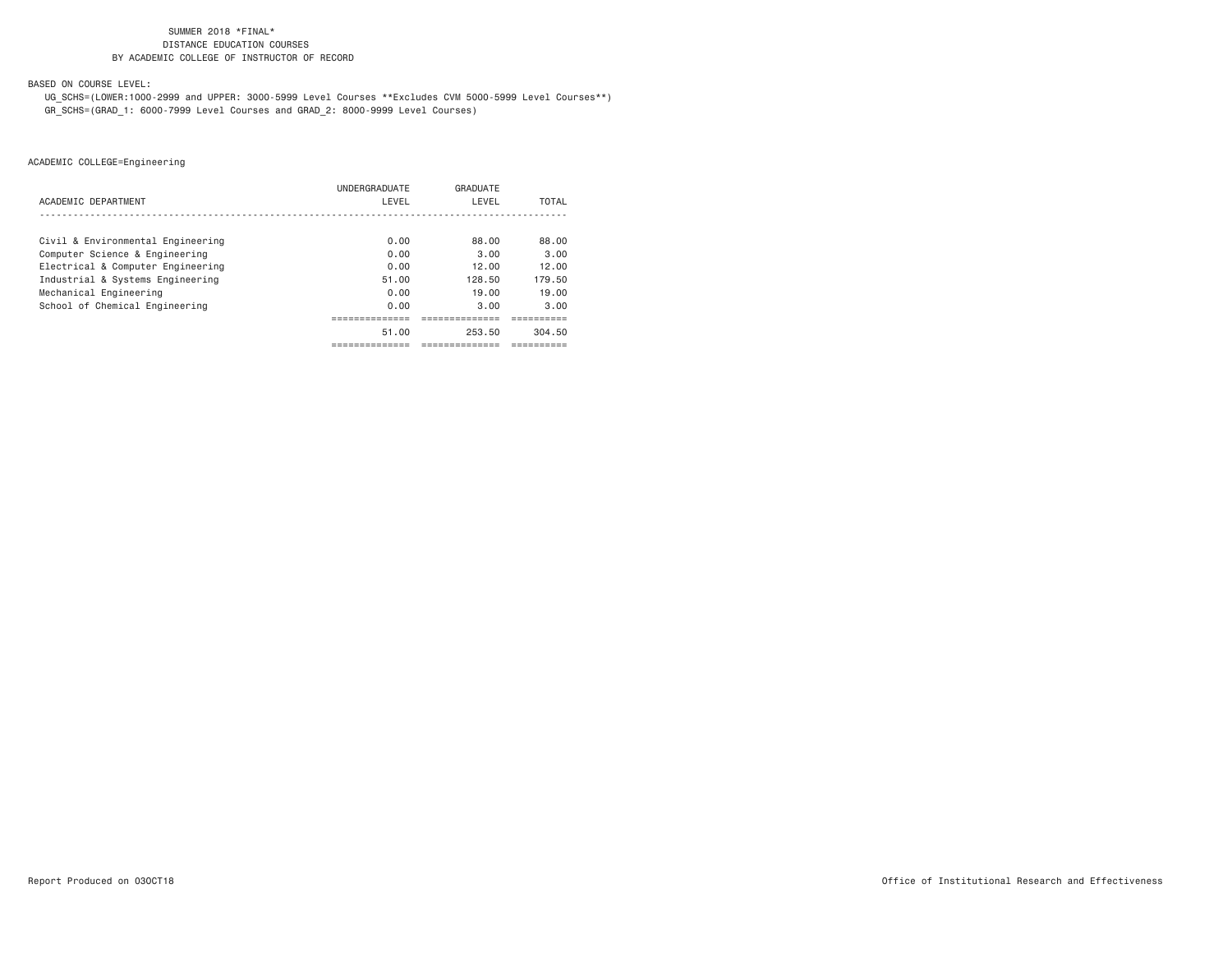#### BASED ON COURSE LEVEL:

 UG\_SCHS=(LOWER:1000-2999 and UPPER: 3000-5999 Level Courses \*\*Excludes CVM 5000-5999 Level Courses\*\*) GR\_SCHS=(GRAD\_1: 6000-7999 Level Courses and GRAD\_2: 8000-9999 Level Courses)

ACADEMIC COLLEGE=Forest Resources

| ACADEMIC DEPARTMENT | UNDERGRADUATE<br>LEVEL | GRADUATE<br>LEVEL | TOTAL |
|---------------------|------------------------|-------------------|-------|
| Forestry            | 0.00                   | 4.00              | 4.00  |
|                     | 0.00                   | 4.00              | 4.00  |
|                     |                        |                   |       |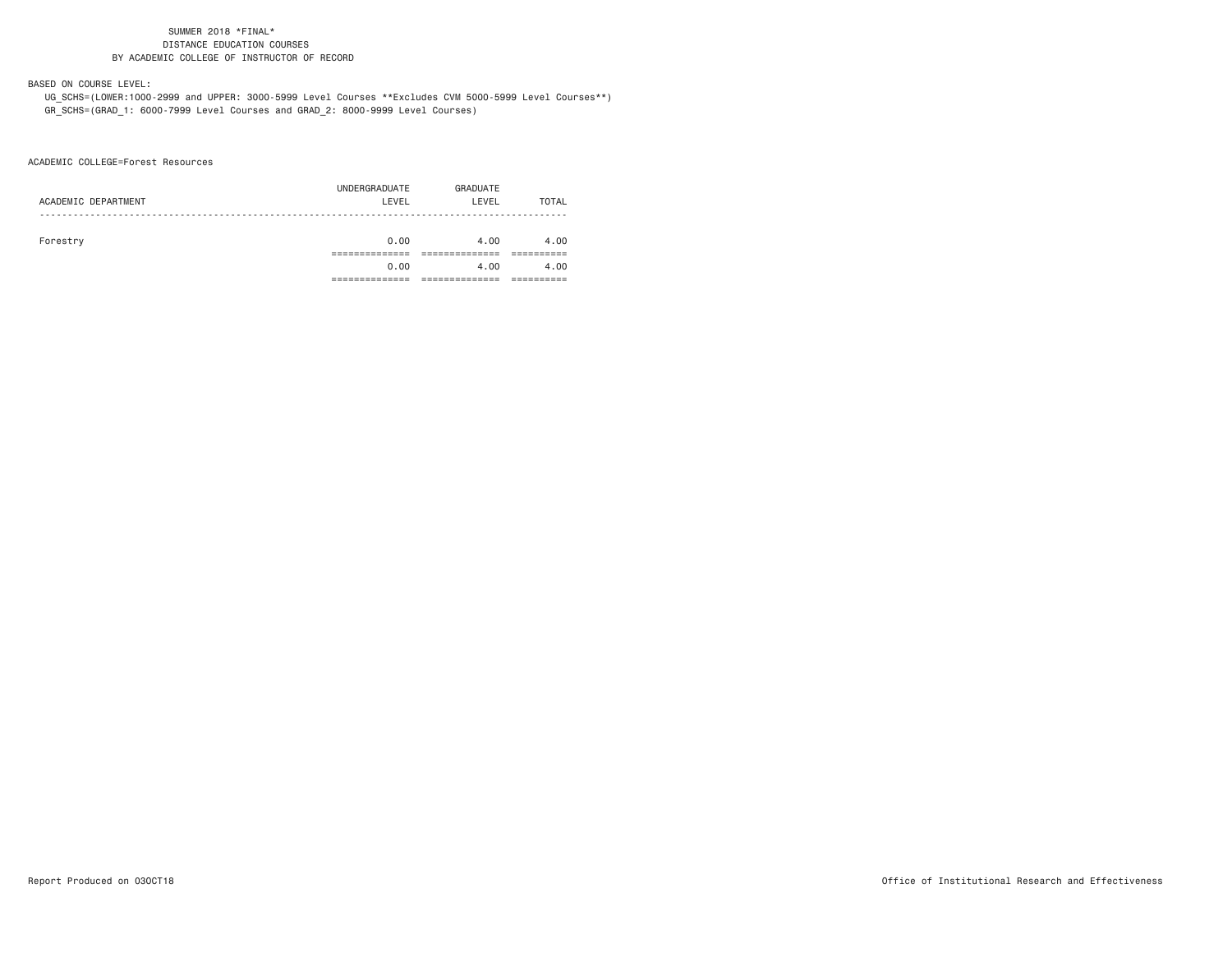| ACADEMIC DEPARTMENT    | Instructor Name | Rank      | Tenure<br>Status | Course<br>Cip | CRN | Course #       | Sec   | Crs<br>Type | Title               | Delvy | Inst<br>Per | UG<br><b>SCHS</b>                     | GR<br><b>SCHS</b>            | Total<br>SCHS                    |
|------------------------|-----------------|-----------|------------------|---------------|-----|----------------|-------|-------------|---------------------|-------|-------------|---------------------------------------|------------------------------|----------------------------------|
| Agricultural Economics | Little, Randall | Professor | Tenured          | 010101        |     | 22975 AEC 4530 | 501 E |             | Internship AEC-AGBM |       | 1.00        | 5,00<br>.<br>5,00                     | 0.00<br>.<br>0.00            | 5.00<br>.<br>5.00                |
| Agricultural Economics |                 |           |                  |               |     |                |       |             |                     |       |             | ========<br>5,00<br>$=$ = = = = = = = | ========<br>0.00<br>======== | ==========<br>5.00<br>========== |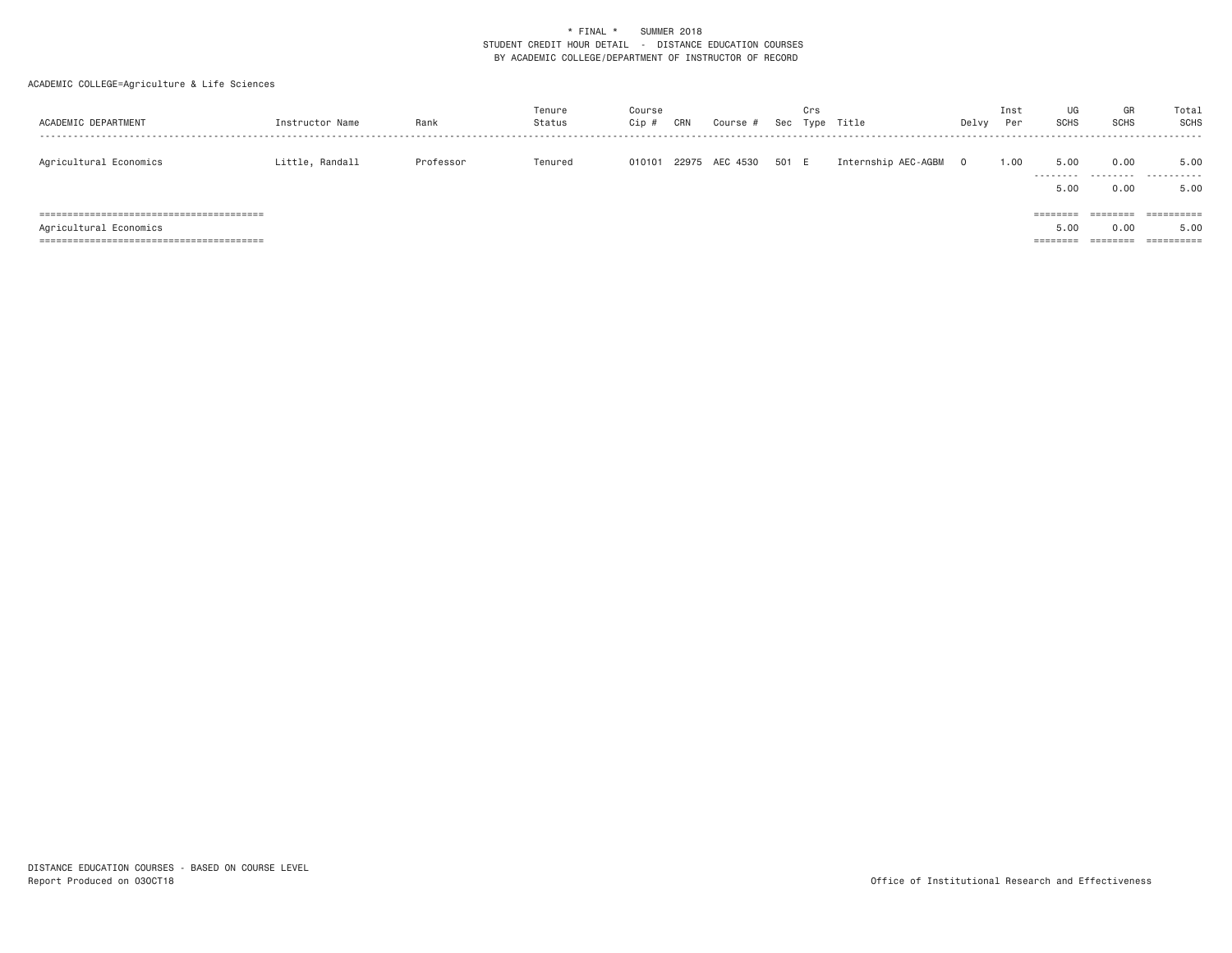| ACADEMIC DEPARTMENT  | Instructor Name | Rank                        | Tenure<br>Status | Course<br>Cip # | CRN | Course #              | Sec   | Crs | Type Title     | Delvy        | Inst<br>Per | UG<br>SCHS                  | GR<br>SCHS                                                              | Total<br>SCHS         |
|----------------------|-----------------|-----------------------------|------------------|-----------------|-----|-----------------------|-------|-----|----------------|--------------|-------------|-----------------------------|-------------------------------------------------------------------------|-----------------------|
| Animal Dairy Science | Graves, Jessica | Instructor                  | Non-Ten Track    | 010101          |     | 22226 ADS 4420        | 501 E |     | ADS Internship | $\mathbf{0}$ | 1.00        | 36.00<br>---------          | 0.00                                                                    | 36.00<br>.            |
|                      |                 |                             |                  |                 |     |                       |       |     |                |              |             | 36.00                       | 0.00                                                                    | 36.00                 |
|                      | Larson, Jamie   | Associate Professor Tenured |                  |                 |     | 010901 21864 ADS 1113 | 501 C |     | Animal Science | $\Omega$     | 1.00        | 54.00<br>---------<br>54,00 | 0.00<br>.<br>0.00                                                       | 54.00<br>.<br>54.00   |
|                      |                 |                             |                  |                 |     |                       |       |     |                |              |             | $=$ = = = = = = =           | $\qquad \qquad \equiv \equiv \equiv \equiv \equiv \equiv \equiv \equiv$ | $=$ = = = = = = = = = |
| Animal Dairy Science |                 |                             |                  |                 |     |                       |       |     |                |              |             | 90.00                       | 0.00                                                                    | 90.00                 |
|                      |                 |                             |                  |                 |     |                       |       |     |                |              |             | ========                    | $\qquad \qquad \equiv \equiv \equiv \equiv \equiv \equiv \equiv \equiv$ |                       |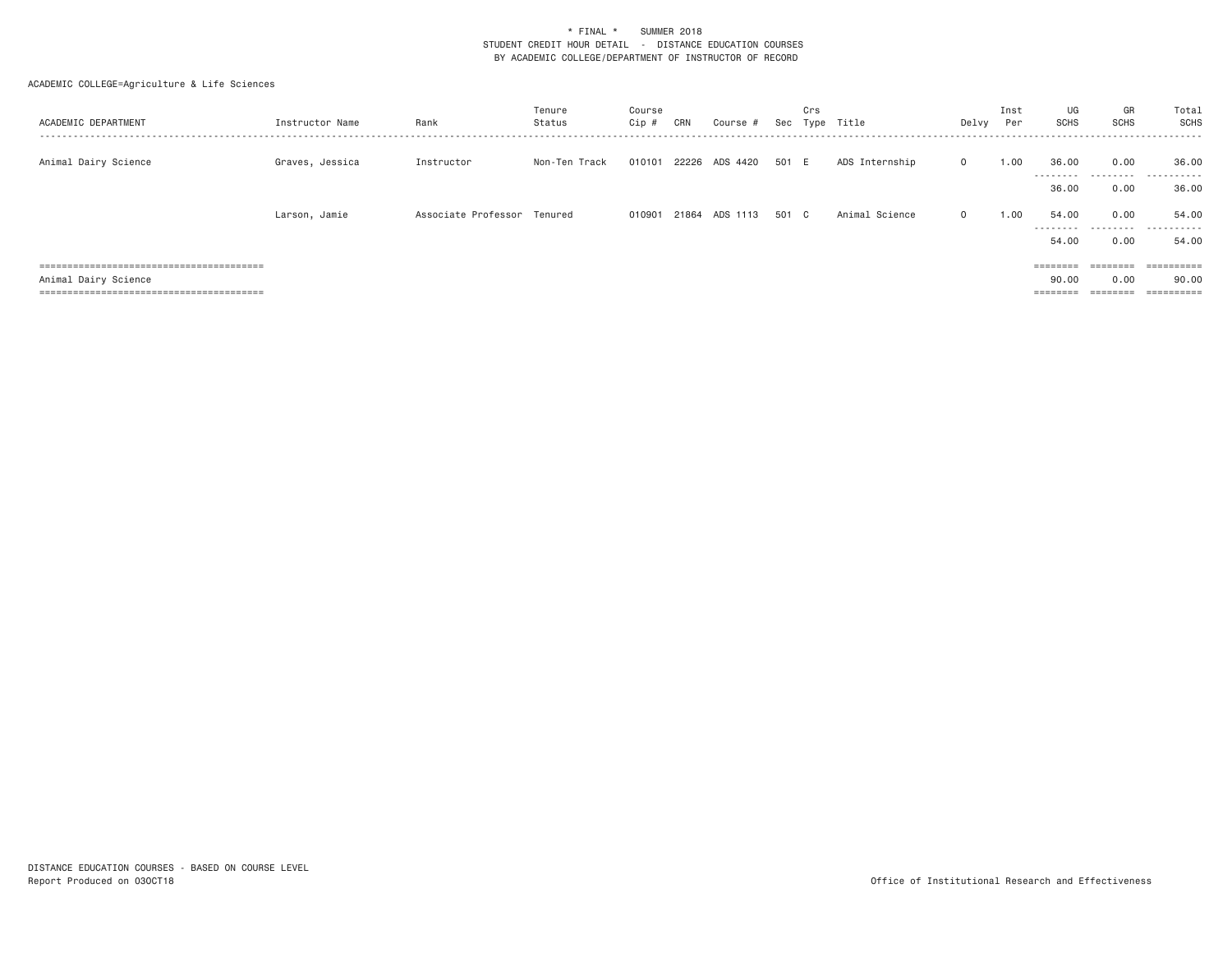| ACADEMIC DEPARTMENT                                    | Instructor Name | Rank                          | Tenure<br>Status | Course<br>Cip # | CRN            | Course #                               | Sec                     | Crs | Type Title                                       | Delvy                                        | Inst<br>Per          | UG<br>SCHS                      | GR<br>SCHS                                  | Total<br><b>SCHS</b>                              |
|--------------------------------------------------------|-----------------|-------------------------------|------------------|-----------------|----------------|----------------------------------------|-------------------------|-----|--------------------------------------------------|----------------------------------------------|----------------------|---------------------------------|---------------------------------------------|---------------------------------------------------|
| Biochemistry, Molecular Biology, Entomolog King, Jonas |                 | Assistant Professor Ten Track |                  | 260202 21170    |                | BCH 4013<br>21171 BCH 6013             | 501 C<br>501 C          |     | Principles of Bioche O<br>Principles of Bioche 0 |                                              | 1.00<br>1.00         | 162.00<br>0.00<br>--------      | 0.00<br>9.00<br>.                           | 162.00<br>9.00<br>.                               |
|                                                        |                 |                               |                  |                 |                |                                        |                         |     |                                                  |                                              |                      | 162.00                          | 9.00                                        | 171.00                                            |
|                                                        | Rai, Aswathy    | Instructor                    | Non-Ten Track    | 260202          | 21766<br>21767 | BCH 4603<br>BCH 6603<br>21768 BCH 4613 | 501 C<br>501 C<br>501 C |     | Gen Biochem I<br>Gen Biochem I<br>Gen Biochem II | $\mathbf{0}$<br>$\mathbf{0}$<br>$\mathbf{0}$ | 1.00<br>1.00<br>1.00 | 30.00<br>0.00<br>27,00<br>57.00 | 0.00<br>15.00<br>0.00<br>---------<br>15.00 | 30.00<br>15.00<br>27.00<br>- - - - - - -<br>72.00 |
| Biochemistry, Molecular Biology, Entomolog             |                 |                               |                  |                 |                |                                        |                         |     |                                                  |                                              |                      | ========<br>219,00<br>========  | ========<br>24.00<br>========               | $=$ = = = = = = = = =<br>243.00<br>==========     |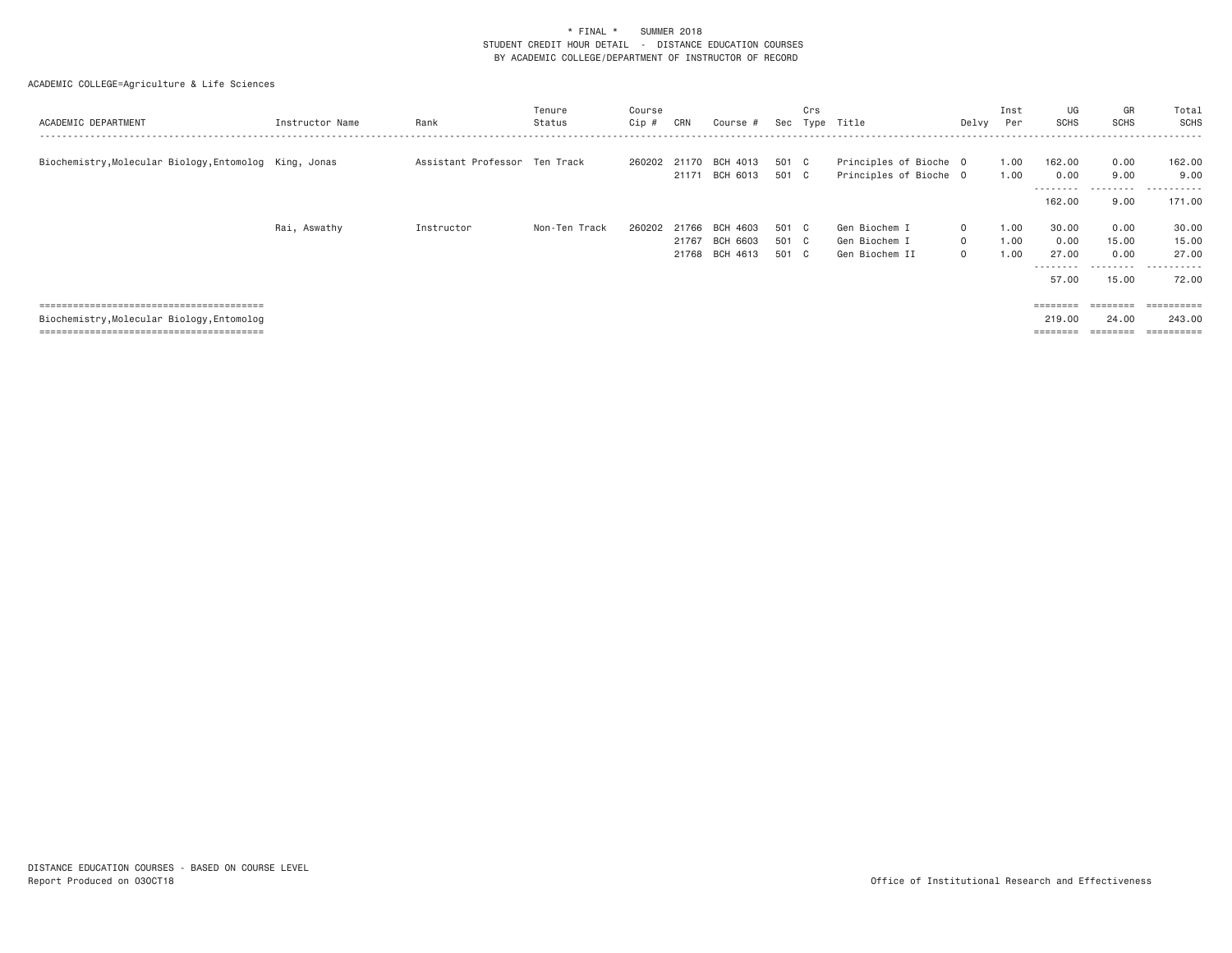| ACADEMIC DEPARTMENT                                   | Instructor Name  | Rank                          | Tenure<br>Status | Course<br>Cip #  | CRN   | Course #                   |                | Crs | Sec Type Title                               | Delvv                  | Inst<br>Per  | UG<br><b>SCHS</b>                                                                                                                                                 | GR<br><b>SCHS</b><br>. | Total<br>SCHS<br>.                           |
|-------------------------------------------------------|------------------|-------------------------------|------------------|------------------|-------|----------------------------|----------------|-----|----------------------------------------------|------------------------|--------------|-------------------------------------------------------------------------------------------------------------------------------------------------------------------|------------------------|----------------------------------------------|
| Food Science, Nutrition & Health Promoti Cox, Melissa |                  | Non-Employee                  | Not Applicable   |                  |       | 512208 21735 FNH 8556      | 501 H          |     | Wellness Coaching In 0                       |                        | 0.40         | 0.00                                                                                                                                                              | 2.40                   | 2.40                                         |
|                                                       |                  |                               |                  |                  |       |                            |                |     |                                              |                        |              | ---------<br>0.00                                                                                                                                                 | .<br>2.40              | .<br>$- - -$<br>2.40                         |
|                                                       | Evans, Marion    | Professor                     | Tenured          |                  |       | 512208 21735 FNH 8556      | 501 H          |     | Wellness Coaching In 0                       |                        | 0.60         | 0.00<br>$\frac{1}{2} \left( \frac{1}{2} \right) \left( \frac{1}{2} \right) \left( \frac{1}{2} \right) \left( \frac{1}{2} \right) \left( \frac{1}{2} \right)$<br>. | 3.60                   | 3.60                                         |
|                                                       |                  |                               |                  |                  |       |                            |                |     |                                              |                        |              | 0.00                                                                                                                                                              | 3.60                   | 3.60                                         |
|                                                       | Gardner, Antonio | Assistant Professor Ten Track |                  | 190501<br>512207 | 21288 | FNH 6783<br>21292 FNH 8673 | 501 C<br>551 I |     | Sch Comm Drug Use Pr 0<br>Appl Proj for CHES | $\circ$                | 1.00<br>1.00 | 0.00<br>0.00                                                                                                                                                      | 30.00<br>9.00          | 30.00<br>9.00                                |
|                                                       |                  |                               |                  |                  |       |                            |                |     |                                              |                        |              | --------<br>0.00                                                                                                                                                  | -----<br>39.00         | 39.00                                        |
|                                                       | Hall, Michael    | Non-Employee                  | Not Applicable   |                  |       | 190501 21287 FNH 4773      | 501 C          |     | Intro to Env Health                          | $\overline{0}$         | 1.00         | 51.00<br>---------                                                                                                                                                | 0.00<br>---------      | 51.00<br>------<br>$- - -$                   |
|                                                       |                  |                               |                  |                  |       |                            |                |     |                                              |                        |              | 51.00                                                                                                                                                             | 0.00                   | 51.00                                        |
|                                                       | Oliver, Brittney | Assistant Professor Ten Track |                  |                  |       | 512207 21290 FNH 8653      | 501 C          |     | Imp Eval Hp Prog                             | $\circ$                | 1.00         | 0.00<br>--------                                                                                                                                                  | 42.00<br>.             | 42.00                                        |
|                                                       |                  |                               |                  |                  |       |                            |                |     |                                              |                        |              | 0.00                                                                                                                                                              | 42.00                  | 42.00                                        |
|                                                       | White, Kelly     | Non-Faculty                   | Not Applicable   | 190501<br>190504 | 21740 | FNH 6223<br>21739 FNH 4223 | 501 C<br>501 C |     | Sports Nutrition<br>Sports Nutrition         | $\mathbf 0$<br>$\circ$ | 1,00<br>1.00 | 0.00<br>27.00                                                                                                                                                     | 15.00<br>0.00          | 15.00<br>27.00                               |
|                                                       |                  |                               |                  |                  |       |                            |                |     |                                              |                        |              | - - - - - - - -<br>27.00                                                                                                                                          | .<br>15.00             | 42.00                                        |
| Food Science, Nutrition & Health Promoti              |                  |                               |                  |                  |       |                            |                |     |                                              |                        |              | ========<br>78.00<br>========                                                                                                                                     | ---------<br>102.00    | ==========<br>180,00<br>-------------------- |
|                                                       |                  |                               |                  |                  |       |                            |                |     |                                              |                        |              |                                                                                                                                                                   |                        |                                              |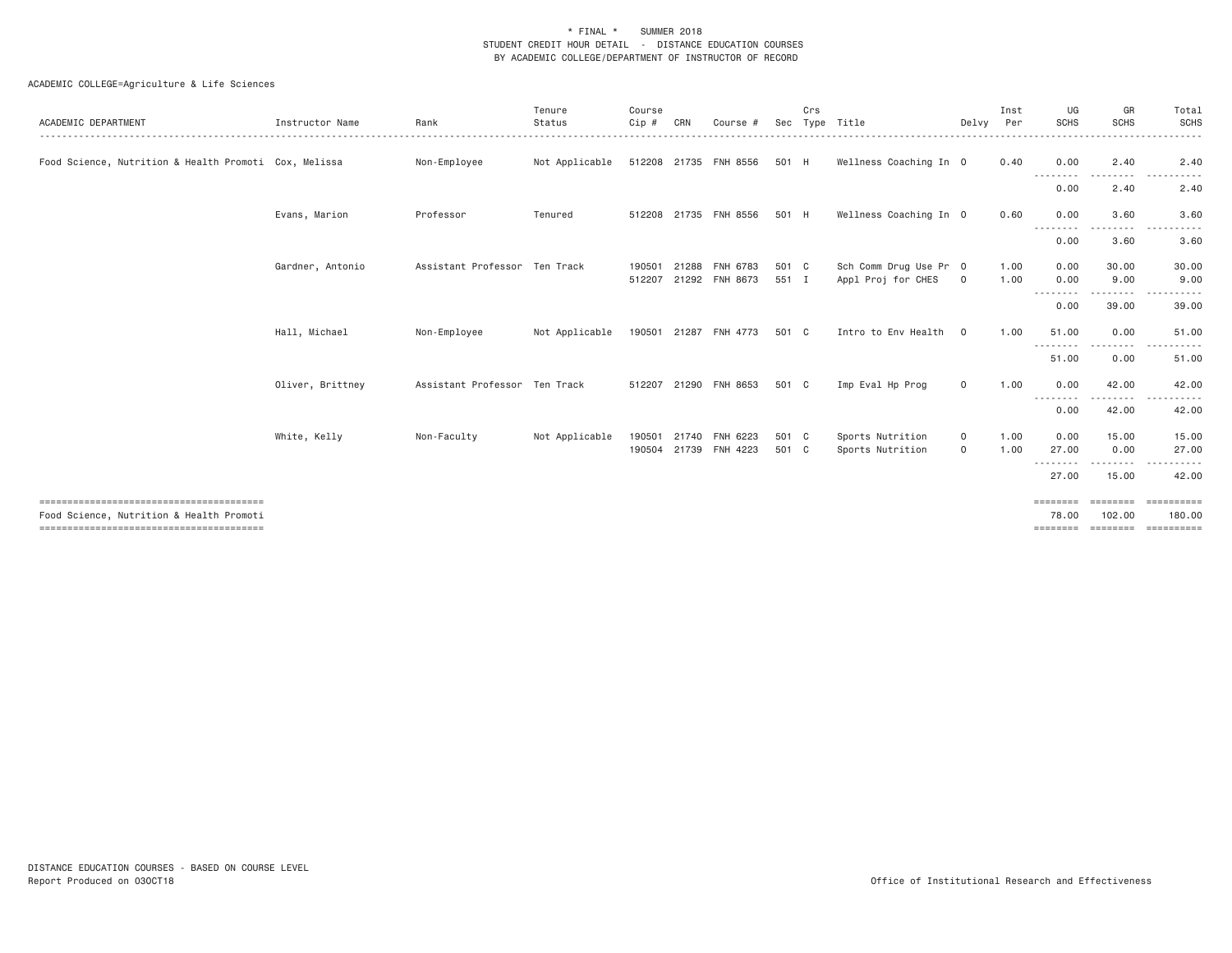| ACADEMIC DEPARTMENT    | Instructor Name | Rank     | Tenure<br>Status | Course<br>Cip # | CRN | Course #      | Sec   | Crs | Type Title      | Delvy        | Inst<br>Per | UG<br><b>SCHS</b>             | GR<br><b>SCHS</b>            | Total<br>SCHS                     |
|------------------------|-----------------|----------|------------------|-----------------|-----|---------------|-------|-----|-----------------|--------------|-------------|-------------------------------|------------------------------|-----------------------------------|
| Landscape Architecture | Rood, Cynthia   | Lecturer | Non-Ten Track    | 040601          |     | 21354 LA 1803 | 501 C |     | Land Arch Appre | $\mathbf{0}$ | 1.00        | 42.00<br>42.00                | 0.00<br>0.00                 | 42.00<br><br>42.00                |
| Landscape Architecture |                 |          |                  |                 |     |               |       |     |                 |              |             | ========<br>42.00<br>======== | ========<br>0.00<br>======== | ==========<br>42.00<br>========== |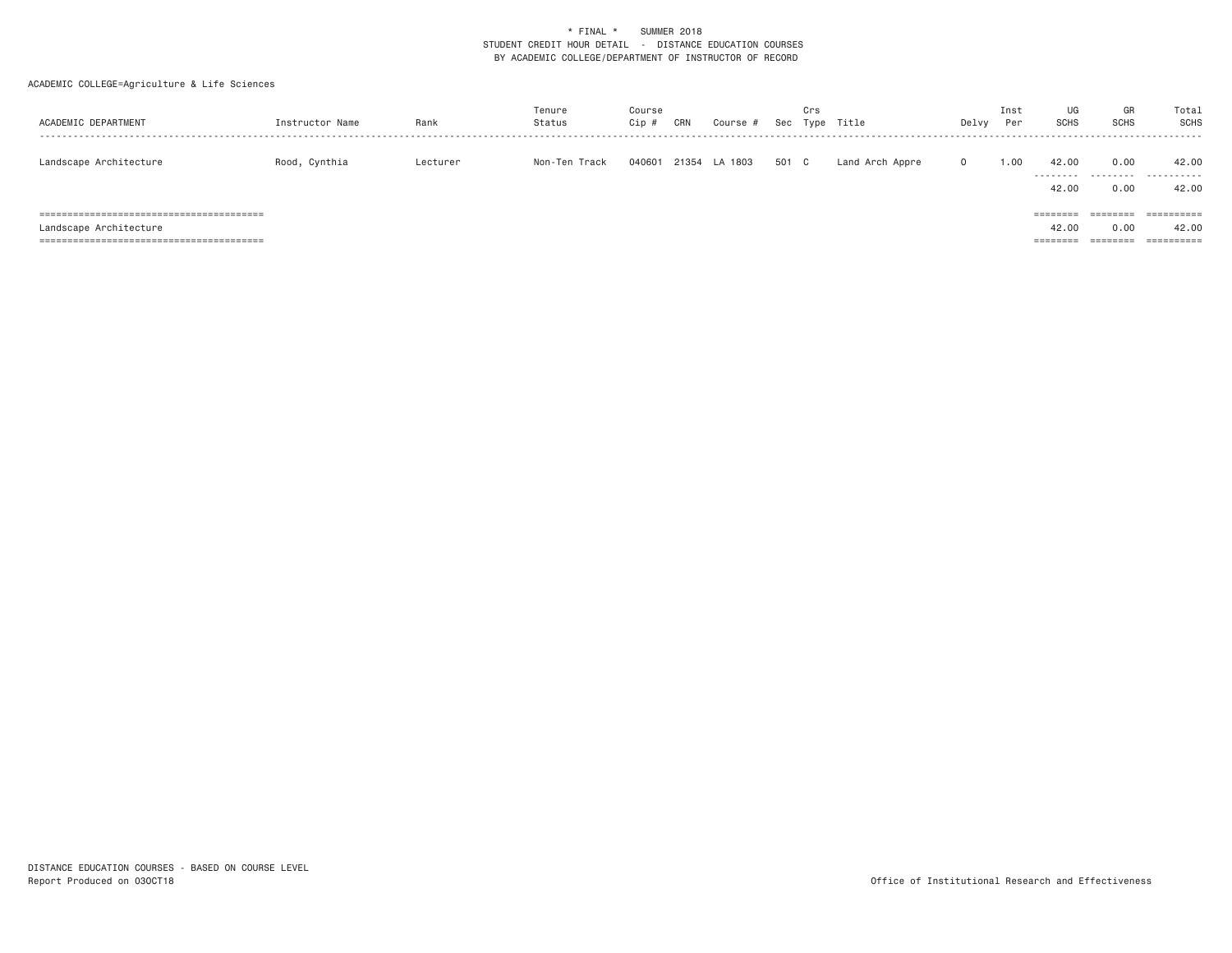| ACADEMIC DEPARTMENT | Instructor Name | Rank                              | Tenure<br>Status | Course<br>$Cip \#$ | CRN | Course #                       | Sec            | Crs | Type Title                                       | Delvy | Inst<br>Per  | UG<br>SCHS                          | GR<br>SCHS                        | Total<br>SCHS               |
|---------------------|-----------------|-----------------------------------|------------------|--------------------|-----|--------------------------------|----------------|-----|--------------------------------------------------|-------|--------------|-------------------------------------|-----------------------------------|-----------------------------|
| Poultry Science     | Wells, Jessica  | Extension Instructo Non-Ten Track |                  | 010907             |     | 21536 PO 3353<br>21537 PO 3363 | 501 E<br>501 E |     | Poultry Prod Interns 0<br>Poultry Processing I 0 |       | 1.00<br>1.00 | 12.00<br>9.00<br>---------<br>21.00 | 0.00<br>0.00<br>---------<br>0.00 | 12.00<br>9.00<br>.<br>21.00 |
|                     |                 |                                   |                  |                    |     |                                |                |     |                                                  |       |              | ========                            | $=$ = = = = = = =                 | $=$ = = = = = = = = = =     |
| Poultry Science     |                 |                                   |                  |                    |     |                                |                |     |                                                  |       |              | 21,00                               | 0.00                              | 21.00                       |
|                     |                 |                                   |                  |                    |     |                                |                |     |                                                  |       |              | ========                            | --------                          | ==========                  |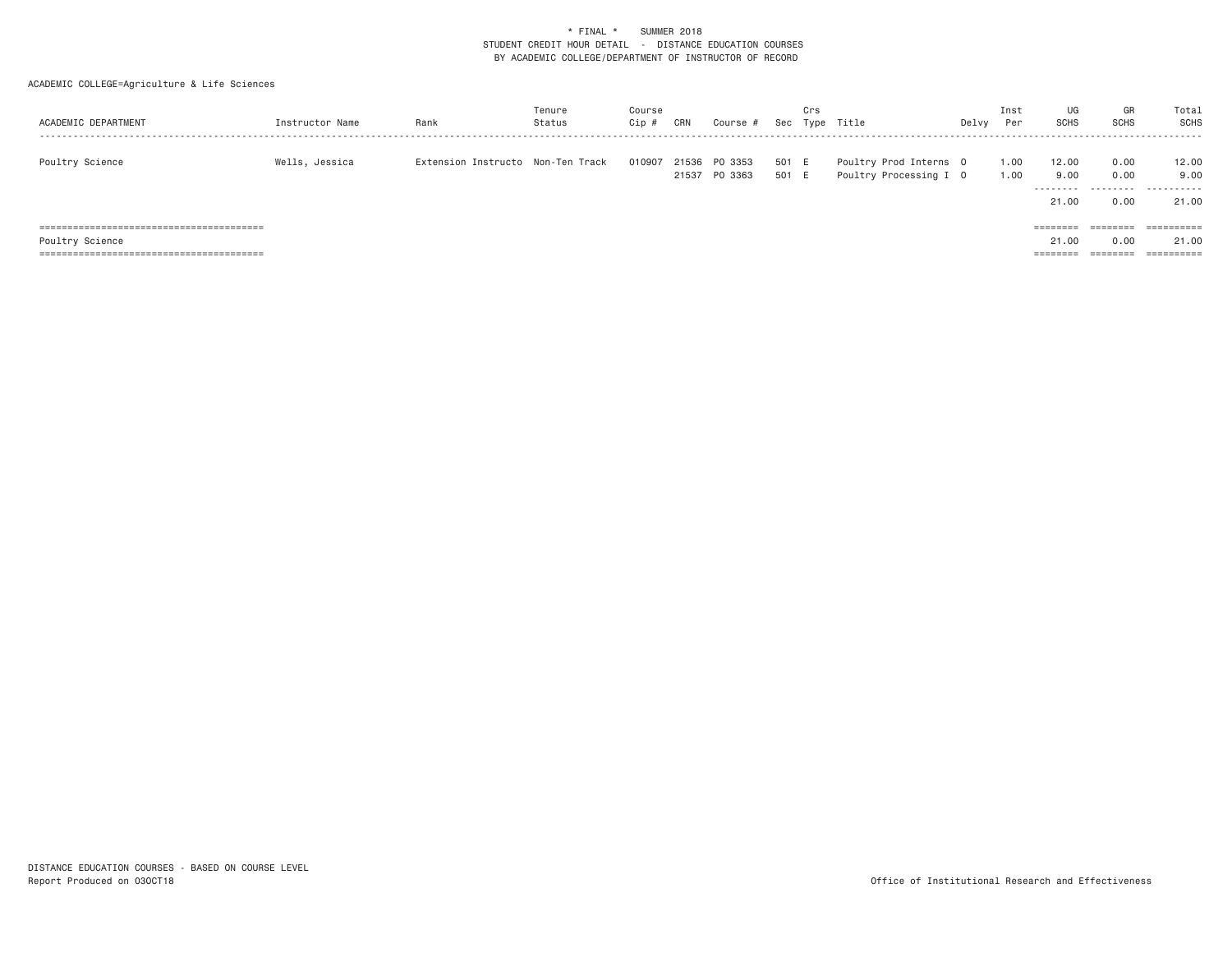| ACADEMIC DEPARTMENT      | Instructor Name     | Rank                                                    | Tenure<br>Status                    | Course<br>Cip # | CRN                   | Course #                                                            |       | Crs | Sec Type Title                                                        | Delvy                  | Inst<br>Per          | UG<br><b>SCHS</b>     | GR<br><b>SCHS</b>                                                                                                                                                                                                                                                                                                                             | Total<br><b>SCHS</b><br>.  |
|--------------------------|---------------------|---------------------------------------------------------|-------------------------------------|-----------------|-----------------------|---------------------------------------------------------------------|-------|-----|-----------------------------------------------------------------------|------------------------|----------------------|-----------------------|-----------------------------------------------------------------------------------------------------------------------------------------------------------------------------------------------------------------------------------------------------------------------------------------------------------------------------------------------|----------------------------|
| School of Human Sciences | Boutwell, Angela    | Lecturer                                                | Non-Ten Track                       |                 |                       | 190708 21342 HDFS 3803 501 C                                        |       |     | Creat & Play Young C 0                                                |                        | 1.00                 | 36.00<br>.            | 0.00<br>.                                                                                                                                                                                                                                                                                                                                     | 36.00                      |
|                          |                     |                                                         |                                     |                 |                       |                                                                     |       |     |                                                                       |                        |                      | 36.00                 | 0.00                                                                                                                                                                                                                                                                                                                                          | 36.00                      |
|                          | Elmore-Staton, Lori | Assistant Professor Ten Track                           |                                     |                 | 190704 21343          | HDFS 4803 501 C<br>190708 21344 HDFS 6803 501 C                     |       |     | Parenting<br>Parenting                                                | $\circ$<br>$\mathbf 0$ | 1.00<br>1.00         | 63.00<br>0.00<br>.    | 0.00<br>3.00<br>.                                                                                                                                                                                                                                                                                                                             | 63.00<br>3.00<br>.         |
|                          |                     |                                                         |                                     |                 |                       |                                                                     |       |     |                                                                       |                        |                      | 63.00                 | 3.00                                                                                                                                                                                                                                                                                                                                          | 66.00                      |
|                          | Kobia, Caroline     | Assistant Professor Ten Track                           |                                     |                 |                       | 190101 21346 HS 4710                                                | 501 A |     | Study Tour                                                            | F.                     | 0.50                 | 21.00<br>.            | 0.00                                                                                                                                                                                                                                                                                                                                          | 21.00                      |
|                          |                     |                                                         |                                     |                 |                       |                                                                     |       |     |                                                                       |                        |                      | 21.00                 | 0.00                                                                                                                                                                                                                                                                                                                                          | 21.00                      |
|                          | Lee, JuYoung        | Assistant Professor Ten Track                           |                                     |                 |                       | 190901 21263 FDM 3553                                               | 551 B |     | Fashion Retail Prici 0                                                |                        | 1.00                 | 48.00<br>.            | 0.00                                                                                                                                                                                                                                                                                                                                          | 48.00                      |
|                          |                     |                                                         |                                     |                 |                       |                                                                     |       |     |                                                                       |                        |                      | 48.00                 | 0.00                                                                                                                                                                                                                                                                                                                                          | 48.00                      |
|                          | Morrison, Carley    | Visiting Assist Pro Non-Ten Track                       |                                     |                 |                       | 010802 22280 AELC 3203 551 C                                        |       |     | Prof Writing ANR Hum 0                                                |                        | 1.00                 | 54.00<br>.            | 0.00<br>.                                                                                                                                                                                                                                                                                                                                     | 54.00                      |
|                          |                     |                                                         |                                     |                 |                       |                                                                     |       |     |                                                                       |                        |                      | 54.00                 | 0.00                                                                                                                                                                                                                                                                                                                                          | 54.00                      |
|                          | Parker, Julie       | Assistant Professor Ten Track                           |                                     | 190101          | 22979<br>190706 21731 | <b>HDFS 4990</b><br>HDFS 2813 501 B<br>190710 21732 HDFS 8503 501 C | 501 C |     | Special Topics in HD 0<br>Child Development<br>Med Aspects of DD in 0 | $\circ$                | 1.00<br>1.00<br>1.00 | 7.00<br>12.00<br>0.00 | 0.00<br>0.00<br>15.00                                                                                                                                                                                                                                                                                                                         | 7.00<br>12.00<br>15.00     |
|                          |                     |                                                         |                                     |                 |                       |                                                                     |       |     |                                                                       |                        |                      | .<br>19.00            | $\frac{1}{2} \left( \begin{array}{ccc} 1 & 0 & 0 & 0 \\ 0 & 0 & 0 & 0 \\ 0 & 0 & 0 & 0 \\ 0 & 0 & 0 & 0 \\ 0 & 0 & 0 & 0 \\ 0 & 0 & 0 & 0 \\ 0 & 0 & 0 & 0 \\ 0 & 0 & 0 & 0 \\ 0 & 0 & 0 & 0 \\ 0 & 0 & 0 & 0 \\ 0 & 0 & 0 & 0 & 0 \\ 0 & 0 & 0 & 0 & 0 \\ 0 & 0 & 0 & 0 & 0 \\ 0 & 0 & 0 & 0 & 0 \\ 0 & 0 & 0 & 0 & 0 \\ 0 & 0 & 0$<br>15.00 | 34.00                      |
|                          | Phillips, Tommy     | Associate Professor Tenured                             |                                     | 190701          | 23373                 | HDFS 3813 501 C<br>23378 HDFS 4883 551 C                            |       |     | Lifespan Theory<br>Risk, Resilience & P 0                             | $\mathbf{O}$           | 1.00<br>1.00         | 3.00<br>6.00          | 0.00<br>0.00                                                                                                                                                                                                                                                                                                                                  | 3.00<br>6.00               |
|                          |                     |                                                         |                                     |                 |                       |                                                                     |       |     |                                                                       |                        |                      | .<br>9.00             | .<br>0.00                                                                                                                                                                                                                                                                                                                                     | .<br>9.00                  |
|                          | Swann, Tamra        | Non-Faculty                                             | Not Applicable 140101 22275 GE 8003 |                 |                       |                                                                     | 501 C |     | MENG Capstone                                                         | 0                      | 0.50                 | 0.00                  | 4.50                                                                                                                                                                                                                                                                                                                                          | 4.50                       |
|                          |                     |                                                         |                                     |                 |                       |                                                                     |       |     |                                                                       |                        |                      | 0.00                  | 4.50                                                                                                                                                                                                                                                                                                                                          | 4.50                       |
|                          | Woodward, Rachel    | Grad Research Assis Not Applicable 190101 21346 HS 4710 |                                     |                 |                       |                                                                     | 501 A |     | Study Tour                                                            | F.                     | 0.50                 | 21.00                 | 0.00<br>.                                                                                                                                                                                                                                                                                                                                     | 21.00                      |
|                          |                     |                                                         |                                     |                 |                       |                                                                     |       |     |                                                                       |                        |                      | 21.00                 | 0.00                                                                                                                                                                                                                                                                                                                                          | 21.00                      |
| School of Human Sciences |                     |                                                         |                                     |                 |                       |                                                                     |       |     |                                                                       |                        |                      | ========<br>271.00    | $= 222222222$<br>22.50                                                                                                                                                                                                                                                                                                                        | <b>BEBEDBERG</b><br>293.50 |
|                          |                     |                                                         |                                     |                 |                       |                                                                     |       |     |                                                                       |                        |                      | <b>ESSESSES</b>       | $= 1.122222222$                                                                                                                                                                                                                                                                                                                               |                            |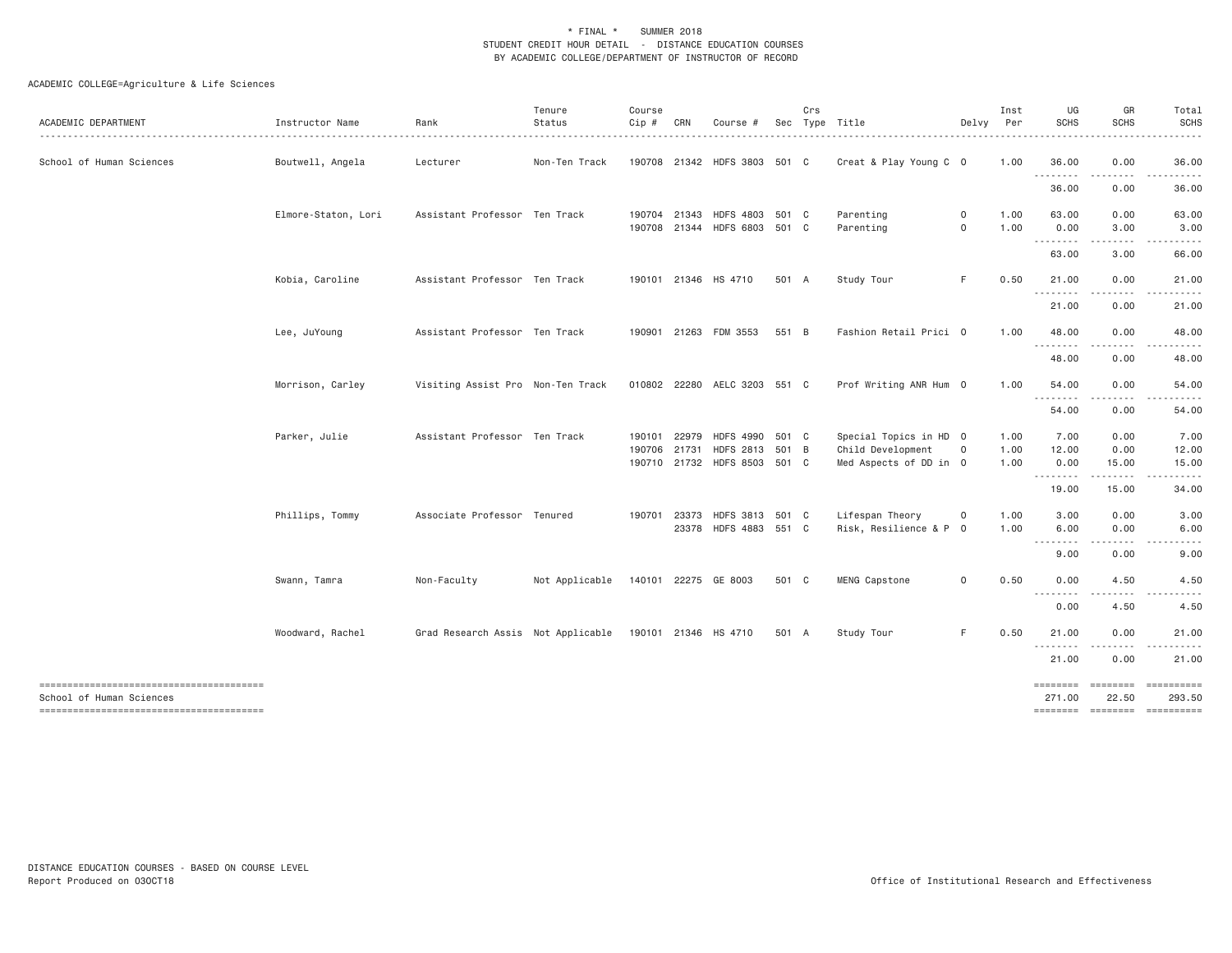### ACADEMIC COLLEGE=Architecture, Art & Design

| ACADEMIC DEPARTMENT          | Instructor Name  | Rank                          | Tenure<br>Status | Course<br>Cip # | CRN | Course #                    | Sec | Crs<br>Type | Title             | Delvy Per      | Inst | UG<br>SCHS         | GR<br><b>SCHS</b> | Total<br><b>SCHS</b> |
|------------------------------|------------------|-------------------------------|------------------|-----------------|-----|-----------------------------|-----|-------------|-------------------|----------------|------|--------------------|-------------------|----------------------|
| Art AAD                      | Altomonte, Jenna | Assistant Professor Ten Track |                  |                 |     | 500703 22301 ART 1023 551 C |     |             | History Of Art II | $\overline{0}$ | 1.00 | 27.00<br>--------- | 0.00<br>.         | 27.00<br>.           |
|                              |                  |                               |                  |                 |     |                             |     |             |                   |                |      | 27.00              | 0.00              | 27.00                |
|                              | Gordon, Jeffery  | Non-Faculty                   | Not Applicable   |                 |     | 500703 21169 ART 1113 501 C |     |             | Art Appreciation  | $\circ$        | 1.00 | 39.00              | 0.00              | 39,00                |
|                              |                  |                               |                  |                 |     |                             |     |             |                   |                |      | --------<br>39.00  | 0.00              | 39.00                |
|                              | Neuenfeldt, Lori | Instructor                    | Non-Ten Track    |                 |     | 500703 22312 ART 1013 501 C |     |             | History Of Art I  | $\mathbf{0}$   | 1.00 | 33.00              | 0.00              | 33,00                |
|                              |                  |                               |                  |                 |     |                             |     |             |                   |                |      | ---------<br>33.00 | .<br>0.00         | .<br>33.00           |
|                              |                  |                               |                  |                 |     |                             |     |             |                   |                |      | ========           | ========          | =========            |
| Art AAD                      |                  |                               |                  |                 |     |                             |     |             |                   |                |      | 99.00              | 0.00              | 99,00                |
| ============================ |                  |                               |                  |                 |     |                             |     |             |                   |                |      | ========           |                   | ==========           |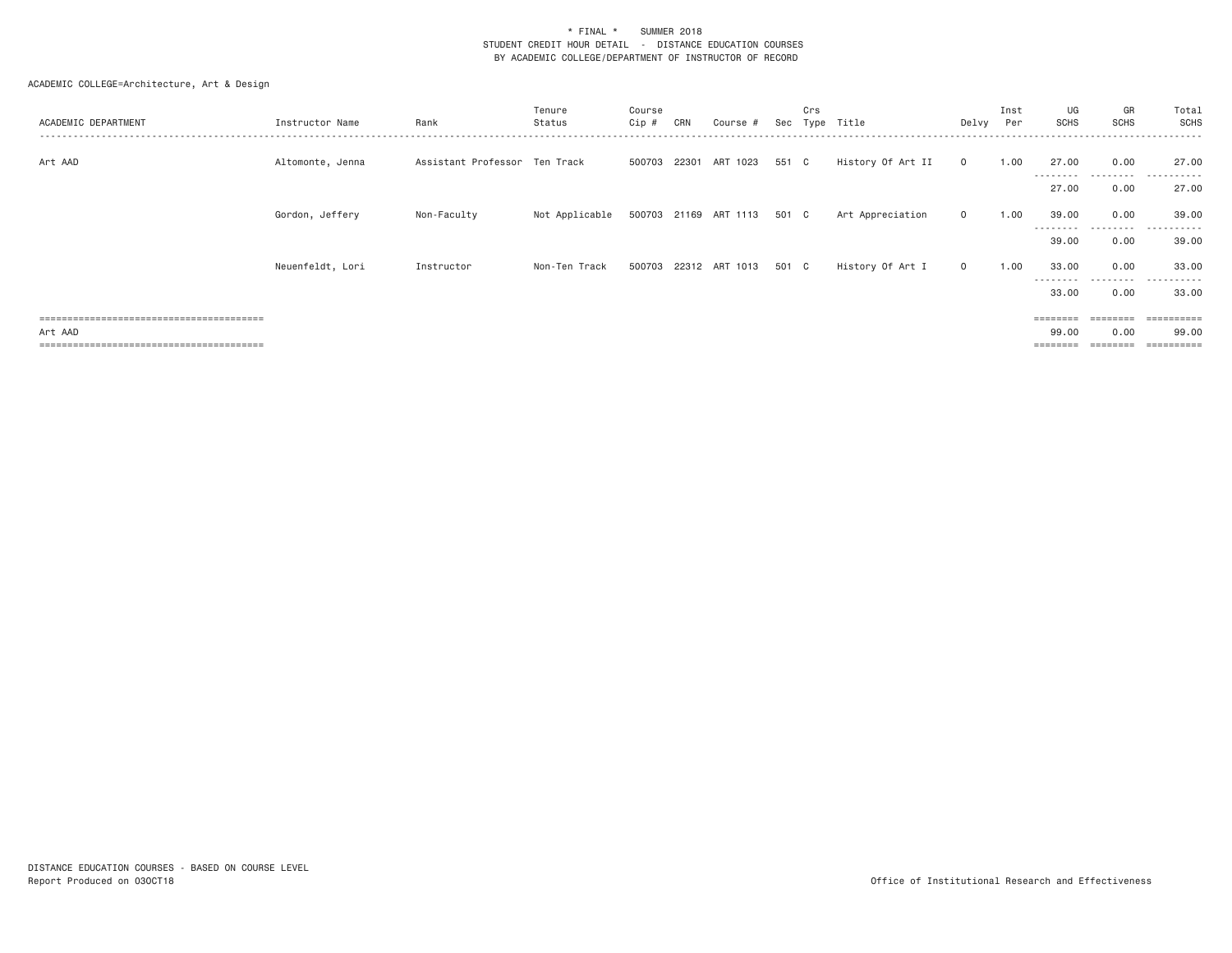### ACADEMIC COLLEGE=Architecture, Art & Design

| ACADEMIC DEPARTMENT    | Instructor Name | Rank        | Tenure<br>Status | Course<br>Cip | CRN | Course #             | Sec | Crs<br>Type | Title             | Delvy        | Inst<br>Per | UG<br><b>SCHS</b>                      | GR<br><b>SCHS</b>                              | Total<br>SCHS                     |
|------------------------|-----------------|-------------|------------------|---------------|-----|----------------------|-----|-------------|-------------------|--------------|-------------|----------------------------------------|------------------------------------------------|-----------------------------------|
| School of Architecture | Kemp, Leah      | Non-Faculty | Not Applicable   | 040201        |     | 21168 ARC 1013 501 C |     |             | Arch Appreciation | $\mathbf{0}$ | 1.00        | 18,00<br>.<br>18,00                    | 0.00<br>.<br>0.00                              | 18,00<br>.<br>18.00               |
| School of Architecture |                 |             |                  |               |     |                      |     |             |                   |              |             | ========<br>18,00<br>$=$ = = = = = = = | $=$ = = = = = = =<br>0.00<br>$=$ = = = = = = = | ==========<br>18,00<br>========== |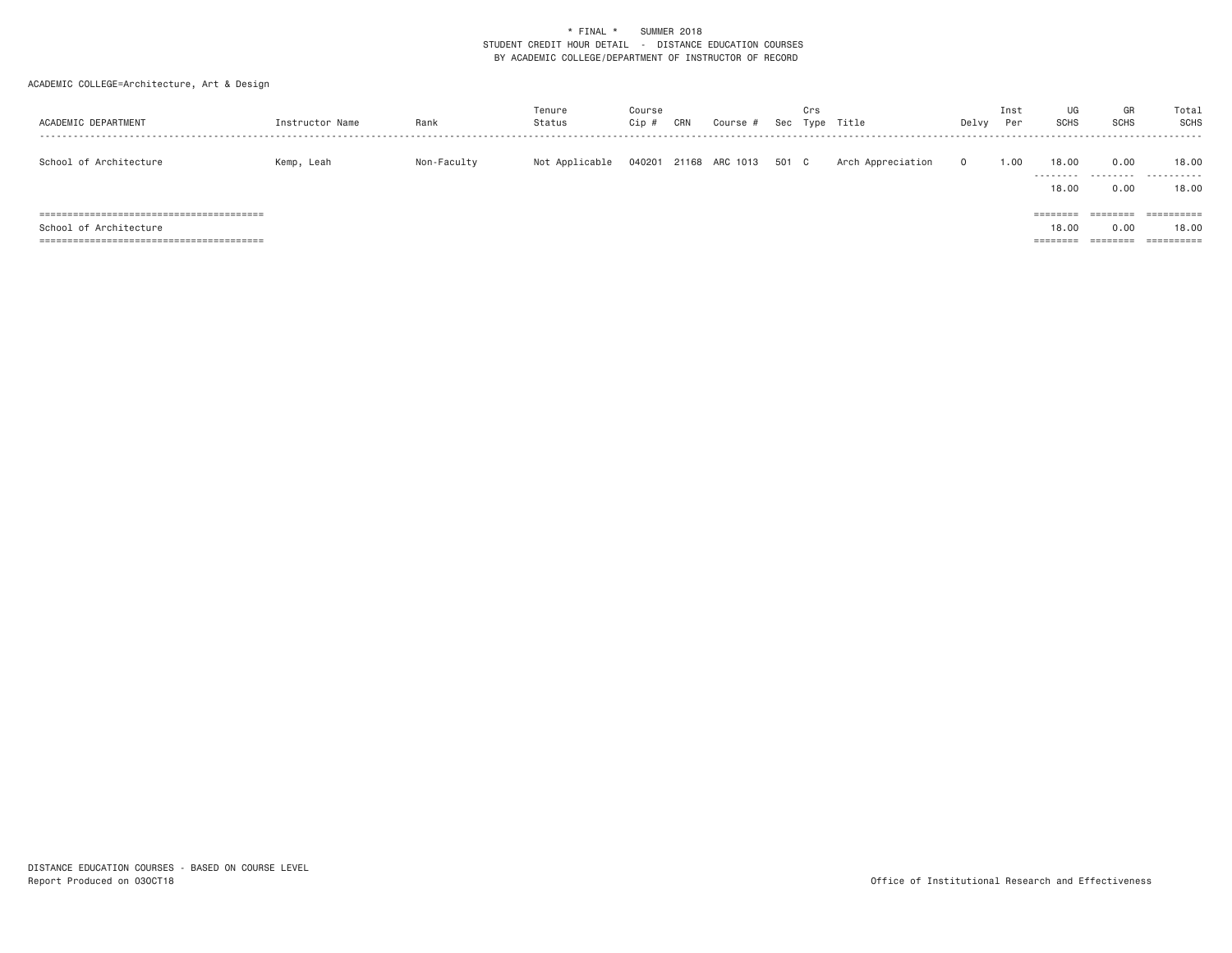| ACADEMIC DEPARTMENT | Instructor Name | Rank                        | Tenure<br>Status | Course<br>$Cip \#$ | CRN | Course #                    | Sec   | Crs<br>Type | Title                  | Delvy        | Inst<br>Per | UG<br><b>SCHS</b> | GR<br><b>SCHS</b>  | Total<br>SCHS<br>- - - - - - |
|---------------------|-----------------|-----------------------------|------------------|--------------------|-----|-----------------------------|-------|-------------|------------------------|--------------|-------------|-------------------|--------------------|------------------------------|
| Biological Sciences | Gordon, Donna   | Associate Professor Tenured |                  | 260101             |     | 21174 BIO 8183              | 501 E |             | Capstone in Modern B 0 |              | 1.00        | 0.00<br>--------- | 27.00<br>.         | 27.00<br>.                   |
|                     |                 |                             |                  |                    |     |                             |       |             |                        |              |             | 0.00              | 27.00              | 27.00                        |
|                     | Jolley, Rachel  | Non-Employee                | Not Applicable   |                    |     | 261301 21173 BIO 8043 501 C |       |             | Ecology & Environ      | $\mathbf{O}$ | 1.00        | 0.00              | 42.00              | 42.00                        |
|                     |                 |                             |                  |                    |     |                             |       |             |                        |              |             | ---------<br>0.00 | ---------<br>42.00 | .<br>42.00                   |
|                     | Reichert, Nancy | Professor                   | Tenured          | 261201             |     | 21172 BIO 6033              | 501 C |             | Fund Biotechnology     | $\circ$      | 1.00        | 0.00              | 45.00              | 45.00                        |
|                     |                 |                             |                  |                    |     |                             |       |             |                        |              |             | ---------<br>0.00 | ---------<br>45.00 | .<br>45.00                   |
|                     |                 |                             |                  |                    |     |                             |       |             |                        |              |             | $=$ = = = = = = = | ========           | $=$ = = = = = = = = =        |
| Biological Sciences |                 |                             |                  |                    |     |                             |       |             |                        |              |             | 0.00              | 114,00             | 114,00                       |
|                     |                 |                             |                  |                    |     |                             |       |             |                        |              |             |                   |                    | ==========                   |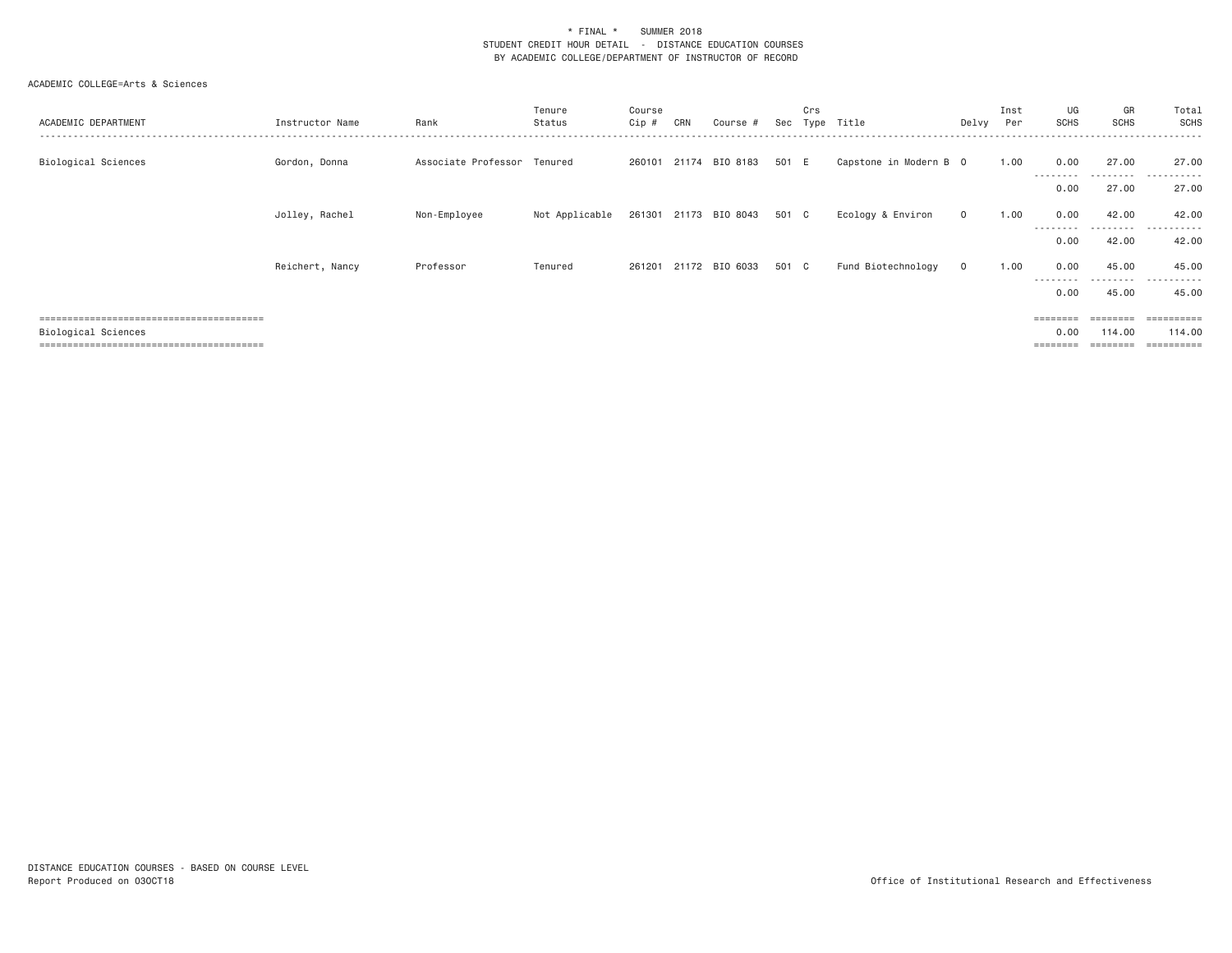| ACADEMIC DEPARTMENT | Instructor Name | Rank       | Tenure<br>Status | Course<br>Cip # | CRN   | Course #                                                   |                                | Crs | Sec Type Title                                                                       | Delvy                                 | Inst<br>Per                  | UG<br><b>SCHS</b>                                   | GR<br><b>SCHS</b>                         | Total<br>SCHS                               |
|---------------------|-----------------|------------|------------------|-----------------|-------|------------------------------------------------------------|--------------------------------|-----|--------------------------------------------------------------------------------------|---------------------------------------|------------------------------|-----------------------------------------------------|-------------------------------------------|---------------------------------------------|
| Chemistry           | Smith, Laura    | Instructor | Non-Ten Track    | 400501          | 21189 | CH 1043<br>21190 CH 1051<br>21191 CH 1051<br>21192 CH 1053 | 501 C<br>501 L<br>551<br>551 C |     | Survey of Chemistry<br>Experimental Chem<br>Experimental Chem<br>Survey of Chemistry | $\Omega$<br>$\Omega$<br>$\Omega$<br>0 | 1.00<br>1.00<br>1.00<br>1.00 | 24.00<br>6.00<br>2.00<br>9,00<br>---------<br>41.00 | 0.00<br>0.00<br>0.00<br>0.00<br>.<br>0.00 | 24.00<br>6.00<br>2.00<br>9,00<br>.<br>41.00 |
|                     |                 |            |                  |                 |       |                                                            |                                |     |                                                                                      |                                       |                              | ========                                            | ========                                  | ==========                                  |
| Chemistry           |                 |            |                  |                 |       |                                                            |                                |     |                                                                                      |                                       |                              | 41.00                                               | 0.00                                      | 41.00                                       |
|                     |                 |            |                  |                 |       |                                                            |                                |     |                                                                                      |                                       |                              | ========                                            | ========                                  | $=$ = = = = = = = = =                       |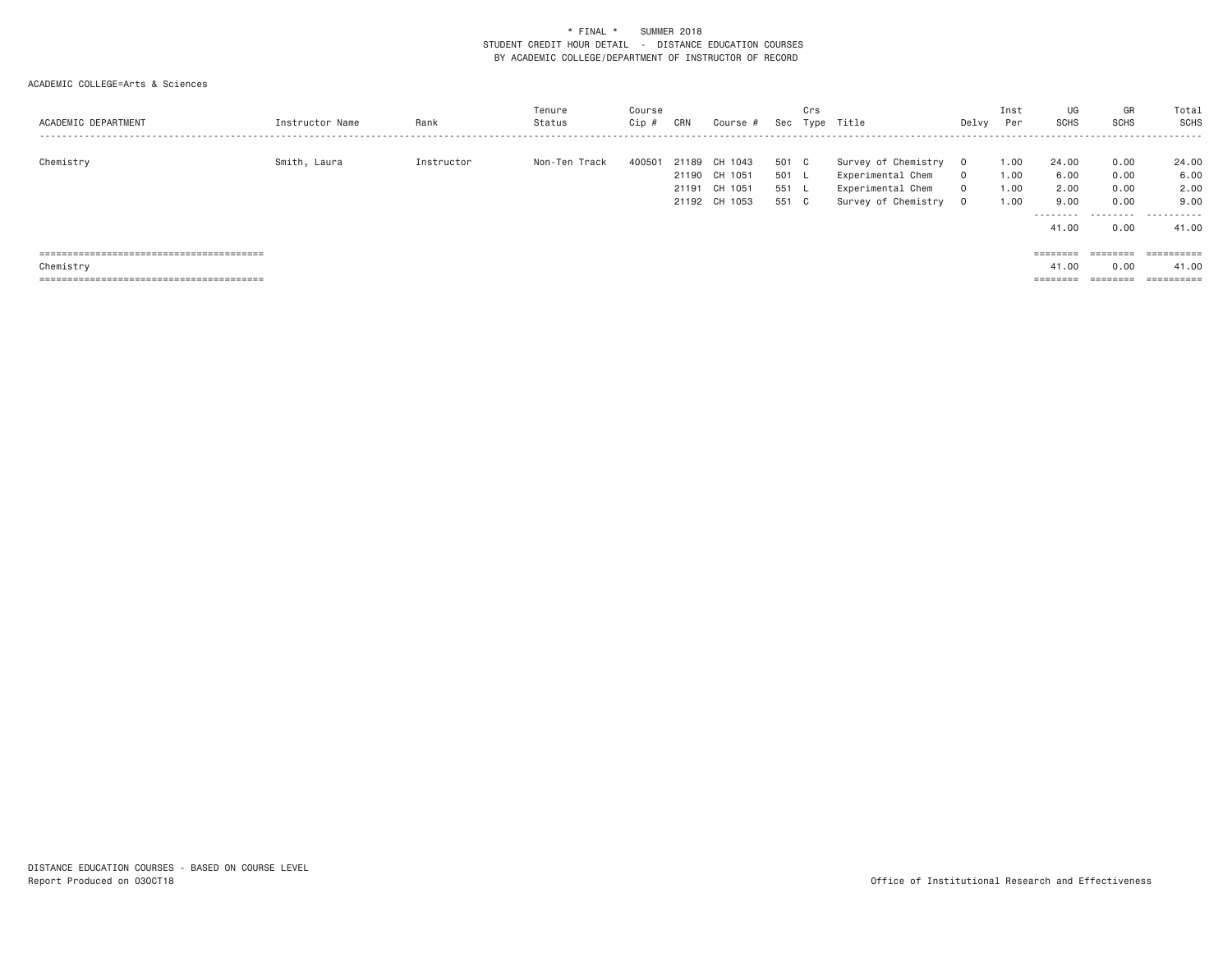| ACADEMIC DEPARTMENT                                     | Instructor Name   | Rank                          | Tenure<br>Status | Course<br>Cip # | CRN | Course #                                |                | Crs | Sec Type Title             | Delvy Per                                  | Inst         | UG<br><b>SCHS</b>   | GR<br><b>SCHS</b>                          | Total<br><b>SCHS</b>                                                                                                                                                                                                                                                                                                                                                                                                                                                                                                               |
|---------------------------------------------------------|-------------------|-------------------------------|------------------|-----------------|-----|-----------------------------------------|----------------|-----|----------------------------|--------------------------------------------|--------------|---------------------|--------------------------------------------|------------------------------------------------------------------------------------------------------------------------------------------------------------------------------------------------------------------------------------------------------------------------------------------------------------------------------------------------------------------------------------------------------------------------------------------------------------------------------------------------------------------------------------|
| Classical & Modern Languages & Literatur Arroyo, Silvia |                   | Assistant Professor Ten Track |                  |                 |     | 169999 22113 FLS 4990                   | 501 C          |     | Special Topic In FLS 0     |                                            | 1.00         | 12.00<br>.          | 0.00<br>.                                  | 12.00                                                                                                                                                                                                                                                                                                                                                                                                                                                                                                                              |
|                                                         |                   |                               |                  |                 |     |                                         |                |     |                            |                                            |              | 12.00               | 0.00                                       | 12.00                                                                                                                                                                                                                                                                                                                                                                                                                                                                                                                              |
|                                                         | Debicka, Anna     | Instructor                    | Non-Ten Track    |                 |     | 160905 21278 FLS 1123<br>21279 FLS 1123 | 501 C<br>503 C |     | Spanish II<br>Spanish II   | $\mathsf{O}$<br>$\mathsf{O}\xspace$        | 1.00<br>1.00 | 33.00<br>27.00<br>. | 0.00<br>0.00                               | 33.00<br>27.00<br>.                                                                                                                                                                                                                                                                                                                                                                                                                                                                                                                |
|                                                         |                   |                               |                  |                 |     |                                         |                |     |                            |                                            |              | 60.00               | $\sim$ $\sim$ $\sim$ $\sim$ $\sim$<br>0.00 | 60.00                                                                                                                                                                                                                                                                                                                                                                                                                                                                                                                              |
|                                                         | Frerot, Stephanie | Grad Teach Assist             | Not Applicable   |                 |     | 160901 21267 FLF 1113<br>21271 FLF 2133 | 501 C<br>551 C |     | French I<br>French III     | $\mathsf{O}\xspace$<br>$\mathsf{O}\xspace$ | 0.25<br>0.25 | 3.75<br>6.00        | 0.00<br>0.00                               | 3.75<br>6.00                                                                                                                                                                                                                                                                                                                                                                                                                                                                                                                       |
|                                                         |                   |                               |                  |                 |     |                                         |                |     |                            |                                            |              | .<br>9.75           | 0.00                                       | 9.75                                                                                                                                                                                                                                                                                                                                                                                                                                                                                                                               |
|                                                         | King, Lydia       | Instructor                    | Non-Ten Track    |                 |     | 160901 21267 FLF 1113                   | 501 C          |     | French I                   | $\mathsf{O}$                               | 0.75         | 11.25<br><u>.</u>   | 0.00                                       | 11.25                                                                                                                                                                                                                                                                                                                                                                                                                                                                                                                              |
|                                                         |                   |                               |                  |                 |     |                                         |                |     |                            |                                            |              | 11.25               | 0.00                                       | 11.25                                                                                                                                                                                                                                                                                                                                                                                                                                                                                                                              |
|                                                         | Kraker, Julia     | Lecturer                      | Non-Ten Track    | 160905          |     | 21275 FLS 1113<br>21276 FLS 1113        | 504 C<br>551 C |     | Spanish I<br>Spanish I     | $\mathsf{O}$<br>$\mathsf{O}\xspace$        | 1.00<br>1.00 | 27.00<br>66.00      | 0.00<br>0.00                               | 27.00<br>66.00                                                                                                                                                                                                                                                                                                                                                                                                                                                                                                                     |
|                                                         |                   |                               |                  |                 |     |                                         |                |     |                            |                                            |              | 93.00               | د د د د<br>0.00                            | 93.00                                                                                                                                                                                                                                                                                                                                                                                                                                                                                                                              |
|                                                         | Moya, Arleana     | Instructor                    | Non-Ten Track    |                 |     | 160905 21280 FLS 1123<br>21281 FLS 1123 | 551 C<br>552 C |     | Spanish II<br>Spanish II   | $\mathsf{O}$<br>$\mathbf 0$                | 1.00<br>1.00 | 39.00<br>36.00      | 0.00<br>0.00                               | 39.00<br>36.00                                                                                                                                                                                                                                                                                                                                                                                                                                                                                                                     |
|                                                         |                   |                               |                  |                 |     |                                         |                |     |                            |                                            |              | .<br>75.00          | .<br>0.00                                  | .<br>75.00                                                                                                                                                                                                                                                                                                                                                                                                                                                                                                                         |
|                                                         | Russell, Amie     | Instructor                    | Non-Ten Track    |                 |     | 160905 21273 FLS 1113<br>21274 FLS 1113 | 501 C<br>502 C |     | Spanish I<br>Spanish I     | $\mathsf{O}\xspace$<br>$\mathsf{O}\xspace$ | 1.00<br>1.00 | 30.00<br>30.00      | 0.00<br>0.00                               | 30.00<br>30.00                                                                                                                                                                                                                                                                                                                                                                                                                                                                                                                     |
|                                                         |                   |                               |                  |                 |     |                                         |                |     |                            |                                            |              | . <b>.</b><br>60.00 | 0.00                                       | 60.00                                                                                                                                                                                                                                                                                                                                                                                                                                                                                                                              |
|                                                         | Simpore, Karim    | Assistant Professor Ten Track |                  | 160901          |     | 21269 FLF 1123<br>21271 FLF 2133        | 501 C<br>551 C |     | French II<br>French III    | $\mathsf{O}$<br>$\mathsf{O}\xspace$        | 1.00<br>0.75 | 27.00<br>18.00      | 0.00<br>0.00                               | 27.00<br>18.00                                                                                                                                                                                                                                                                                                                                                                                                                                                                                                                     |
|                                                         |                   |                               |                  |                 |     |                                         |                |     |                            |                                            |              | 45.00               | -----<br>0.00                              | .<br>45.00                                                                                                                                                                                                                                                                                                                                                                                                                                                                                                                         |
|                                                         | Vozzo, Rosa       | Instructor                    | Non-Ten Track    |                 |     | 160905 21283 FLS 2133<br>21285 FLS 2133 | 501 C<br>551 C |     | Spanish III<br>Spanish III | 0<br>$\mathsf{O}\xspace$                   | 1.00<br>1.00 | 42.00<br>54.00      | 0.00<br>0.00                               | 42.00<br>54.00                                                                                                                                                                                                                                                                                                                                                                                                                                                                                                                     |
|                                                         |                   |                               |                  |                 |     |                                         |                |     |                            |                                            |              | .<br>96.00          | 0.00                                       | 96.00                                                                                                                                                                                                                                                                                                                                                                                                                                                                                                                              |
| Classical & Modern Languages & Literatur                |                   |                               |                  |                 |     |                                         |                |     |                            |                                            |              | ========<br>462.00  | ========<br>0.00                           | $\begin{array}{cccccccccc} \multicolumn{2}{c}{} & \multicolumn{2}{c}{} & \multicolumn{2}{c}{} & \multicolumn{2}{c}{} & \multicolumn{2}{c}{} & \multicolumn{2}{c}{} & \multicolumn{2}{c}{} & \multicolumn{2}{c}{} & \multicolumn{2}{c}{} & \multicolumn{2}{c}{} & \multicolumn{2}{c}{} & \multicolumn{2}{c}{} & \multicolumn{2}{c}{} & \multicolumn{2}{c}{} & \multicolumn{2}{c}{} & \multicolumn{2}{c}{} & \multicolumn{2}{c}{} & \multicolumn{2}{c}{} & \multicolumn{2}{c}{} & \mult$<br>462.00<br>cooperate cooperate cooperates |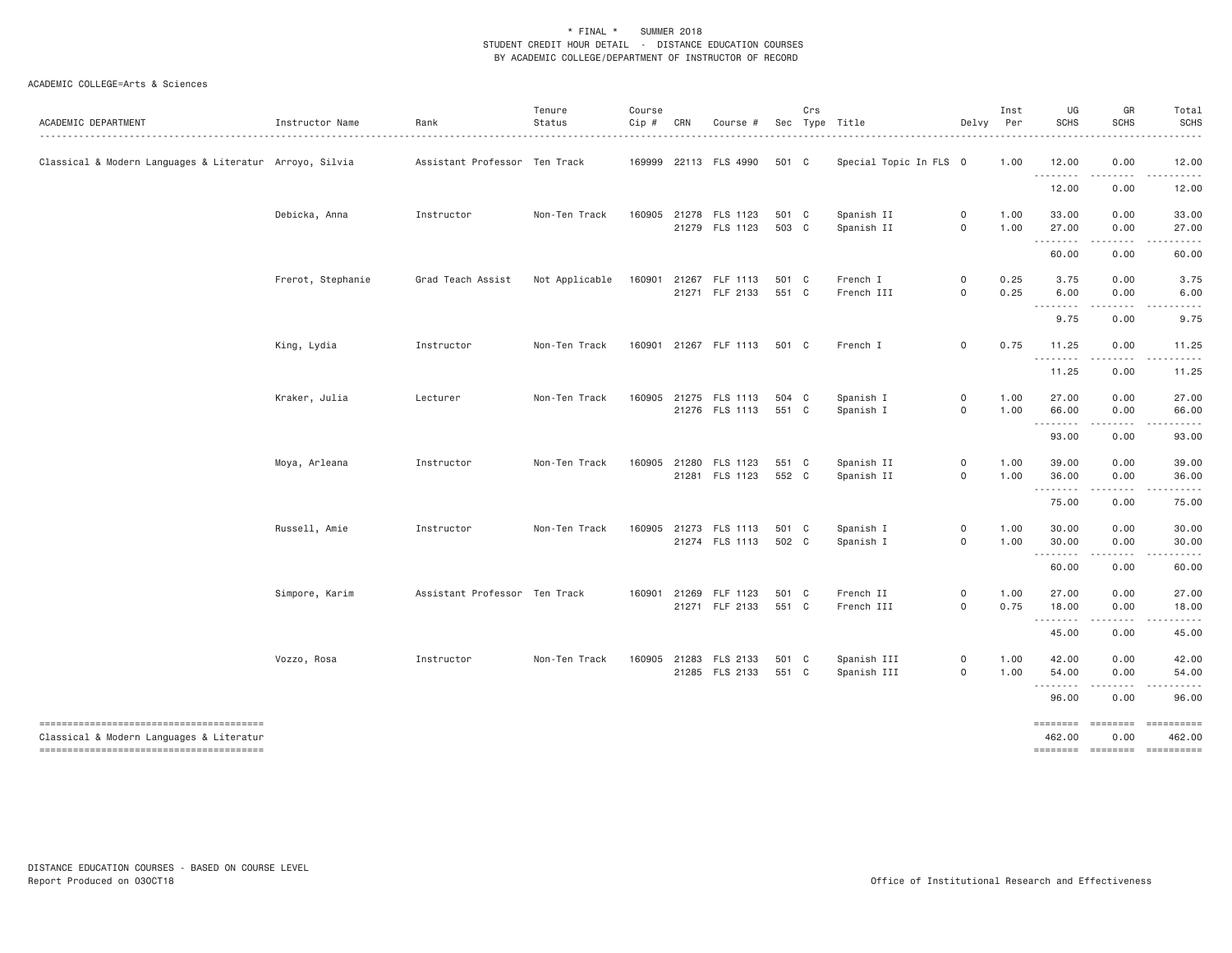| <b>ACADEMIC DEPARTMENT</b> | Instructor Name   | Rank                          | Tenure<br>Status | Course<br>Cip # | CRN          | Course #                                     |                | Crs | Sec Type Title                              | Delvy                   | Inst<br>Per  | UG<br><b>SCHS</b>  | GR<br><b>SCHS</b>     | Total<br><b>SCHS</b>                     |
|----------------------------|-------------------|-------------------------------|------------------|-----------------|--------------|----------------------------------------------|----------------|-----|---------------------------------------------|-------------------------|--------------|--------------------|-----------------------|------------------------------------------|
| Communication              | Fisher, Melody    | Assistant Professor Ten Track |                  |                 |              | 090900 21198 CO 3813                         | 501 C          |     | PR Case Problems                            | $\circ$                 | 1.00         | 33.00<br>.         | 0.00<br>-----         | 33.00                                    |
|                            |                   |                               |                  |                 |              |                                              |                |     |                                             |                         |              | 33.00              | 0.00                  | 33.00                                    |
|                            | Fountain, Amy     | Instructor                    | Non-Ten Track    | 090101          |              | 21194 CO 1013<br>21196 CO 1223               | 501 C<br>501 C |     | Intro to Communicati 0<br>Intro Comm Theory | 0                       | 1.00<br>1.00 | 60.00<br>33.00     | 0.00<br>0.00          | 60.00<br>33.00                           |
|                            |                   |                               |                  |                 |              |                                              |                |     |                                             |                         |              | .<br>93.00         | .<br>0.00             | 93.00                                    |
|                            | Knight, Amy       | Instructor                    | Non-Ten Track    |                 |              | 090101 21195 CO 1013                         | 551 C          |     | Intro to Communicati 0                      |                         | 1.00         | 66.00<br>.         | 0.00<br>.             | 66.00                                    |
|                            |                   |                               |                  |                 |              |                                              |                |     |                                             |                         |              | 66.00              | 0.00                  | 66.00                                    |
|                            | Loehwing, Melanie | Assistant Professor Ten Track |                  |                 |              | 231304 21199 CO 4253                         | 501 C          |     | Elements Of Persuasn 0                      |                         | 1.00         | 48.00<br>.         | 0.00<br>.             | 48.00                                    |
|                            |                   |                               |                  |                 |              |                                              |                |     |                                             |                         |              | 48.00              | 0.00                  | 48.00                                    |
|                            | Poe, Lindsey      | Instructor                    | Non-Ten Track    |                 |              | 450701 21743 GR 1123                         | 551 C          |     | Intro World Geog                            | 0                       | 1.00         | 78.00<br>.         | 0.00<br>-----<br>$ -$ | 78.00                                    |
|                            |                   |                               |                  |                 |              |                                              |                |     |                                             |                         |              | 78.00              | 0.00                  | 78.00                                    |
|                            | Smith, Glenn      | Associate Professor Tenured   |                  |                 |              | 090401 21197 CO 1403                         | 501 C          |     | Intro Mass Media                            | $\mathsf{O}$            | 1.00         | 63.00<br>--------  | 0.00                  | 63.00                                    |
|                            |                   |                               |                  |                 |              |                                              |                |     |                                             |                         |              | 63.00              | 0.00                  | 63.00                                    |
|                            | Strout, Lawrence  | Associate Professor Tenured   |                  |                 |              | 090102 21200 CO 4313<br>090401 21203 CO 6313 | 501 C<br>501 C |     | Mass Media Law<br>Mass Media Law            | $\mathbf 0$<br>$\Omega$ | 1.00<br>1.00 | 54.00<br>0.00      | 0.00<br>6.00          | 54.00<br>6.00                            |
|                            |                   |                               |                  |                 |              |                                              |                |     |                                             |                         |              | ---------<br>54.00 | .<br>$  -$<br>6.00    | 60.00                                    |
|                            | Williams, Kevin   | Associate Professor Tenured   |                  |                 | 090102 21201 | CO 4323<br>090401 21204 CO 6323              | 501 C<br>501 C |     | Mass Media-Society<br>Mass Media-Society    | $\circ$<br>$\circ$      | 1.00<br>1.00 | 54.00<br>0.00      | 0.00<br>6.00          | 54.00<br>6.00                            |
|                            |                   |                               |                  |                 |              |                                              |                |     |                                             |                         |              | --------<br>54.00  | 6.00                  | 60.00                                    |
|                            |                   |                               |                  |                 |              |                                              |                |     |                                             |                         |              | ========           | ========              | ==========                               |
| Communication              |                   |                               |                  |                 |              |                                              |                |     |                                             |                         |              | 489,00             | 12.00                 | 501.00<br>========= ========= ========== |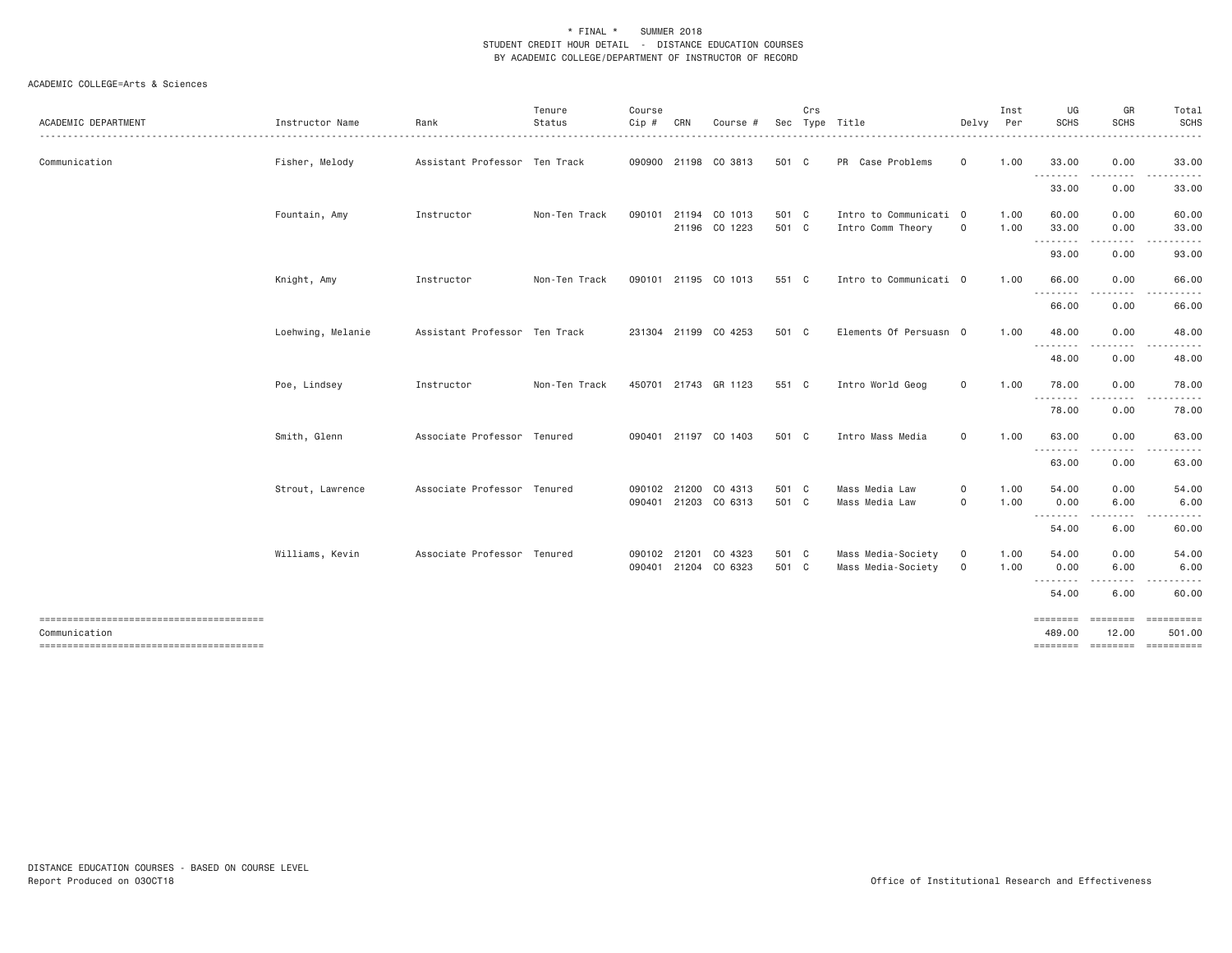| ACADEMIC DEPARTMENT | Instructor Name | Rank     | Tenure<br>Status | Course<br>$Cip$ # | CRN | Course #                       |                | Crs | Sec Type Title                        | Delvy                | Inst<br>Per  | UG<br><b>SCHS</b>                    | GR<br><b>SCHS</b>         | Total<br>SCHS                |
|---------------------|-----------------|----------|------------------|-------------------|-----|--------------------------------|----------------|-----|---------------------------------------|----------------------|--------------|--------------------------------------|---------------------------|------------------------------|
| English             | Olson, Peter    | Lecturer | Non-Ten Track    | 231301            |     | 21255 EN 1103<br>21256 EN 1113 | 501 C<br>551 C |     | En Composition I<br>En Composition II | $\Omega$<br>$\Omega$ | 1.00<br>1.00 | 42.00<br>30.00<br>---------<br>72.00 | 0.00<br>0.00<br>.<br>0.00 | 42.00<br>30.00<br>.<br>72.00 |
|                     |                 |          |                  |                   |     |                                |                |     |                                       |                      |              | ========                             | ========                  | ==========                   |
| English             |                 |          |                  |                   |     |                                |                |     |                                       |                      |              | 72.00                                | 0.00                      | 72.00                        |
|                     |                 |          |                  |                   |     |                                |                |     |                                       |                      |              | $=$ = = = = = = =                    | ========                  | ==========                   |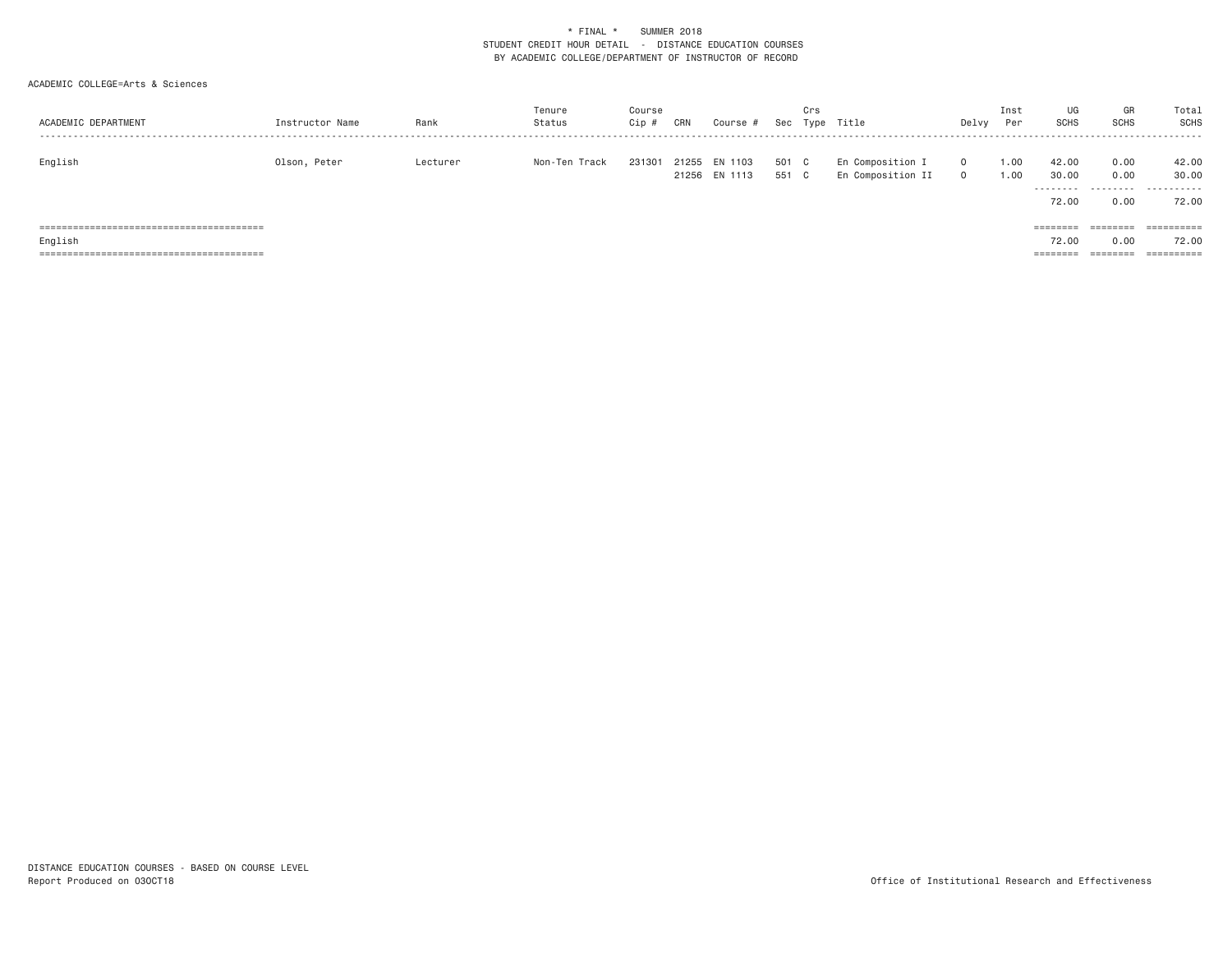| Professor<br>502 S<br>Research Applied Met F<br>0.00<br>27.00<br>Geosciences<br>Brown, Michael E.<br>Tenured<br>400401<br>21338<br>GR 8573<br>1.00<br>400404 21764<br>GR 4843<br>501 C<br>Severe Storm Methods 0<br>1.00<br>9.00<br>0.00<br>21765 GR 6843<br>501 C<br>Severe Storm Methods 0<br>1.00<br>0.00<br>18.00<br>.<br>.<br>9.00<br>45.00<br>Clary, Renee<br>Associate Professor Tenured<br>400603 21737 GG 8423<br>501 C<br>Earthquakes & Volcan 0<br>1.00<br>0.00<br>27.00<br>.<br>.<br>0.00<br>27.00<br>Professor<br>Tenured<br>400404<br>21322<br>GR 4933<br>501<br>$\mathbf{C}$<br>Dynamic Meteorology<br>1.00<br>6.00<br>0.00<br>Dyer, Jamie<br>$\overline{0}$<br>501 C<br>21328<br>GR 6933<br>Dynamic Meteorology<br>$\overline{0}$<br>1.00<br>0.00<br>12.00<br>450701<br>.<br>$\frac{1}{2} \left( \frac{1}{2} \right) \left( \frac{1}{2} \right) \left( \frac{1}{2} \right) \left( \frac{1}{2} \right) \left( \frac{1}{2} \right)$<br>6.00<br>12.00 | Total<br><b>SCHS</b>      |
|--------------------------------------------------------------------------------------------------------------------------------------------------------------------------------------------------------------------------------------------------------------------------------------------------------------------------------------------------------------------------------------------------------------------------------------------------------------------------------------------------------------------------------------------------------------------------------------------------------------------------------------------------------------------------------------------------------------------------------------------------------------------------------------------------------------------------------------------------------------------------------------------------------------------------------------------------------------------|---------------------------|
|                                                                                                                                                                                                                                                                                                                                                                                                                                                                                                                                                                                                                                                                                                                                                                                                                                                                                                                                                                    | 27.00                     |
|                                                                                                                                                                                                                                                                                                                                                                                                                                                                                                                                                                                                                                                                                                                                                                                                                                                                                                                                                                    | 9.00                      |
|                                                                                                                                                                                                                                                                                                                                                                                                                                                                                                                                                                                                                                                                                                                                                                                                                                                                                                                                                                    | 18.00                     |
|                                                                                                                                                                                                                                                                                                                                                                                                                                                                                                                                                                                                                                                                                                                                                                                                                                                                                                                                                                    | .<br>54.00                |
|                                                                                                                                                                                                                                                                                                                                                                                                                                                                                                                                                                                                                                                                                                                                                                                                                                                                                                                                                                    | 27.00                     |
|                                                                                                                                                                                                                                                                                                                                                                                                                                                                                                                                                                                                                                                                                                                                                                                                                                                                                                                                                                    | .<br>27.00                |
|                                                                                                                                                                                                                                                                                                                                                                                                                                                                                                                                                                                                                                                                                                                                                                                                                                                                                                                                                                    | 6.00                      |
|                                                                                                                                                                                                                                                                                                                                                                                                                                                                                                                                                                                                                                                                                                                                                                                                                                                                                                                                                                    | 12.00                     |
|                                                                                                                                                                                                                                                                                                                                                                                                                                                                                                                                                                                                                                                                                                                                                                                                                                                                                                                                                                    | 18.00                     |
| Elcik, Christopher<br>Grad Teach Assist<br>Applied Climatology<br>Not Applicable<br>400401 21317 GR 4613<br>501 B<br>$\overline{0}$<br>1.00<br>114.00<br>0.00<br>.<br>.                                                                                                                                                                                                                                                                                                                                                                                                                                                                                                                                                                                                                                                                                                                                                                                            | 114.00<br>$- - - - - - -$ |
| 114.00<br>0.00                                                                                                                                                                                                                                                                                                                                                                                                                                                                                                                                                                                                                                                                                                                                                                                                                                                                                                                                                     | 114.00                    |
| Fraza, Erik<br>Clinical Assist Pro Non-Ten Track<br>21337<br>GR 8573<br>501 S<br>Research Applied Met F<br>1.00<br>0.00<br>36.00<br>400401                                                                                                                                                                                                                                                                                                                                                                                                                                                                                                                                                                                                                                                                                                                                                                                                                         | 36.00                     |
| 400404<br>21315<br>GR 4473<br>501 C<br>Numerical Wx Predict 0<br>1.00<br>87.00<br>0.00                                                                                                                                                                                                                                                                                                                                                                                                                                                                                                                                                                                                                                                                                                                                                                                                                                                                             | 87.00                     |
| GR 4473<br>502 C<br>21316<br>Numerical Wx Predict 0<br>1.00<br>108.00<br>0.00                                                                                                                                                                                                                                                                                                                                                                                                                                                                                                                                                                                                                                                                                                                                                                                                                                                                                      | 108.00                    |
| 21326<br>GR 6473<br>501 C<br>Numerical Wx Predict 0<br>1.00<br>0.00<br>24.00<br>.<br>$\frac{1}{2} \left( \frac{1}{2} \right) \left( \frac{1}{2} \right) \left( \frac{1}{2} \right) \left( \frac{1}{2} \right) \left( \frac{1}{2} \right)$                                                                                                                                                                                                                                                                                                                                                                                                                                                                                                                                                                                                                                                                                                                          | 24.00<br>$- - - - - - -$  |
| 60.00<br>195.00                                                                                                                                                                                                                                                                                                                                                                                                                                                                                                                                                                                                                                                                                                                                                                                                                                                                                                                                                    | 255.00                    |
| Fuhrmann, Christopher<br>400401 21340<br>GR 8633<br>501 C<br>Climate Change<br>1.00<br>0.00<br>Assistant Professor Ten Track<br>0<br>69.00                                                                                                                                                                                                                                                                                                                                                                                                                                                                                                                                                                                                                                                                                                                                                                                                                         | 69.00                     |
| 22732<br>501 C<br>Physical Climatology 0<br>1.00<br>0.00<br>GR 6643<br>57.00                                                                                                                                                                                                                                                                                                                                                                                                                                                                                                                                                                                                                                                                                                                                                                                                                                                                                       | 57.00                     |
| GR 6643<br>502 C<br>Physical Climatology<br>22734<br>$\overline{0}$<br>1.00<br>15.00<br>0.00<br>.                                                                                                                                                                                                                                                                                                                                                                                                                                                                                                                                                                                                                                                                                                                                                                                                                                                                  | 15.00                     |
| 0.00<br>141.00                                                                                                                                                                                                                                                                                                                                                                                                                                                                                                                                                                                                                                                                                                                                                                                                                                                                                                                                                     | 141.00                    |
| Grala, Katarzyna<br>Non-Faculty<br>Not Applicable<br>450701 21324<br>GR 6303<br>501 B<br>Principles of GIS<br>0<br>0.90<br>0.00<br>24.30                                                                                                                                                                                                                                                                                                                                                                                                                                                                                                                                                                                                                                                                                                                                                                                                                           | 24.30                     |
| 21325<br>GR 6303<br>502 B<br>Principles of GIS<br>0<br>0.90<br>0.00<br>27.00                                                                                                                                                                                                                                                                                                                                                                                                                                                                                                                                                                                                                                                                                                                                                                                                                                                                                       | 27.00                     |
| 501 B<br>450702 21311 GR 4303<br>Principles of GIS<br>0<br>0.90<br>0.00<br>21.60<br>.<br>.                                                                                                                                                                                                                                                                                                                                                                                                                                                                                                                                                                                                                                                                                                                                                                                                                                                                         | 21.60<br>.                |
| 21.60<br>51.30                                                                                                                                                                                                                                                                                                                                                                                                                                                                                                                                                                                                                                                                                                                                                                                                                                                                                                                                                     | 72.90                     |
| Gutter, Barrett<br>Clinical Assist Pro Non-Ten Track<br>400404<br>21320<br>GR 4713<br>501 B<br>Synoptic Met I<br>0<br>1.00<br>63.00<br>0.00                                                                                                                                                                                                                                                                                                                                                                                                                                                                                                                                                                                                                                                                                                                                                                                                                        | 63.00                     |
| 21323<br>GR 4963<br>501 C<br>Mesoscale Meteorolog<br>1.00<br>27.00<br>0.00<br>$\overline{0}$                                                                                                                                                                                                                                                                                                                                                                                                                                                                                                                                                                                                                                                                                                                                                                                                                                                                       | 27.00                     |
| Field Methods Semina F<br>400601 21334<br>GR 8410<br>504 S<br>1.00<br>0.00<br>57.00                                                                                                                                                                                                                                                                                                                                                                                                                                                                                                                                                                                                                                                                                                                                                                                                                                                                                | 57.00                     |
| 501 C<br>450701 21329 GR 6963<br>Mesoscale Meteorolo O<br>1.00<br>0.00<br>6.00<br><u>.</u><br>.                                                                                                                                                                                                                                                                                                                                                                                                                                                                                                                                                                                                                                                                                                                                                                                                                                                                    | 6.00<br>$- - - - - -$     |
| 90.00<br>63.00                                                                                                                                                                                                                                                                                                                                                                                                                                                                                                                                                                                                                                                                                                                                                                                                                                                                                                                                                     | 153.00                    |
| Haney, Christa<br>Instructor<br>501 C<br>Geowriting<br>1.00<br>0.00<br>Non-Ten Track<br>231303 21301<br>GG 4333<br>0<br>54.00                                                                                                                                                                                                                                                                                                                                                                                                                                                                                                                                                                                                                                                                                                                                                                                                                                      | 54.00                     |
| 21302<br>GG 4333<br>502 C<br>Geowriting<br>1.00<br>0<br>27.00<br>0.00                                                                                                                                                                                                                                                                                                                                                                                                                                                                                                                                                                                                                                                                                                                                                                                                                                                                                              | 27.00                     |
| 400607 21299<br>GG 3603<br>501 C<br>1.00<br>120.00<br>0.00<br>Intro To Oceanograph 0                                                                                                                                                                                                                                                                                                                                                                                                                                                                                                                                                                                                                                                                                                                                                                                                                                                                               | 120.00                    |
| 21300 GG 3603<br>502 C<br>Intro To Oceanograph 0<br>1.00<br>0.00<br>84.00                                                                                                                                                                                                                                                                                                                                                                                                                                                                                                                                                                                                                                                                                                                                                                                                                                                                                          | 84.00                     |
| .<br>-----<br>285.00<br>0.00                                                                                                                                                                                                                                                                                                                                                                                                                                                                                                                                                                                                                                                                                                                                                                                                                                                                                                                                       | ------<br>285.00          |
| Lalk, Sarah<br>Instructor<br>400401 21339 GR 8573<br>503 S<br>Research Applied Met F<br>1.00<br>0.00<br>21.00<br>Non-Ten Track                                                                                                                                                                                                                                                                                                                                                                                                                                                                                                                                                                                                                                                                                                                                                                                                                                     | 21.00                     |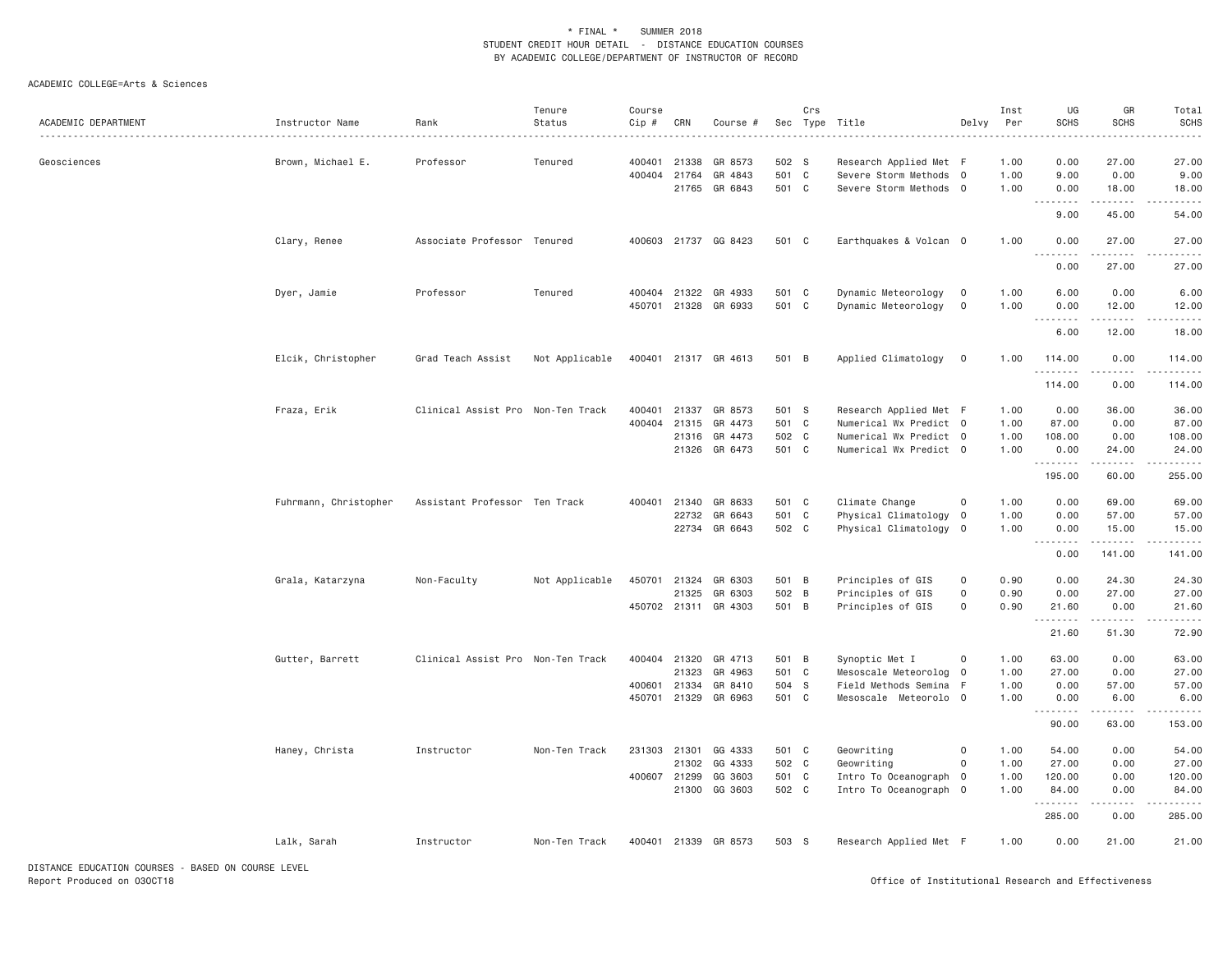|                     |                                                     |                                   | Tenure         | Course       |                |                      |                | Crs            |                                                  |                | Inst         | UG               | GR                | Total                                         |
|---------------------|-----------------------------------------------------|-----------------------------------|----------------|--------------|----------------|----------------------|----------------|----------------|--------------------------------------------------|----------------|--------------|------------------|-------------------|-----------------------------------------------|
| ACADEMIC DEPARTMENT | Instructor Name                                     | Rank                              | Status         | Cip #        | CRN            | Course #             |                |                | Sec Type Title<br>. <u>.</u> .                   | Delvy          | Per          | <b>SCHS</b>      | <b>SCHS</b>       | <b>SCHS</b><br>. <u>.</u> .                   |
| Geosciences         | Lalk, Sarah                                         | Instructor                        | Non-Ten Track  | 400601       | 21305          | GG 8203              | 501 C          |                | Ocean Science                                    | $\circ$        | 1.00         | 0.00             | 57.00             | 57.00                                         |
|                     |                                                     |                                   |                |              | 21306          | GG 8203              | 502 C          |                | Ocean Science                                    | $\mathsf 0$    | 1.00         | 0.00             | 51.00             | 51.00                                         |
|                     |                                                     |                                   |                | 450701 21309 |                | GR 1123              | 501 C          |                | Intro World Geog                                 | $\Omega$       | 1.00         | 78.00            | 0.00              | 78.00                                         |
|                     |                                                     |                                   |                |              |                |                      |                |                |                                                  |                |              | .<br>78.00       | .<br>129.00       | 207.00                                        |
|                     |                                                     |                                   |                |              |                |                      |                |                |                                                  |                |              |                  |                   |                                               |
|                     | Mercer, Andrew                                      | Associate Professor Tenured       |                | 400401       | 21336          | 21335 GR 8453        | 501 C<br>502 C |                | Quant Analysis Climo 0                           |                | 1.00         | 0.00             | 54.00             | 54.00                                         |
|                     |                                                     |                                   |                | 400404       | 21321          | GR 8453<br>GR 4733   | 501 C          |                | Quant Analysis Climo 0<br>Synoptic Meteorology 0 |                | 1.00<br>1.00 | 0.00<br>18.00    | 42.00<br>0.00     | 42.00<br>18.00                                |
|                     |                                                     |                                   |                | 450701       |                | 21327 GR 6733        | 501 C          |                | Synoptic Meteorology 0                           |                | 1.00         | 0.00             | 6.00              | 6.00                                          |
|                     |                                                     |                                   |                |              |                |                      |                |                |                                                  |                |              | .                | .                 | د د د د د د                                   |
|                     |                                                     |                                   |                |              |                |                      |                |                |                                                  |                |              | 18.00            | 102.00            | 120.00                                        |
|                     | Millard, Craig                                      | Grad Teach Assist                 | Not Applicable | 400601       |                | 21295 GG 1111        | 501 L          |                | Earth Science I Lab                              | $\overline{0}$ | 1.00         | 12.00            | 0.00              | 12.00                                         |
|                     |                                                     |                                   |                |              | 21296          | GG 1111              | 502 L          |                | Earth Science I Lab                              | $\mathbf 0$    | 1.00         | 12.00            | 0.00              | 12.00                                         |
|                     |                                                     |                                   |                |              |                | 21297 GG 1113        | 501 C          |                | Survey Earth Sci I                               | $\mathbf 0$    | 1.00         | 87.00            | 0.00              | 87.00                                         |
|                     |                                                     |                                   |                |              |                |                      |                |                |                                                  |                |              | .<br>111.00      | .<br>0.00         | $\omega$ is $\omega$ in $\omega$ in<br>111.00 |
|                     | Mylroie, John                                       | Non-Employee                      | Not Applicable | 400601       |                | 21333 GR 8410        | 502 S          |                | Field Methods Semina F                           |                | 1,00         | 0.00             | 41.00             | 41.00                                         |
|                     |                                                     |                                   |                |              |                |                      |                |                |                                                  |                |              | .<br>0.00        | .<br>41.00        | .<br>41.00                                    |
|                     |                                                     |                                   |                |              |                |                      |                |                |                                                  |                |              |                  |                   |                                               |
|                     | Nagel, Athena                                       | Clinical Assist Pro Non-Ten Track |                | 400601       | 21788          | GG 8503              | 501 C          |                | Landforms                                        | $\mathbf 0$    | 1.00         | 0.00             | 24.00             | 24.00                                         |
|                     |                                                     |                                   |                | 450702       | 21330          | GR 8400              | 501 E          |                | Field Meth In Geosci 0                           |                | 1.00         | 0.00             | 45.00             | 45.00                                         |
|                     |                                                     |                                   |                |              |                | 21331 GR 8400        | 502 E          |                | Field Meth In Geosci 0                           |                | 1.00         | 0.00<br><u>.</u> | 13.00<br>.        | 13.00<br>.                                    |
|                     |                                                     |                                   |                |              |                |                      |                |                |                                                  |                |              | 0.00             | 82.00             | 82.00                                         |
|                     | Nordstrom, Gregory                                  | Instructor                        | Non-Ten Track  | 400404       | 21310          | GR 1603              | 501 C          |                | Intro To Meteorology 0                           |                | 1.00         | 93.00            | 0.00              | 93.00                                         |
|                     |                                                     |                                   |                |              |                | 21313 GR 4453        | 501 C          |                | Weather Prediction I 0                           |                | 1.00         | 117.00           | 0.00              | 117.00                                        |
|                     |                                                     |                                   |                |              |                | 21314 GR 4453        | 502 C          |                | Weather Prediction I 0                           |                | 1.00         | 42.00            | 0.00              | 42.00                                         |
|                     |                                                     |                                   |                | 450701       |                | 21308 GR 1114        | 501 B          |                | Physical Geography                               | $\mathbf 0$    | 1.00         | 84.00            | 0.00              | 84.00                                         |
|                     |                                                     |                                   |                |              |                |                      |                |                |                                                  |                |              | .<br>336.00      | .<br>0.00         | ------<br>336.00                              |
|                     | Nunley, Christopher                                 | Grad Teach Assist                 | Not Applicable | 400401       | 22731          | GR 4643              | 501 C          |                | Physical Climatology 0                           |                | 1.00         | 90.00            | 0.00              | 90.00                                         |
|                     |                                                     |                                   |                |              |                | 22733 GR 4643        | 502 C          |                | Physical Climatology 0                           |                | 1.00         | 87.00            | 0.00              | 87.00                                         |
|                     |                                                     |                                   |                |              |                |                      |                |                |                                                  |                |              | .<br>177.00      | .<br>0.00         | ------<br>177.00                              |
|                     |                                                     |                                   |                |              |                |                      |                |                |                                                  | $\mathbf 0$    |              |                  |                   |                                               |
|                     | Rodgers, John                                       | Professor                         | Tenured        | 450701       | 21324<br>21325 | GR 6303<br>GR 6303   | 501 B<br>502 B |                | Principles of GIS<br>Principles of GIS           | $\mathbf 0$    | 0.10<br>0.10 | 0.00<br>0.00     | 2.70<br>3.00      | 2.70<br>3.00                                  |
|                     |                                                     |                                   |                |              | 23029          | GR 7000              | 501 I          |                | Directed Indiv Study 0                           |                | 1.00         | 0.00             | 3.00              | 3.00                                          |
|                     |                                                     |                                   |                |              |                | 450702 21311 GR 4303 | 501 B          |                | Principles of GIS                                | $\mathbf 0$    | 0.10         | 2.40             | 0.00              | 2.40                                          |
|                     |                                                     |                                   |                |              |                |                      |                |                |                                                  |                |              | <u>.</u><br>2.40 | .<br>8.70         | .<br>11.10                                    |
|                     |                                                     |                                   |                |              |                |                      |                |                |                                                  |                |              |                  |                   |                                               |
|                     | Sherman-Morris, Kathlee Associate Professor Tenured |                                   |                | 400401       | 21318          | GR 4613              | 502            | $\overline{B}$ | Applied Climatology                              | $\mathbf 0$    | 1.00         | 78.00            | 0.00              | 78.00                                         |
|                     |                                                     |                                   |                | 400404       |                | 21319 GR 4640        | 501 E          |                | Met Internship                                   | $\mathbf 0$    | 1,00         | 9,00<br>.        | 0.00<br>الدامات ب | 9.00<br>.                                     |
|                     |                                                     |                                   |                |              |                |                      |                |                |                                                  |                |              | 87.00            | 0.00              | 87.00                                         |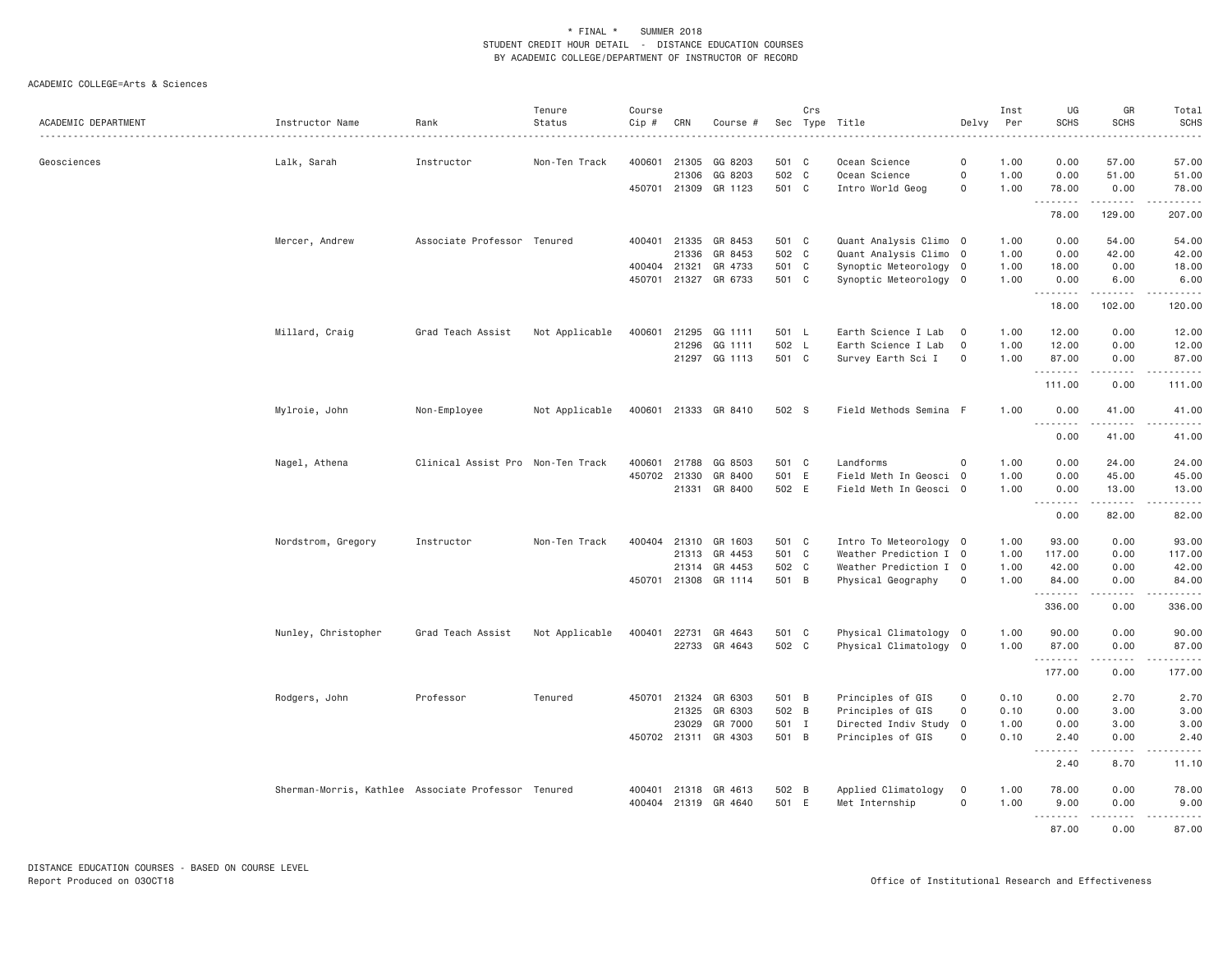#### ACADEMIC COLLEGE=Arts & Sciences

|               |      |        |             |     |       |                                | . |       |       | ⊥ns' | ur.          | Total       |
|---------------|------|--------|-------------|-----|-------|--------------------------------|---|-------|-------|------|--------------|-------------|
| <b>ACADEM</b> | Rank | Status | $\cdot$ - n | CRN | OULCR | $\sim$ $\sim$ $\sim$<br>$\sim$ |   | ritle | Jelv∨ |      | 0010<br>5UH; | <b>SCHS</b> |
| - - - -       |      |        |             |     |       |                                |   |       |       |      |              |             |

======================================== ======== ======== ==========

======================================== ======== ======== ==========

 Geosciences 1530.00 762.00 2292.00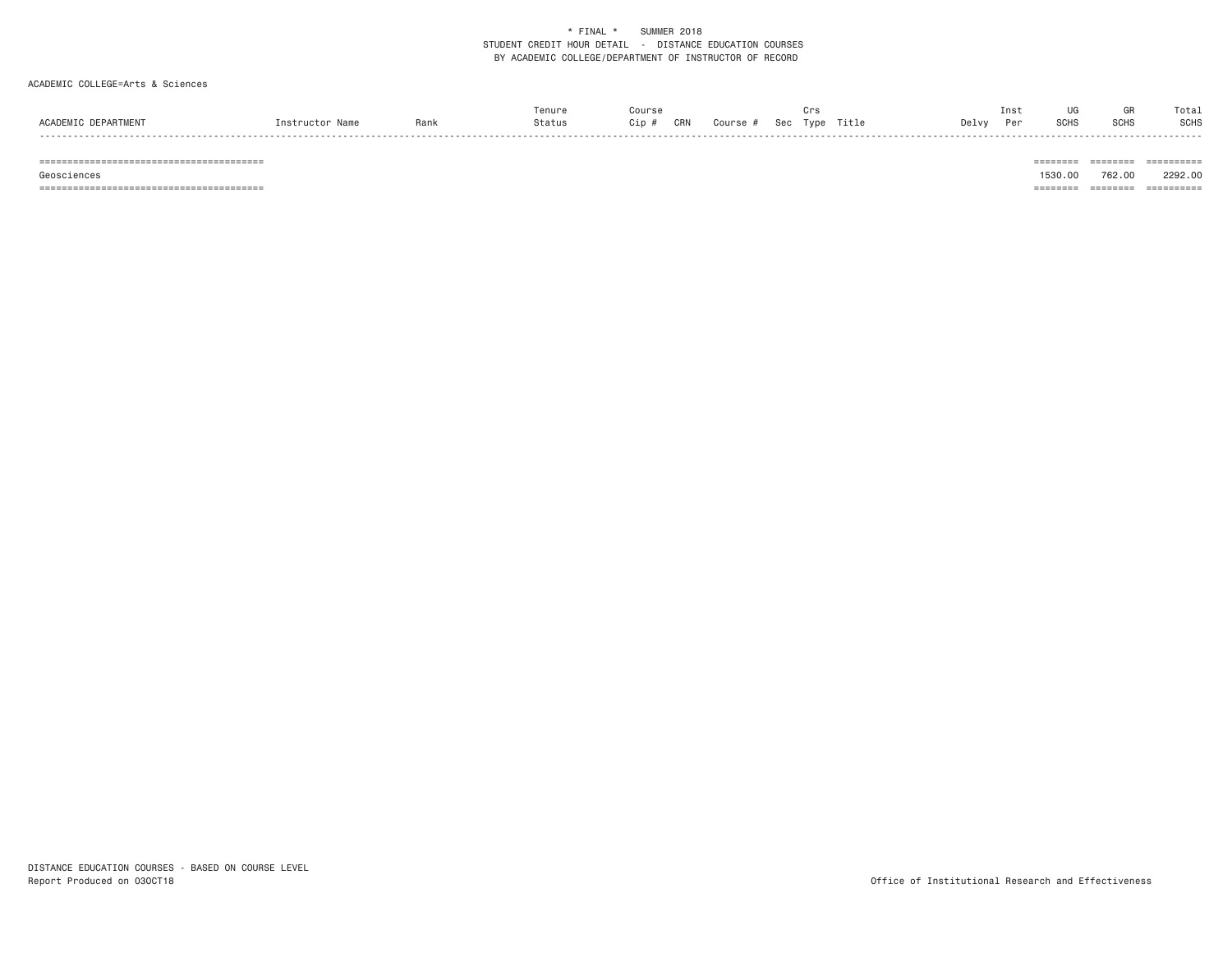| ACADEMIC DEPARTMENT      | Instructor Name   | Rank       | Tenure<br>Status | Course<br>$Cip$ # | CRN   | Course #                 | Sec            | Crs | Type Title                       | Delvy              | Inst<br>Per  | UG<br><b>SCHS</b>   | GR<br><b>SCHS</b> | Total<br>SCHS<br>$\frac{1}{2} \left( \frac{1}{2} \right) \left( \frac{1}{2} \right) \left( \frac{1}{2} \right) \left( \frac{1}{2} \right) \left( \frac{1}{2} \right)$ |
|--------------------------|-------------------|------------|------------------|-------------------|-------|--------------------------|----------------|-----|----------------------------------|--------------------|--------------|---------------------|-------------------|-----------------------------------------------------------------------------------------------------------------------------------------------------------------------|
| Mathematics & Statistics | Eaton, Jonathan   | Instructor | Non-Ten Track    | 270501            | 21363 | MA 2113<br>21401 ST 2113 | 501 C<br>501 C |     | Intro to Stats<br>Intro to Stats | $\circ$<br>$\circ$ | 1.00<br>1.00 | 27,00<br>51.00<br>. | 0.00<br>0.00      | 27.00<br>51.00                                                                                                                                                        |
|                          |                   |            |                  |                   |       |                          |                |     |                                  |                    |              | 78.00               | .<br>0.00         | .<br>78.00                                                                                                                                                            |
|                          | Nation, Julie     | Instructor | Non-Ten Track    | 270101            |       | 21360 MA 1423            | 501 C          |     | Problem Solving Real 0           |                    | 1.00         | 51.00<br>---------  | 0.00<br>.         | 51.00<br>.<br>$  -$                                                                                                                                                   |
|                          |                   |            |                  |                   |       |                          |                |     |                                  |                    |              | 51.00               | 0.00              | 51.00                                                                                                                                                                 |
|                          | Smith, Jaclyn     | Lecturer   | Non-Ten Track    |                   |       | 270101 21358 MA 1323     | 501 C          |     | Trigonometry                     | 0                  | 1.00         | 57.00<br>.          | 0.00<br>.         | 57.00<br>.                                                                                                                                                            |
|                          |                   |            |                  |                   |       |                          |                |     |                                  |                    |              | 57.00               | 0.00              | 57.00                                                                                                                                                                 |
|                          | Tschume, William  | Instructor | Non-Ten Track    | 270101            |       | 21362 MA 1723            | 501 C          |     | Calculus II                      | $\mathsf{O}$       | 1.00         | 69.00               | 0.00<br>.         | 69.00                                                                                                                                                                 |
|                          |                   |            |                  |                   |       |                          |                |     |                                  |                    |              | 69.00               | 0.00              | 69.00                                                                                                                                                                 |
|                          | Walters, Kimberly | Instructor | Non-Ten Track    |                   |       | 270102 21357 MA 1313     | 501 C          |     | College Algebra                  | $\mathbf{0}$       | 1.00         | 66.00<br>.<br>66.00 | 0.00<br>.<br>0.00 | 66.00<br>66.00                                                                                                                                                        |
|                          | Woodard, Kelly    | Lecturer   | Non-Ten Track    | 270101            |       | 21356 MA 0103            | 501 C          |     | Intermediate Algebra 0           |                    | 1.00         | 30.00               | 0.00              | 30.00                                                                                                                                                                 |
|                          |                   |            |                  |                   |       | 21359 MA 1413            | 501 C          |     | Structure Real Numbe 0           |                    | 1.00         | 36.00               | 0.00              | 36.00                                                                                                                                                                 |
|                          |                   |            |                  |                   |       | 21361 MA 1433            | 501 C          |     | Informal Geom & Meas 0           |                    | 1.00         | 48.00<br>.          | 0.00<br>$- - - -$ | 48.00                                                                                                                                                                 |
|                          |                   |            |                  |                   |       |                          |                |     |                                  |                    |              | 114.00              | 0.00              | 114,00                                                                                                                                                                |
|                          |                   |            |                  |                   |       |                          |                |     |                                  |                    |              | ========            | ========          | ESSESSESS                                                                                                                                                             |
| Mathematics & Statistics |                   |            |                  |                   |       |                          |                |     |                                  |                    |              | 435.00<br>========  | 0.00<br>========  | 435,00<br>==========                                                                                                                                                  |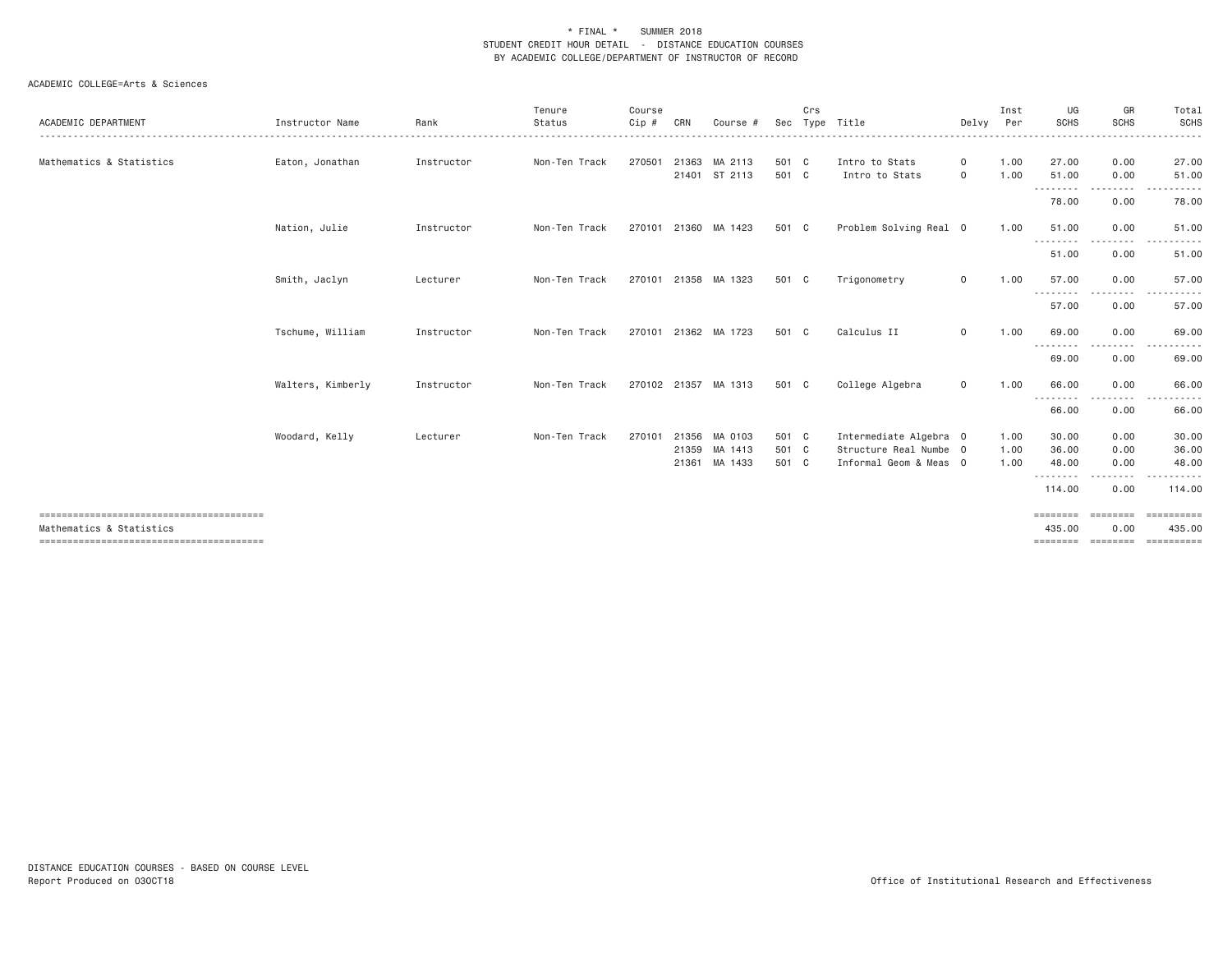| ACADEMIC DEPARTMENT   | Instructor Name      | Rank       | Tenure<br>Status | Course<br>Cip # | CRN | Course #                         | Sec            | Crs | Type Title                                 | Delvv                      | Inst<br>Per  | UG<br><b>SCHS</b>              | GR<br><b>SCHS</b>              | Total<br>SCHS                      |
|-----------------------|----------------------|------------|------------------|-----------------|-----|----------------------------------|----------------|-----|--------------------------------------------|----------------------------|--------------|--------------------------------|--------------------------------|------------------------------------|
| Philosophy & Religion | Bisson, Albert       | Instructor | Non-Ten Track    | 380201          |     | 21395 REL 1103<br>21396 REL 1103 | 501 C<br>551 C |     | Intro To Religion<br>Intro To Religion     | $\mathbf{0}$<br>$\circ$    | 1.00<br>1.00 | 75.00<br>63.00                 | 0.00<br>0.00                   | 75.00<br>63.00                     |
|                       |                      |            |                  |                 |     |                                  |                |     |                                            |                            |              | ---------<br>138.00            | ---------<br>0.00              | .<br>138.00                        |
|                       | Davis, Jordan        | Lecturer   | Non-Ten Track    |                 |     | 380102 21377 PHI 1113            | 551 C          |     | Intro To Logic                             | $\circ$                    | 1.00         | 18.00<br>---------             | 0.00                           | 18.00                              |
|                       |                      |            |                  |                 |     |                                  |                |     |                                            |                            |              | 18.00                          | 0.00                           | 18.00                              |
|                       | Hammons, Christopher | Lecturer   | Non-Ten Track    | 380101          |     | 21376 PHI 1103<br>21763 PHI 1103 | 501 C<br>551 C |     | Intro To Philosophy<br>Intro To Philosophy | $\overline{O}$<br>$\Omega$ | 1.00<br>1.00 | 30.00<br>27.00                 | 0.00<br>0.00                   | 30.00<br>27.00                     |
|                       |                      |            |                  |                 |     |                                  |                |     |                                            |                            |              | 57.00                          | $\frac{1}{2}$<br>$  -$<br>0.00 | 57.00                              |
|                       | Holt, Dale           | Professor  | Tenured          | 380103          |     | 21378 PHI 1123                   | 501 C          |     | Intro To Ethics                            | $\circ$                    | 1.00         | 78.00<br>---------             | 0.00<br>.                      | 78.00<br>.                         |
|                       |                      |            |                  |                 |     |                                  |                |     |                                            |                            |              | 78.00                          | 0.00                           | 78.00                              |
| Philosophy & Religion |                      |            |                  |                 |     |                                  |                |     |                                            |                            |              | ========<br>291.00<br>======== | ========<br>0.00<br>========   | ==========<br>291,00<br>========== |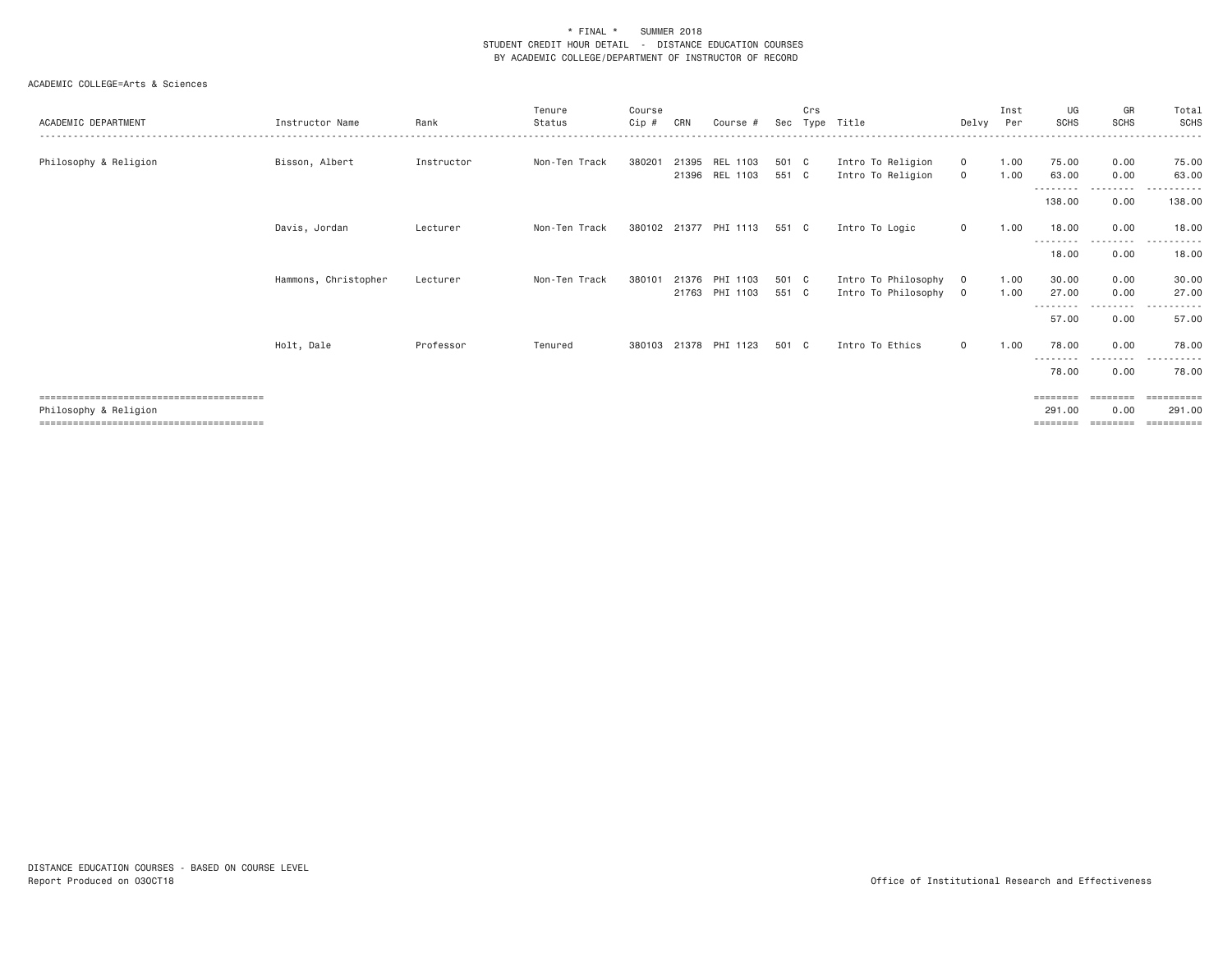| ACADEMIC DEPARTMENT | Instructor Name | Rank     | Tenure<br>Status | Course<br>$Cip$ # | CRN | Course #      | Sec   | Crs | Type Title             | Delvy   | Inst<br>Per | UG<br>SCHS                    | GR<br>SCHS                   | Total<br>SCHS     |
|---------------------|-----------------|----------|------------------|-------------------|-----|---------------|-------|-----|------------------------|---------|-------------|-------------------------------|------------------------------|-------------------|
| Physics & Astronomy | Moody, Judith   | Lecturer | Non-Ten Track    | 400801            |     | 21375 PH 1023 | 501 C |     | Physical Sci Survey    | $\circ$ | 1.00        | 33,00<br>---------            | 0.00<br>.                    | 33,00<br>.        |
|                     |                 |          |                  |                   |     |               |       |     |                        |         |             | 33,00                         | 0.00                         | 33.00             |
|                     | Subedi, Nava    | Lecturer | Non-Ten Track    | 400801            |     | 21374 PH 1021 | 501   | - L | Physical Science Lab 0 |         | 1.00        | 8,00<br>---------<br>8,00     | 0.00<br>.<br>0.00            | 8,00<br>.<br>8.00 |
|                     |                 |          |                  |                   |     |               |       |     |                        |         |             | $=$ = = = = = = =             |                              | ==========        |
| Physics & Astronomy |                 |          |                  |                   |     |               |       |     |                        |         |             | 41.00<br>________<br>-------- | 0.00<br>________<br>-------- | 41.00             |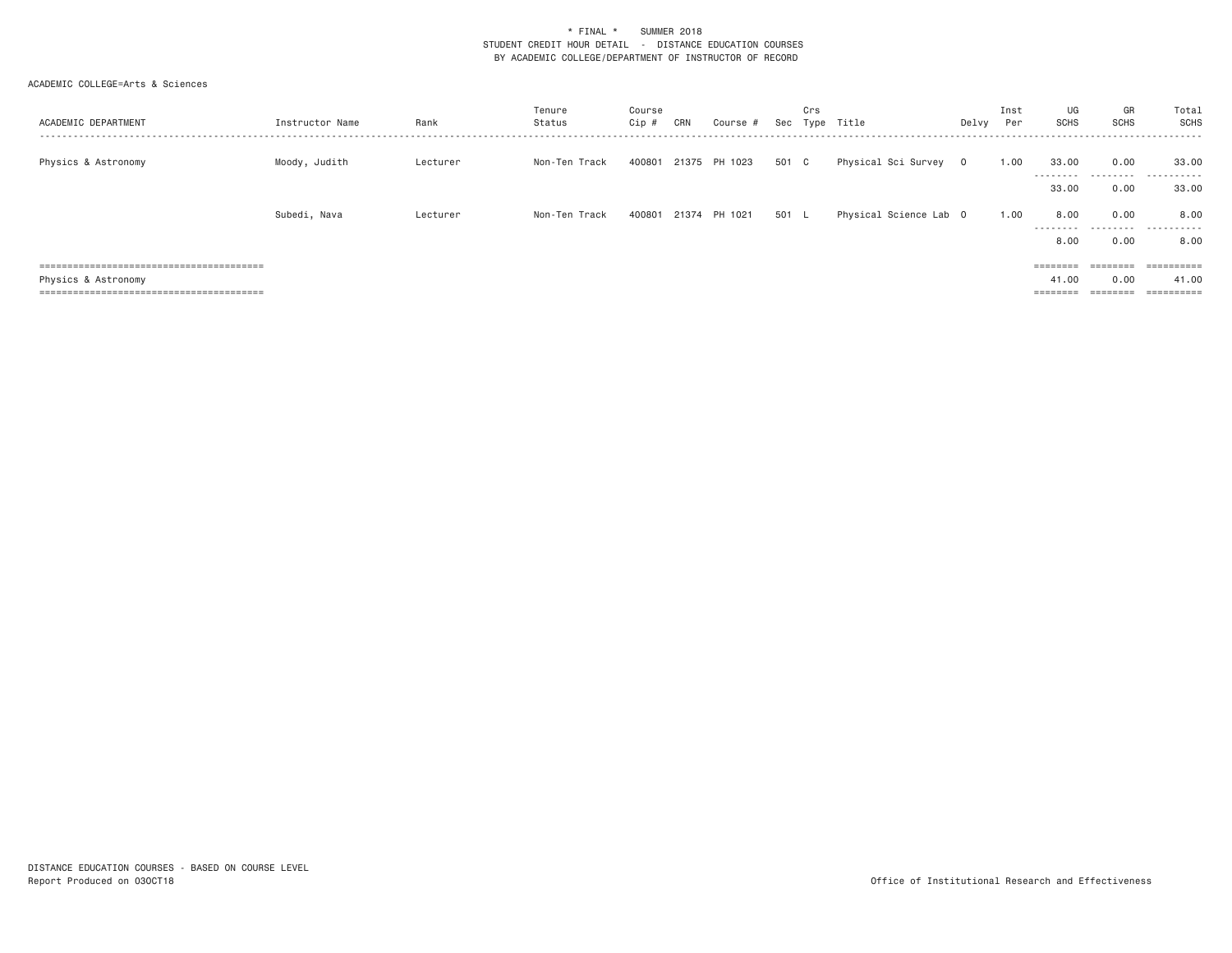| ACADEMIC DEPARTMENT | Instructor Name    | Rank                          | Tenure<br>Status<br>. | Course<br>$Cip$ # | CRN            | Course #              | Sec            | Crs | Type Title                           | Delvy        | Inst<br>Per  | UG<br><b>SCHS</b>  | GR<br><b>SCHS</b>              | Total<br><b>SCHS</b><br>.                                                                                                                                                                                                                                                                                                                                                                                                                                                                       |
|---------------------|--------------------|-------------------------------|-----------------------|-------------------|----------------|-----------------------|----------------|-----|--------------------------------------|--------------|--------------|--------------------|--------------------------------|-------------------------------------------------------------------------------------------------------------------------------------------------------------------------------------------------------------------------------------------------------------------------------------------------------------------------------------------------------------------------------------------------------------------------------------------------------------------------------------------------|
| Psychology          | Campbell, Kristen  | Lecturer                      | Non-Ten Track         |                   |                | 420101 21381 PSY 3213 | 501 C          |     | Psych Of Ab Behavior 0               |              | 1.00         | 60.00              | 0.00<br><u>.</u>               | 60.00<br>.                                                                                                                                                                                                                                                                                                                                                                                                                                                                                      |
|                     |                    |                               |                       |                   |                |                       |                |     |                                      |              |              | .<br>60.00         | 0.00                           | 60.00                                                                                                                                                                                                                                                                                                                                                                                                                                                                                           |
|                     | Eakin, Deborah     | Associate Professor Tenured   |                       |                   |                | 422701 21745 PSY 3713 | 551 C          |     | Cognitive Psychology 0               |              | 0.10         | 7.80<br><b></b>    | 0.00                           | 7.80                                                                                                                                                                                                                                                                                                                                                                                                                                                                                            |
|                     |                    |                               |                       |                   |                |                       |                |     |                                      |              |              | 7.80               | 0.00                           | 7.80                                                                                                                                                                                                                                                                                                                                                                                                                                                                                            |
|                     | Gresham, Courtney  | Non-Faculty                   | Not Applicable        |                   |                | 422813 21382 PSY 3343 | 501 C          |     | Psych Of Learning                    | $\mathbf 0$  | 1.00         | 42.00              | 0.00                           | 42.00                                                                                                                                                                                                                                                                                                                                                                                                                                                                                           |
|                     |                    |                               |                       |                   |                |                       |                |     |                                      |              |              | --------<br>42.00  | -----<br>0.00                  | ------<br>42.00                                                                                                                                                                                                                                                                                                                                                                                                                                                                                 |
|                     | Johnson, Mallory   | Non-Employee                  | Not Applicable        |                   |                | 422707 21384 PSY 3363 | 501 C          |     | Behav Modification                   | $\mathbf 0$  | 1.00         | 54.00<br>--------- | 0.00<br>$\cdots \cdots \cdots$ | 54.00<br>.                                                                                                                                                                                                                                                                                                                                                                                                                                                                                      |
|                     |                    |                               |                       |                   |                |                       |                |     |                                      |              |              | 54.00              | 0.00                           | 54.00                                                                                                                                                                                                                                                                                                                                                                                                                                                                                           |
|                     | Nadorff, Danielle  | Assistant Professor Ten Track |                       |                   |                | 422703 21387 PSY 3803 | 551 C          |     | Int Dev Psychology                   | $\mathbf 0$  | 1.00         | 45.00<br>--------- | 0.00                           | 45.00                                                                                                                                                                                                                                                                                                                                                                                                                                                                                           |
|                     |                    |                               |                       |                   |                |                       |                |     |                                      |              |              | 45.00              | 0.00                           | 45.00                                                                                                                                                                                                                                                                                                                                                                                                                                                                                           |
|                     | Sinclair, Hillary  | Associate Professor Tenured   |                       |                   |                | 422707 21744 PSY 4353 | 501 C          |     | Psychology and the L 0               |              | 1.00         | 15.00<br>.         | 0.00<br>-----                  | 15.00<br>$\begin{array}{cccccccccccccc} \multicolumn{2}{c}{} & \multicolumn{2}{c}{} & \multicolumn{2}{c}{} & \multicolumn{2}{c}{} & \multicolumn{2}{c}{} & \multicolumn{2}{c}{} & \multicolumn{2}{c}{} & \multicolumn{2}{c}{} & \multicolumn{2}{c}{} & \multicolumn{2}{c}{} & \multicolumn{2}{c}{} & \multicolumn{2}{c}{} & \multicolumn{2}{c}{} & \multicolumn{2}{c}{} & \multicolumn{2}{c}{} & \multicolumn{2}{c}{} & \multicolumn{2}{c}{} & \multicolumn{2}{c}{} & \multicolumn{2}{c}{} & \$ |
|                     |                    |                               |                       |                   |                |                       |                |     |                                      |              |              | 15.00              | 0.00                           | 15.00                                                                                                                                                                                                                                                                                                                                                                                                                                                                                           |
|                     | Tan, Elaine        | Lecturer                      | Non-Ten Track         |                   |                | 422701 21745 PSY 3713 | 551 C          |     | Cognitive Psychology 0               |              | 0.90         | 70.20              | 0.00                           | 70.20                                                                                                                                                                                                                                                                                                                                                                                                                                                                                           |
|                     |                    |                               |                       |                   |                |                       |                |     |                                      |              |              | .<br>70.20         | 0.00                           | 70.20                                                                                                                                                                                                                                                                                                                                                                                                                                                                                           |
|                     | Valentine, Michael | Instructor                    | Non-Ten Track         | 420101<br>422707  | 21385<br>21383 | PSY 3413<br>PSY 3353  | 501 C<br>501 C |     | Human Sexual Behavio 0<br>Motivation | 0            | 1.00<br>1.00 | 90.00<br>81.00     | 0.00<br>0.00                   | 90.00<br>81.00                                                                                                                                                                                                                                                                                                                                                                                                                                                                                  |
|                     |                    |                               |                       | 422803            |                | 21388 PSY 4223        | 501 C          |     | Drug Use And Abuse                   | $\mathbf{O}$ | 1.00         | 84.00              | 0.00                           | 84.00                                                                                                                                                                                                                                                                                                                                                                                                                                                                                           |
|                     |                    |                               |                       |                   |                |                       |                |     |                                      |              |              | .                  | .                              | .                                                                                                                                                                                                                                                                                                                                                                                                                                                                                               |
|                     |                    |                               |                       |                   |                |                       |                |     |                                      |              |              | 255.00             | 0.00                           | 255.00                                                                                                                                                                                                                                                                                                                                                                                                                                                                                          |
|                     |                    |                               |                       |                   |                |                       |                |     |                                      |              |              | <b>EBBEREE</b>     | ========                       | ==========                                                                                                                                                                                                                                                                                                                                                                                                                                                                                      |
| Psychology          |                    |                               |                       |                   |                |                       |                |     |                                      |              |              | 549.00             | 0.00                           | 549.00                                                                                                                                                                                                                                                                                                                                                                                                                                                                                          |
|                     |                    |                               |                       |                   |                |                       |                |     |                                      |              |              |                    |                                | ======== ======== =========                                                                                                                                                                                                                                                                                                                                                                                                                                                                     |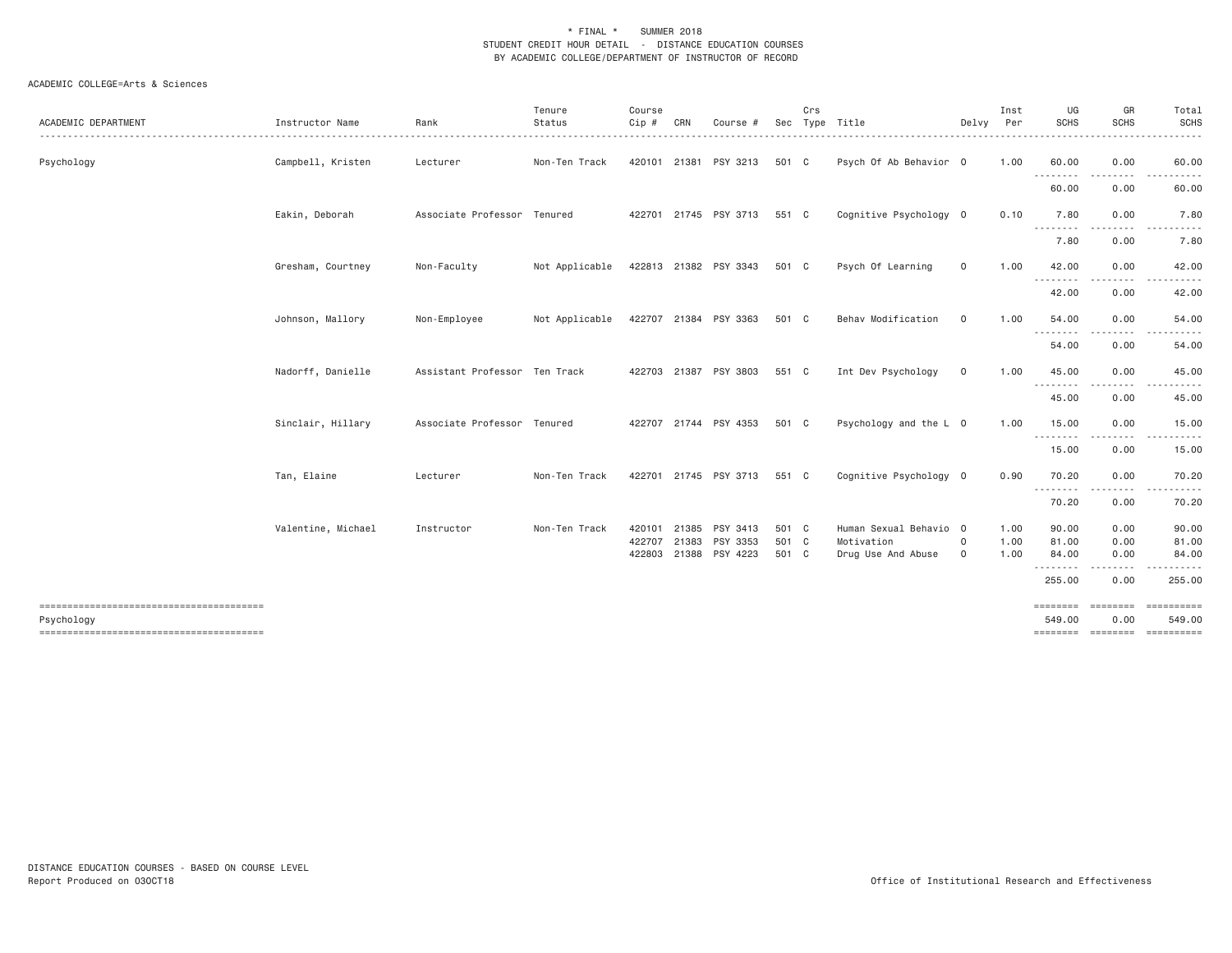| ACADEMIC DEPARTMENT                                 | Instructor Name     | Rank                          | Tenure<br>Status | Course<br>Cip # | CRN          | Course #                 |                | Crs | Sec Type Title                                   | Delvy          | Inst<br>Per  | UG<br><b>SCHS</b>               | GR<br><b>SCHS</b> | Total<br><b>SCHS</b><br>$\frac{1}{2} \left( \frac{1}{2} \right) \left( \frac{1}{2} \right) \left( \frac{1}{2} \right) \left( \frac{1}{2} \right) \left( \frac{1}{2} \right) \left( \frac{1}{2} \right)$ |
|-----------------------------------------------------|---------------------|-------------------------------|------------------|-----------------|--------------|--------------------------|----------------|-----|--------------------------------------------------|----------------|--------------|---------------------------------|-------------------|---------------------------------------------------------------------------------------------------------------------------------------------------------------------------------------------------------|
| Sociology                                           | Barranco, Raymond   | Assistant Professor Ten Track |                  |                 |              | 450401 22643 CRM 4343    | 501 C          |     | Media, Crime and Jus 0                           |                | 1.00         | 30.00<br>.                      | 0.00              | 30.00                                                                                                                                                                                                   |
|                                                     |                     |                               |                  |                 |              |                          |                |     |                                                  |                |              | 30.00                           | 0.00              | 30.00                                                                                                                                                                                                   |
|                                                     | Bryant, Natalie     | Lecturer                      | Non-Ten Track    |                 |              | 440701 21403 SW 3013     | 501 C          |     | Hum Beh Soc Envir I 0                            |                | 0.95         | 31.35<br>$\frac{1}{2}$<br>- - - | 0.00              | 31.35                                                                                                                                                                                                   |
|                                                     |                     |                               |                  |                 |              |                          |                |     |                                                  |                |              | 31.35                           | 0.00              | 31.35                                                                                                                                                                                                   |
|                                                     | Holt, Debora        | Non-Employee                  | Not Applicable   |                 |              | 440701 22976 SW 4653     | 501 C          |     | Social Work Family V 0                           |                | 0.95         | 22.80<br>.                      | 0.00<br>.         | 22.80                                                                                                                                                                                                   |
|                                                     |                     |                               |                  |                 |              |                          |                |     |                                                  |                |              | 22.80                           | 0.00              | 22.80                                                                                                                                                                                                   |
|                                                     | Knowles, Veronica   | Instructor                    | Non-Ten Track    |                 |              | 440701 21741 SW 3023     | 551 C          |     | Hum Beh Soc Envir II 0                           |                | 1.00         | 36.00<br>.                      | 0.00<br>.         | 36.00                                                                                                                                                                                                   |
|                                                     |                     |                               |                  |                 |              |                          |                |     |                                                  |                |              | 36.00                           | 0.00              | 36.00                                                                                                                                                                                                   |
|                                                     | Perry, Ashley       | Instructor                    | Non-Ten Track    |                 |              | 451101 21399 SO 3313     | 501 C          |     | Deviant Behavior                                 | $\mathsf{O}$   | 1.00         | 42.00                           | 0.00              | 42.00                                                                                                                                                                                                   |
|                                                     |                     |                               |                  |                 |              |                          |                |     |                                                  |                |              | .<br>42.00                      | .<br>0.00         | 42.00                                                                                                                                                                                                   |
|                                                     | Peterson, Lindsey   | Assistant Professor Ten Track |                  |                 |              | 451101 21397 SO 1003     | 501 C          |     | Intro To Sociology                               | 0              | 1.00         | 60.00                           | 0.00              | 60.00                                                                                                                                                                                                   |
|                                                     |                     |                               |                  |                 |              |                          |                |     |                                                  |                |              | --------<br>60.00               | 0.00              | 60.00                                                                                                                                                                                                   |
|                                                     | Pilkinton, Melinda  | Associate Professor Tenured   |                  |                 | 440701 21403 | SW 3013                  | 501 C          |     | Hum Beh Soc Envir I                              | $\overline{0}$ | 0.05         | 1.65                            | 0.00              | 1.65                                                                                                                                                                                                    |
|                                                     |                     |                               |                  |                 | 21738        | SW 4533<br>22976 SW 4653 | 501 C<br>501 C |     | Sub Abuse in SW Svcs 0<br>Social Work Family V 0 |                | 1.00<br>0.05 | 33.00<br>1.20                   | 0.00<br>0.00      | 33.00<br>1.20                                                                                                                                                                                           |
|                                                     |                     |                               |                  |                 |              |                          |                |     |                                                  |                |              | .<br>35.85                      | .<br>0.00         | . <u>.</u> .<br>35.85                                                                                                                                                                                   |
|                                                     | Ralston, Margaret   | Assistant Professor Ten Track |                  | 451101 21398    |              | SO 1203                  | 501 C          |     | Sociology of Familie 0                           |                | 1.00         | 33.00                           | 0.00              | 33.00                                                                                                                                                                                                   |
|                                                     |                     |                               |                  |                 |              | 22644 SO 4703            | 501 C          |     | Population Problems 0                            |                | 1.00         | 27,00<br>.                      | 0.00<br>-----     | 27.00                                                                                                                                                                                                   |
|                                                     |                     |                               |                  |                 |              |                          |                |     |                                                  |                |              | 60.00                           | 0.00              | 60.00                                                                                                                                                                                                   |
|                                                     | Vancil-Leap, Ashley | Instructor                    | Non-Ten Track    |                 |              | 050207 21733 SO 1173     | 501 C          |     | Intro Gender Studies 0                           |                | 1.00         | 39.00<br>.                      | 0.00              | 39.00                                                                                                                                                                                                   |
|                                                     |                     |                               |                  |                 |              |                          |                |     |                                                  |                |              | 39.00                           | 0.00              | 39.00                                                                                                                                                                                                   |
| --------------------------------------<br>Sociology |                     |                               |                  |                 |              |                          |                |     |                                                  |                |              | ========<br>357.00              | ========<br>0.00  | 357.00                                                                                                                                                                                                  |
|                                                     |                     |                               |                  |                 |              |                          |                |     |                                                  |                |              |                                 |                   | ======== ======== ==========                                                                                                                                                                            |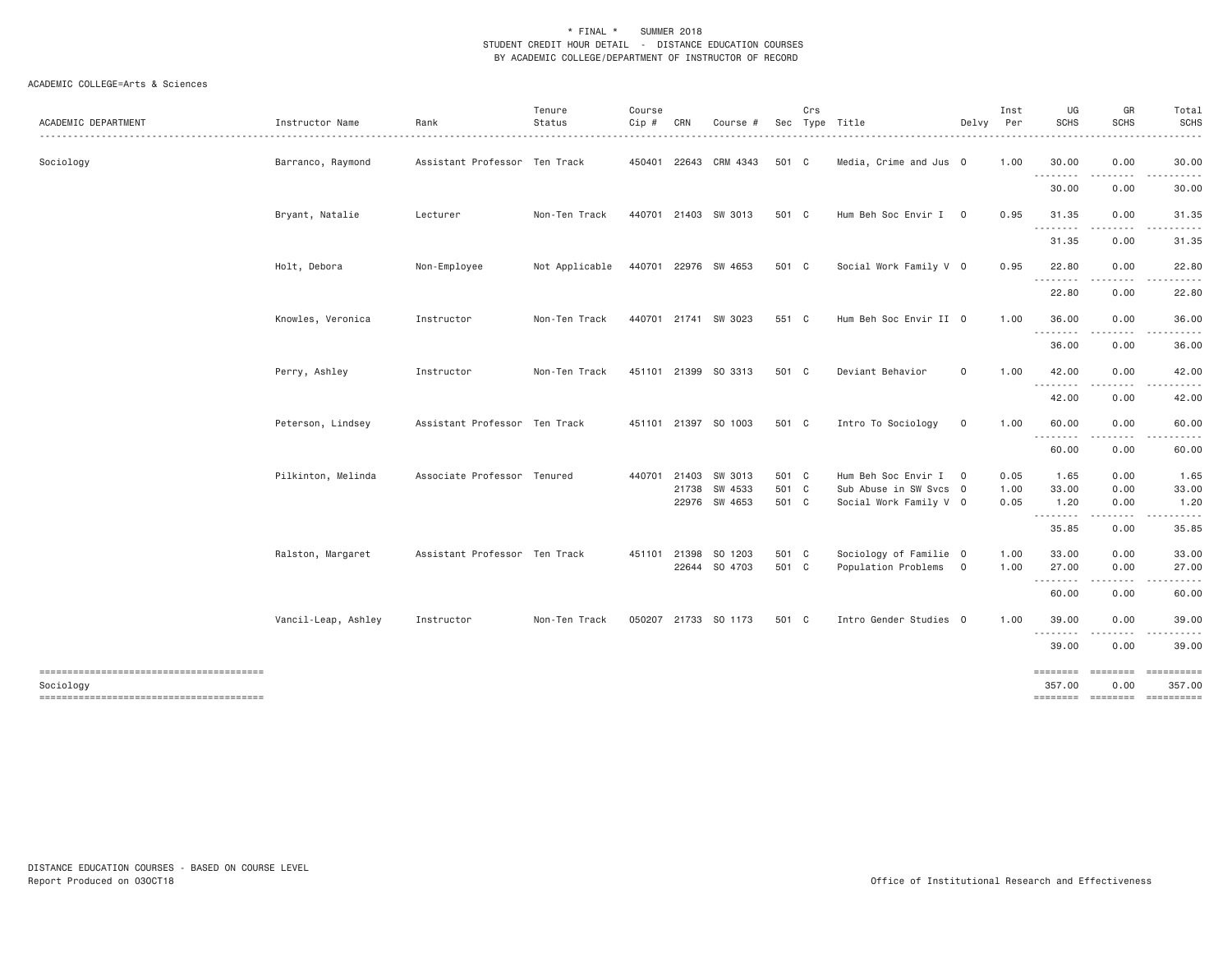| ACADEMIC DEPARTMENT | Instructor Name    | Rank                        | Tenure<br>Status | Course<br>Cip #  | CRN   | Course #                         | Sec            | Crs | Type Title                                  | Delvy                        | Inst<br>Per  | UG<br><b>SCHS</b>       | GR<br><b>SCHS</b>          | Total<br><b>SCHS</b>                           |
|---------------------|--------------------|-----------------------------|------------------|------------------|-------|----------------------------------|----------------|-----|---------------------------------------------|------------------------------|--------------|-------------------------|----------------------------|------------------------------------------------|
| Finance & Economics | Metz, Tammi        | Instructor                  | Non-Ten Track    | 520804<br>521701 | 21353 | INS 3503<br>21352 INS 3303       | 506 C<br>506 C |     | Employee Benefits<br>Life Insurance         | $\mathbf{0}$<br>$\mathbf{0}$ | 1.00<br>1.00 | 96.00<br>81.00          | 0.00<br>0.00               | 96.00<br>81.00                                 |
|                     |                    |                             |                  |                  |       |                                  |                |     |                                             |                              |              | 177.00                  | --------<br>0.00           | 177.00                                         |
|                     | Roskelley, Kenneth | Associate Professor Tenured |                  | 520801           |       | 21265 FIN 3123<br>21266 FIN 8113 | 504 C<br>501 C |     | Financial Management 0<br>Corporate Finance | $\circ$                      | 1.00<br>1.00 | 147.00<br>0.00          | 0.00<br>63.00<br>--------  | 147.00<br>63.00<br>.                           |
|                     | Spurlin, William   | Associate Professor Tenured |                  | 520601<br>520801 |       | 21210 EC 8103<br>21264 FIN 3113  | 501 C<br>506 C |     | Econ for Managers<br>Financial Systems      | $\mathbf{0}$<br>$\mathbf{0}$ | 1.00<br>1.00 | 147.00<br>0.00<br>66.00 | 63.00<br>72.00<br>0.00     | 210.00<br>72.00<br>66.00                       |
|                     |                    |                             |                  |                  |       |                                  |                |     |                                             |                              |              | 66.00                   | - - - - - - - - -<br>72.00 | - - - - - - <b>-</b><br>138.00                 |
| Finance & Economics |                    |                             |                  |                  |       |                                  |                |     |                                             |                              |              | 390,00<br>========      | 135.00<br>========         | $=$ = = = = = = = = =<br>525.00<br>----------- |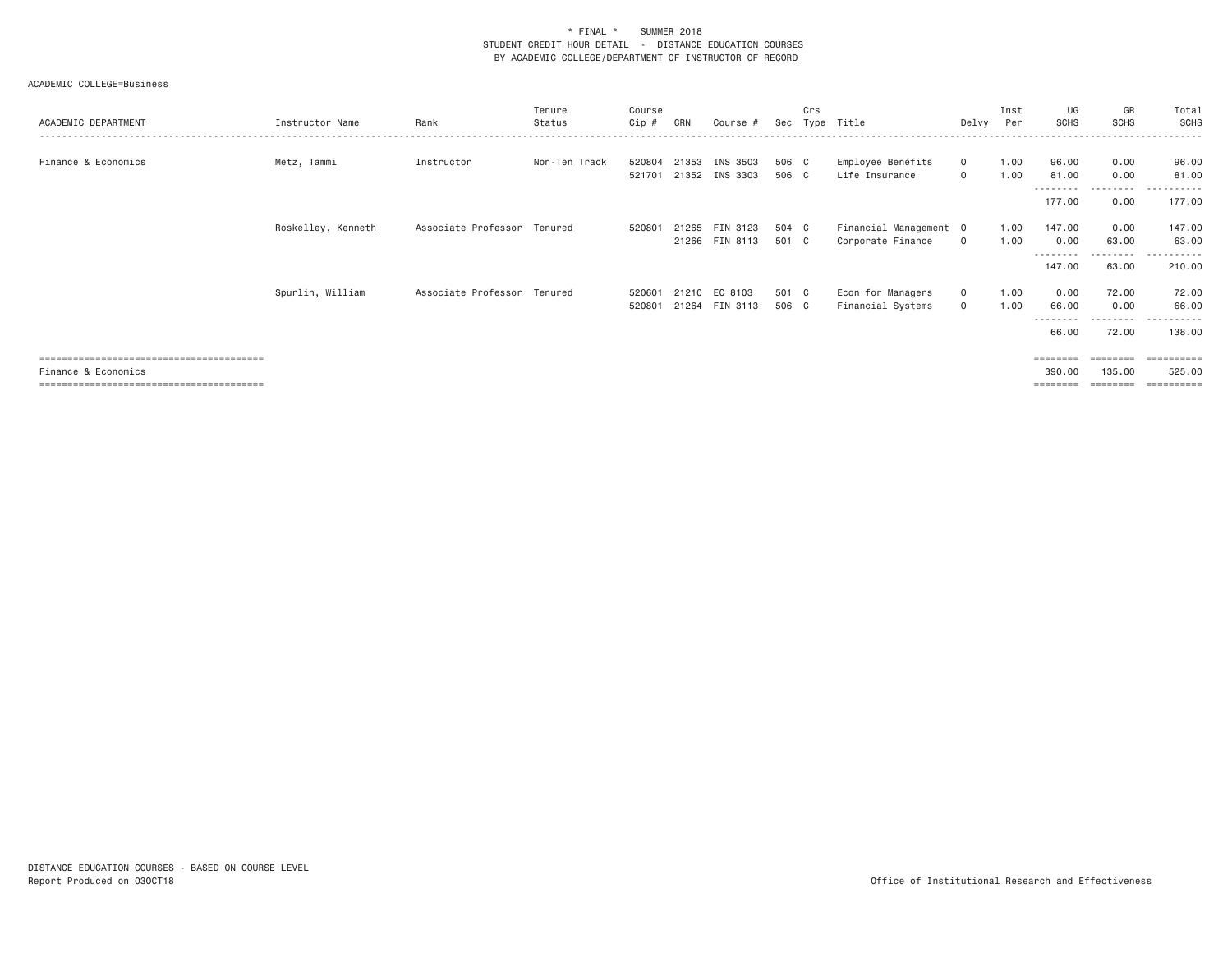| ACADEMIC DEPARTMENT              | Instructor Name   | Rank                        | Tenure<br>Status | Course<br>Cip # | CRN   | Course #              | Sec   | Crs | Tvpe Title             | Delvy        | Inst<br>Per | UG<br><b>SCHS</b> | GR<br><b>SCHS</b>   | Total<br>SCHS                                 |
|----------------------------------|-------------------|-----------------------------|------------------|-----------------|-------|-----------------------|-------|-----|------------------------|--------------|-------------|-------------------|---------------------|-----------------------------------------------|
| Management & Information Systems | Holt, Daniel      | Associate Professor Tenured |                  | 520201 21367    |       | MGT 8123              | 501 C |     | Strategic Bus Consul 0 |              | 1.00        | 0.00              | 33.00               | 33.00                                         |
|                                  |                   |                             |                  |                 |       |                       |       |     |                        |              |             | --------<br>0.00  | ---------<br>33.00  | .<br>.<br>33.00                               |
|                                  | Richardson, Jimmy | Lecturer                    | Non-Ten Track    |                 |       | 521301 21750 MGT 3114 | 506 C |     | Prin of Mgt & Prod     | $\circ$      | 1.00        | 56.00             | 0.00                | 56.00                                         |
|                                  |                   |                             |                  |                 |       |                       |       |     |                        |              |             | 56.00             | 0.00                | 56.00                                         |
|                                  | Templeton, Gary   | Associate Professor Tenured |                  |                 |       | 521201 21176 BIS 8113 | 521 C |     | Mgt Info Tech & Sys 0  |              | 1.00        | 0.00<br>--------  | 111.00<br>--------- | 111.00<br>.                                   |
|                                  |                   |                             |                  |                 |       |                       |       |     |                        |              |             | 0.00              | 111.00              | 111.00                                        |
|                                  | Vardaman, James   | Associate Professor Tenured |                  | 520201          | 21366 | MGT 8113              | 511 C |     | Leadership Skills      | $\mathbf{0}$ | 1.00        | 0.00<br>--------  | 93,00<br>--------   | 93,00<br>.                                    |
|                                  |                   |                             |                  |                 |       |                       |       |     |                        |              |             | 0.00              | 93.00               | 93.00                                         |
| Management & Information Systems |                   |                             |                  |                 |       |                       |       |     |                        |              |             | ========<br>56,00 | 237,00              | $=$ = = = = = = = = =<br>293,00<br>========== |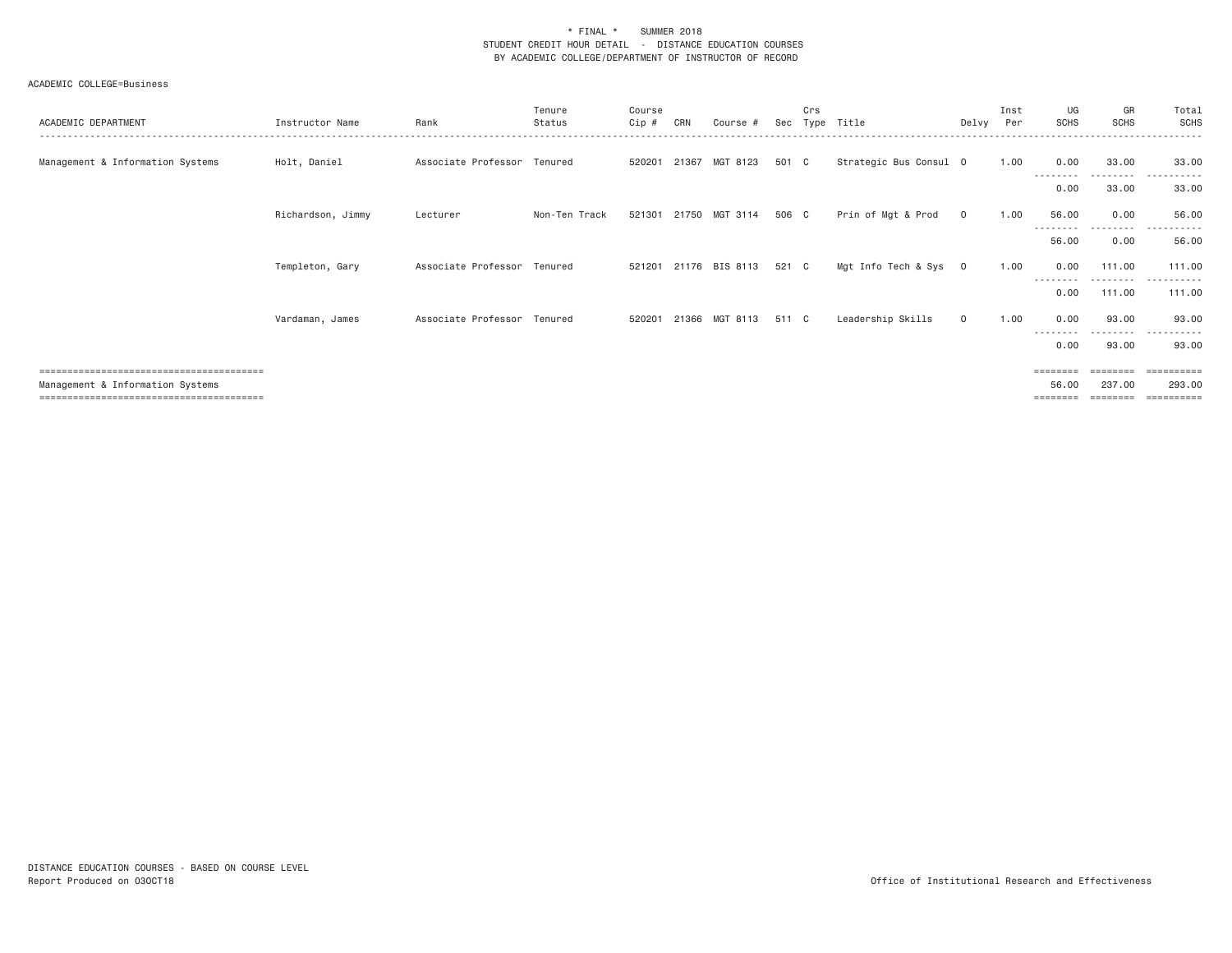| ACADEMIC DEPARTMENT                                   | Instructor Name     | Rank                          | Tenure<br>Status<br>. <b>.</b> . | Course<br>Cip # | CRN | Course #              | Sec   | Crs | Type Title             | Delvy Per      | Inst | UG<br><b>SCHS</b>  | GR<br><b>SCHS</b> | Total<br>SCHS<br>.    |
|-------------------------------------------------------|---------------------|-------------------------------|----------------------------------|-----------------|-----|-----------------------|-------|-----|------------------------|----------------|------|--------------------|-------------------|-----------------------|
| Marketing, Quantitative Analysis & Busin Dunlap, Kali |                     | Non-Faculty                   | Not Applicable                   |                 |     | 240102 21347 IDS 4111 | 501 C |     | Professional Seminar 0 |                | 1.00 | 16.00<br>--------- | 0.00<br>--------  | 16.00<br>------       |
|                                                       |                     |                               |                                  |                 |     |                       |       |     |                        |                |      | 16.00              | 0.00              | 16.00                 |
|                                                       | Hawkins, Jonathan   | Non-Faculty                   | Not Applicable                   |                 |     | 240102 23158 IDS 4111 | 503 C |     | Professional Seminar 0 |                | 1.00 | 13.00<br>--------  | 0.00              | 13.00                 |
|                                                       |                     |                               |                                  |                 |     |                       |       |     |                        |                |      | 13.00              | 0.00              | 13.00                 |
|                                                       | Jones, Carol        | Assistant Professor Ten Track |                                  |                 |     | 521302 21178 BQA 8233 | 501 C |     | Quant Analysis & Bus 0 |                | 1.00 | 0.00<br>. <i>.</i> | 63.00<br>.        | 63,00<br>$- - -$<br>. |
|                                                       |                     |                               |                                  |                 |     |                       |       |     |                        |                |      | 0.00               | 63.00             | 63.00                 |
|                                                       | Mallette, Stephanie | Instructor                    | Non-Ten Track                    | 229999          |     | 21177 BL 8113         | 511 C |     | Law Ethics Disp Res    | $\circ$        | 1.00 | 0.00<br>--------   | 60.00             | 60.00                 |
|                                                       |                     |                               |                                  |                 |     |                       |       |     |                        |                |      | 0.00               | 60.00             | 60.00                 |
|                                                       | Moore, Robert       | Professor                     | Tenured                          | 521401          |     | 21368 MKT 3013        | 526 C |     | Principles Of Mkt      | $\circ$        | 1.00 | 120.00             | 0.00              | 120.00                |
|                                                       |                     |                               |                                  |                 |     |                       |       |     |                        |                |      | 120.00             | 0.00              | 120.00                |
|                                                       | Shanahan, Kevin     | Associate Professor Tenured   |                                  | 521401          |     | 21369 MKT 8153        | 511 C |     | Strategic Marketing    | $\overline{0}$ | 1.00 | 0.00<br>---------  | 57.00             | 57.00                 |
|                                                       |                     |                               |                                  |                 |     |                       |       |     |                        |                |      | 0.00               | 57.00             | 57.00                 |
| Marketing, Quantitative Analysis & Busin              |                     |                               |                                  |                 |     |                       |       |     |                        |                |      | ========<br>149.00 | 180.00            | 329,00                |
|                                                       |                     |                               |                                  |                 |     |                       |       |     |                        |                |      | ========           | ========          | ==========            |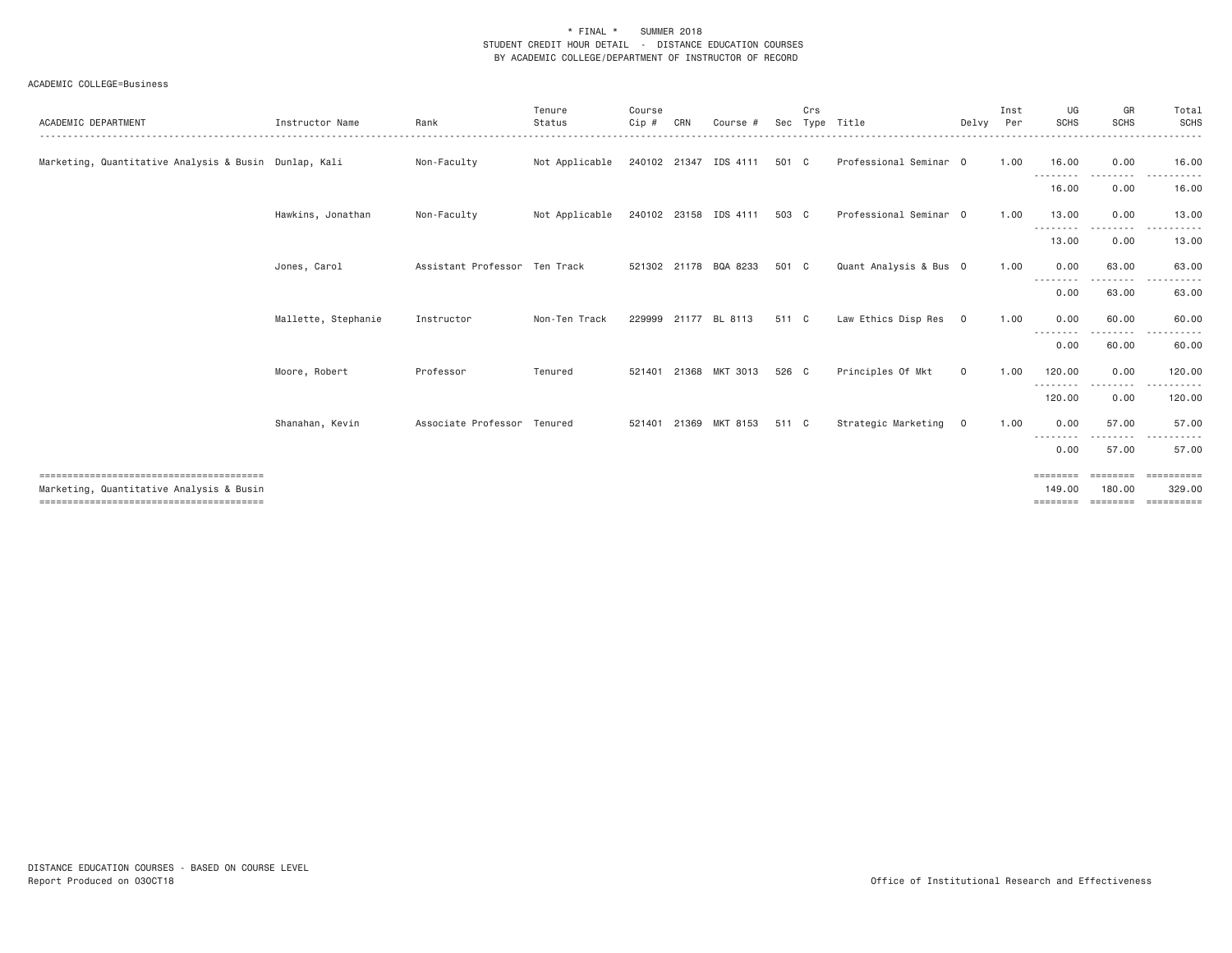| ACADEMIC DEPARTMENT   | Instructor Name   | Rank                        | Tenure<br>Status | Course<br>$Cip \#$ | CRN | Course #                    | Sec   | Crs<br>Type | Title                  | Delvy | Inst<br>Per | UG<br><b>SCHS</b>                   | GR<br><b>SCHS</b> | Total<br>SCHS                          |
|-----------------------|-------------------|-----------------------------|------------------|--------------------|-----|-----------------------------|-------|-------------|------------------------|-------|-------------|-------------------------------------|-------------------|----------------------------------------|
| School of Accountancy | Addy, Noel        | Associate Professor Tenured |                  | 520301             |     | 21166 ACC 8213              | 521 C |             | Fin & Acc Report Ana 0 |       | 1.00        | 0.00<br>---------                   | 66.00<br>.        | 66.00<br>.<br>$- - -$                  |
|                       |                   |                             |                  |                    |     |                             |       |             |                        |       |             | 0.00                                | 66.00             | 66.00                                  |
|                       | Gardner, Virginia | Non-Faculty                 | Not Applicable   |                    |     | 520301 21165 ACC 2203 501 C |       |             | Survey of Accounting 0 |       | 1.00        | 36.00<br>--------                   | 0.00<br>- - - - - | 36.00<br>- - - - - - <b>-</b><br>$  -$ |
|                       |                   |                             |                  |                    |     |                             |       |             |                        |       |             | 36.00                               | 0.00              | 36.00                                  |
|                       | Pannell, Angela   | Instructor                  | Non-Ten Track    | 520301             |     | 21752 ACC 2023              | 506 C |             | Prin Managerial Acct 0 |       | 1.00        | 60.00                               | 0.00              | 60.00                                  |
|                       |                   |                             |                  |                    |     |                             |       |             |                        |       |             | ---------<br>60.00                  | .<br>0.00         | ----------<br>60.00                    |
|                       |                   |                             |                  |                    |     |                             |       |             |                        |       |             | $=$ $=$ $=$ $=$ $=$ $=$ $=$ $=$ $=$ |                   | =======                                |
| School of Accountancy |                   |                             |                  |                    |     |                             |       |             |                        |       |             | 96.00                               | 66.00             | 162,00                                 |
|                       |                   |                             |                  |                    |     |                             |       |             |                        |       |             | $=$ = = = = = = =                   | ========          | $=$ = = = = = = = = =                  |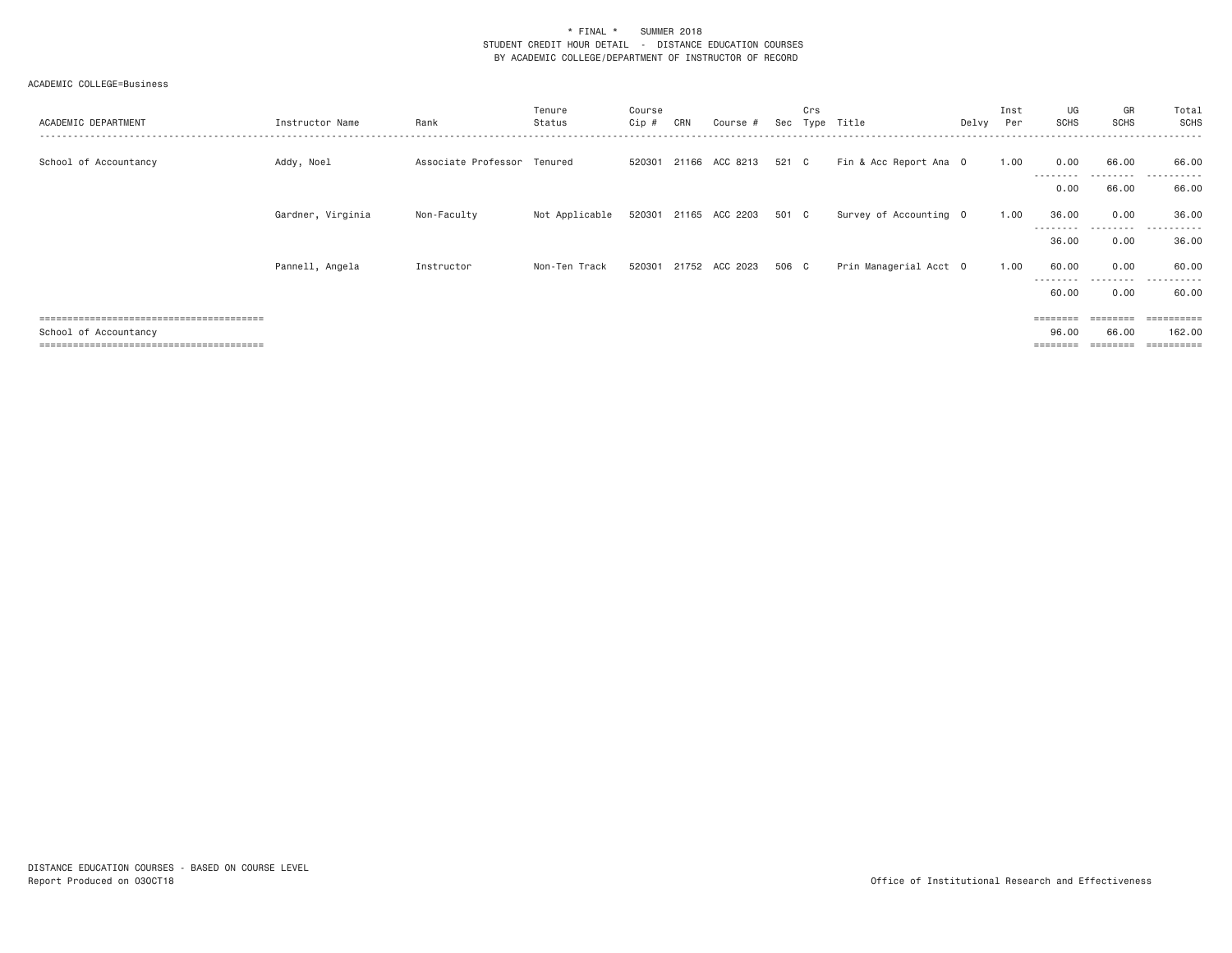| ACADEMIC DEPARTMENT                     | Instructor Name | Rank                          | Tenure<br>Status | Course<br>Cip #  | CRN            | Course #                         | Sec            | Crs | Type Title                                   | Delvy                          | Inst<br>Per  | UG<br><b>SCHS</b>        | GR<br><b>SCHS</b>                   | Total<br>SCHS                       |
|-----------------------------------------|-----------------|-------------------------------|------------------|------------------|----------------|----------------------------------|----------------|-----|----------------------------------------------|--------------------------------|--------------|--------------------------|-------------------------------------|-------------------------------------|
| Counseling, Educational Psychology, and | LeJeune, Bonnie | Non-Faculty                   | Not Applicable   | 131009<br>422803 |                | 21205 COE 6313<br>21206 COE 8293 | 501 C<br>501 E |     | Resources Visual Imp F<br>Supervised Project | -F                             | 1.00<br>1.00 | 0.00<br>0.00<br>-------- | 33.00<br>33.00<br>- - - - - - - - - | 33.00<br>33.00<br>.<br>$- - -$      |
|                                         |                 |                               |                  |                  |                |                                  |                |     |                                              |                                |              | 0.00                     | 66.00                               | 66.00                               |
|                                         | Seymour, Dana   | Non-Faculty                   | Not Applicable   | 130604           |                | 21260 EPY 8473                   | 501 C          |     | Mid Level Assessment 0                       |                                | 1.00         | 0.00                     | 42.00                               | 42.00                               |
|                                         |                 |                               |                  |                  |                |                                  |                |     |                                              |                                |              | ---------<br>0.00        | ---------<br>42.00                  | ------<br>$- - -$<br>42.00          |
|                                         | Wei, Tianlan    | Assistant Professor Ten Track |                  | 130603           | 21257<br>21259 | EPY 6214<br>EPY 8214             | 501 C<br>551 B |     | Ed & Psy Statistics<br>Adv Ed & Psy Stat     | $\overline{0}$<br>$\mathbf{0}$ | 1.00<br>1.00 | 0.00<br>0.00<br>-------- | 44.00<br>28.00<br>- - - - - - - - - | 44.00<br>28.00<br>------<br>$- - -$ |
|                                         |                 |                               |                  |                  |                |                                  |                |     |                                              |                                |              | 0.00                     | 72.00                               | 72.00                               |
| Counseling, Educational Psychology, and |                 |                               |                  |                  |                |                                  |                |     |                                              |                                |              | 0.00                     | 180,00                              | $=$ = = = = = = = = =<br>180,00     |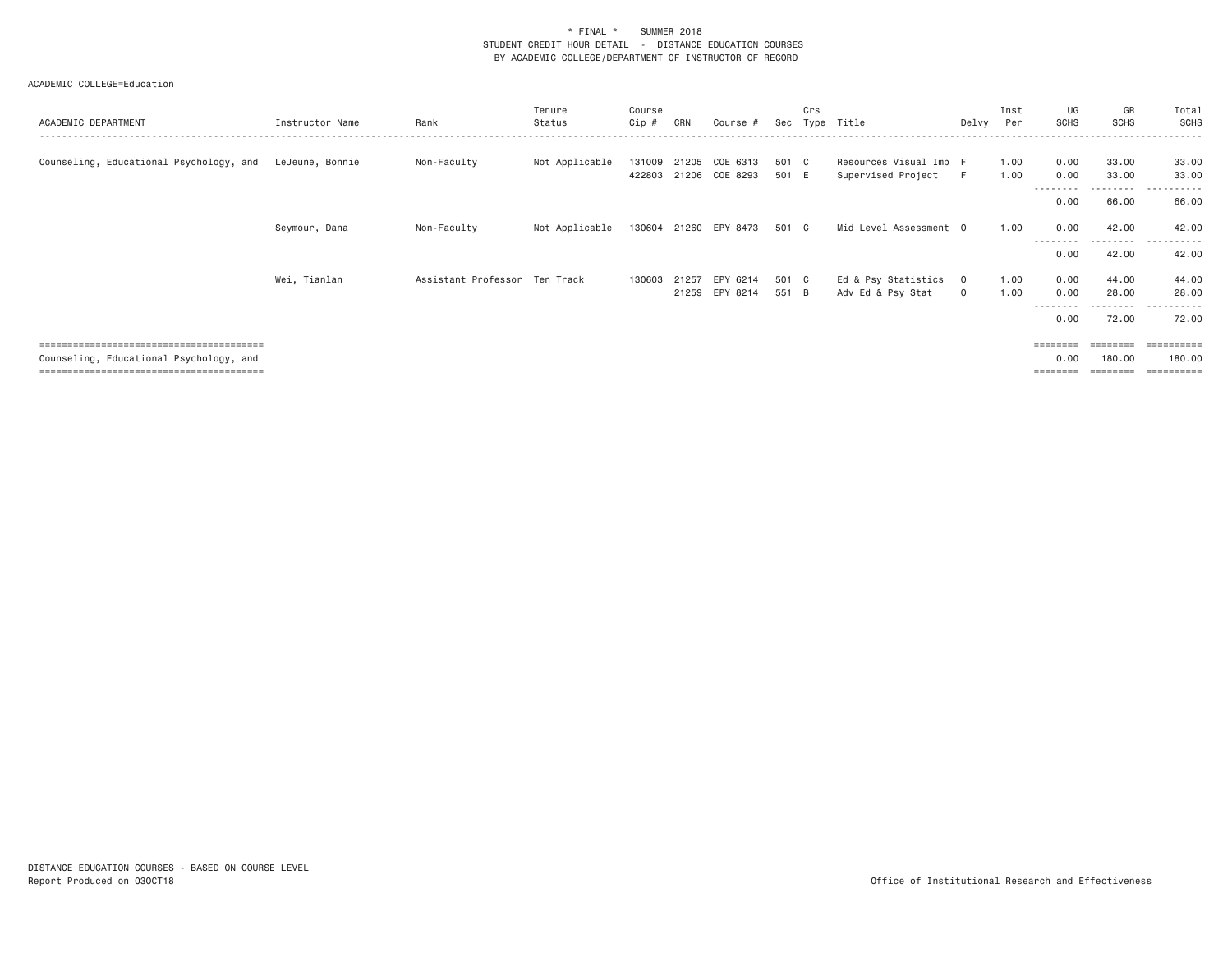| ACADEMIC DEPARTMENT                                      | Instructor Name   | Rank                              | Tenure<br>Status | Course<br>Cip # | CRN                   | Course #                                      |                         | Crs | Sec Type Title<br>.                                                    | Delvy          | Inst<br>Per          | UG<br><b>SCHS</b>    | GR<br><b>SCHS</b>                                                                                                                  | Total<br><b>SCHS</b><br>$\sim$ $\sim$ $\sim$ $\sim$ $\sim$ |
|----------------------------------------------------------|-------------------|-----------------------------------|------------------|-----------------|-----------------------|-----------------------------------------------|-------------------------|-----|------------------------------------------------------------------------|----------------|----------------------|----------------------|------------------------------------------------------------------------------------------------------------------------------------|------------------------------------------------------------|
| Curriculum, Instruction & Special Educat Alley, Kathleen |                   | Assistant Professor Ten Track     |                  | 131203 21389    |                       | RDG 8113<br>21391 RDG 8123                    | 501 C<br>501 C          |     | Mid Level Literacy I 0<br>Sup MidSch Lit Learn 0                       |                | 1.00<br>1.00         | 0.00<br>0.00         | 21.00<br>21.00                                                                                                                     | 21.00<br>21.00                                             |
|                                                          |                   |                                   |                  |                 |                       |                                               |                         |     |                                                                        |                |                      | .<br>0.00            | $\begin{array}{cccccccccccccc} \bullet & \bullet & \bullet & \bullet & \bullet & \bullet & \bullet & \bullet \end{array}$<br>42.00 | .<br>42.00                                                 |
|                                                          | Binford, Paul     | Assistant Professor Ten Track     |                  | 131203          |                       | 21241 EDS 8243                                | 501 C                   |     | Adv. Plan Manage Lea 0                                                 |                | 1.00                 | 0.00<br>.            | 42.00<br>-----                                                                                                                     | 42.00<br>$- - - - -$                                       |
|                                                          |                   |                                   |                  |                 |                       |                                               |                         |     |                                                                        |                |                      | 0.00                 | 42.00                                                                                                                              | 42.00                                                      |
|                                                          | Coffey, Kenneth   | Professor                         | Tenured          |                 |                       | 131001 21246 EDX 6193                         | 501 C                   |     | Adv. Plan Special Ed 0                                                 |                | 1.00                 | 0.00<br>.            | 36.00<br>1.1.1.1.1                                                                                                                 | 36.00<br>.                                                 |
|                                                          |                   |                                   |                  |                 |                       |                                               |                         |     |                                                                        |                |                      | 0.00                 | 36.00                                                                                                                              | 36.00                                                      |
|                                                          | Fondren, Patricia | Instructor                        | Non-Ten Track    |                 |                       | 131001 21248 EDX 6813                         | 501 C                   |     | Intro Assmt Spec Ed 0                                                  |                | 1.00                 | 0.00                 | 39.00<br>.                                                                                                                         | 39.00<br>.                                                 |
|                                                          |                   |                                   |                  |                 |                       |                                               |                         |     |                                                                        |                |                      | .<br>0.00            | 39.00                                                                                                                              | 39.00                                                      |
|                                                          | Hopper, Peggy     | Professor                         | Tenured          |                 | 131205 21244<br>23464 | EDS 8623<br>EDS 7000<br>131315 21394 RDG 8653 | 501 C<br>502 I<br>551 C |     | Effective Instructio 0<br>Directed Indiv Study 0<br>Teach Read Sec Sch | $\mathbf{O}$   | 1.00<br>1.00<br>1.00 | 0.00<br>0.00<br>0.00 | 18.00<br>1.00<br>51.00                                                                                                             | 18.00<br>1.00<br>51.00                                     |
|                                                          |                   |                                   |                  |                 |                       |                                               |                         |     |                                                                        |                |                      | --------<br>0.00     | .<br>70.00                                                                                                                         | .<br>70.00                                                 |
|                                                          | Ivy, Jessica      | Assistant Professor Ten Track     |                  |                 |                       | 131203 21215 EDE 8123                         | 501 C                   |     | Found Teach MidLev M 0                                                 |                | 1.00                 | 0.00                 | 66.00                                                                                                                              | 66.00                                                      |
|                                                          |                   |                                   |                  |                 |                       |                                               |                         |     |                                                                        |                |                      | .<br>0.00            | .<br>66.00                                                                                                                         | .<br>66.00                                                 |
|                                                          | Javorsky, Kristin | Assistant Professor Ten Track     |                  |                 |                       | 131315 21212 EDE 3233                         | 501 C                   |     | Teach Lit at Elem/Mi 0                                                 |                | 1.00                 | 54.00                | 0.00                                                                                                                               | 54.00                                                      |
|                                                          |                   |                                   |                  |                 |                       |                                               |                         |     |                                                                        |                |                      | .<br>54.00           | 0.00                                                                                                                               | .<br>54.00                                                 |
|                                                          | Lemley, Stephanie | Assistant Professor Ten Track     |                  |                 |                       | 131203 21217 EDE 8173<br>21392 RDG 8133       | 501 C<br>501 C          |     | Mid Sch Soc Studies<br>Mid Level Content Li 0                          | $\overline{0}$ | 1.00<br>1,00         | 0.00<br>0.00<br>.    | 12.00<br>18.00<br>.                                                                                                                | 12.00<br>18.00<br>.                                        |
|                                                          |                   |                                   |                  |                 |                       |                                               |                         |     |                                                                        |                |                      | 0.00                 | 30.00                                                                                                                              | 30.00                                                      |
|                                                          | Lindsey, Gail     | Clinical Assist Pro Non-Ten Track |                  |                 | 131202 21213          | EDE 3443<br>21214 EDE 3443                    | 501 C<br>502 C          |     | Creat Arts Elem / Mid 0<br>Creat Arts Elem / Mid 0                     |                | 1.00<br>1.00         | 51.00<br>48.00<br>.  | 0.00<br>0.00<br>$\sim$ $\sim$ $\sim$ $\sim$                                                                                        | 51.00<br>48.00<br>$\omega$ is $\omega$ in .                |
|                                                          |                   |                                   |                  |                 |                       |                                               |                         |     |                                                                        |                |                      | 99.00                | 0.00                                                                                                                               | 99.00                                                      |
|                                                          | McGinnis, Brecken | Instructor                        | Non-Ten Track    | 131001          | 21245                 | EDX 4113                                      | 501 C                   |     | Mthds/Mats Erly Chil 0                                                 |                | 1.00                 | 15.00                | 0.00                                                                                                                               | 15.00                                                      |
|                                                          |                   |                                   |                  |                 | 21249                 | EDX 8013<br>21253 EDX 8173                    | 501 C<br>505 C          |     | Fundamentals of Teac 0<br>Sp Ed In Reg Classrm 0                       |                | 1.00<br>1.00         | 0.00<br>0.00         | 27.00<br>51.00                                                                                                                     | 27.00<br>51.00                                             |
|                                                          |                   |                                   |                  |                 |                       |                                               |                         |     |                                                                        |                |                      | .<br>15.00           | .<br>78.00                                                                                                                         | $\omega$ is $\omega$ in .<br>93.00                         |
|                                                          | Roberts, Emily    | Non-Employee                      | Not Applicable   |                 |                       | 131315 21355 LSK 1023                         | 501 C                   |     | Col Read/Study Skill 0                                                 |                | 1.00                 | 60.00                | 0.00                                                                                                                               | 60.00                                                      |
|                                                          |                   |                                   |                  |                 |                       |                                               |                         |     |                                                                        |                |                      | .<br>60.00           | د د د د<br>0.00                                                                                                                    | $\sim$ $\sim$ $\sim$ $\sim$ $\sim$<br>60.00                |
|                                                          | Smith, Kimberly   | Instructor                        | Non-Ten Track    |                 |                       | 131202 23285 EDE 3343                         | 501 C                   |     | Teach Adoles Lit                                                       | 0              | 1.00                 | 48.00                | 0.00                                                                                                                               | 48.00                                                      |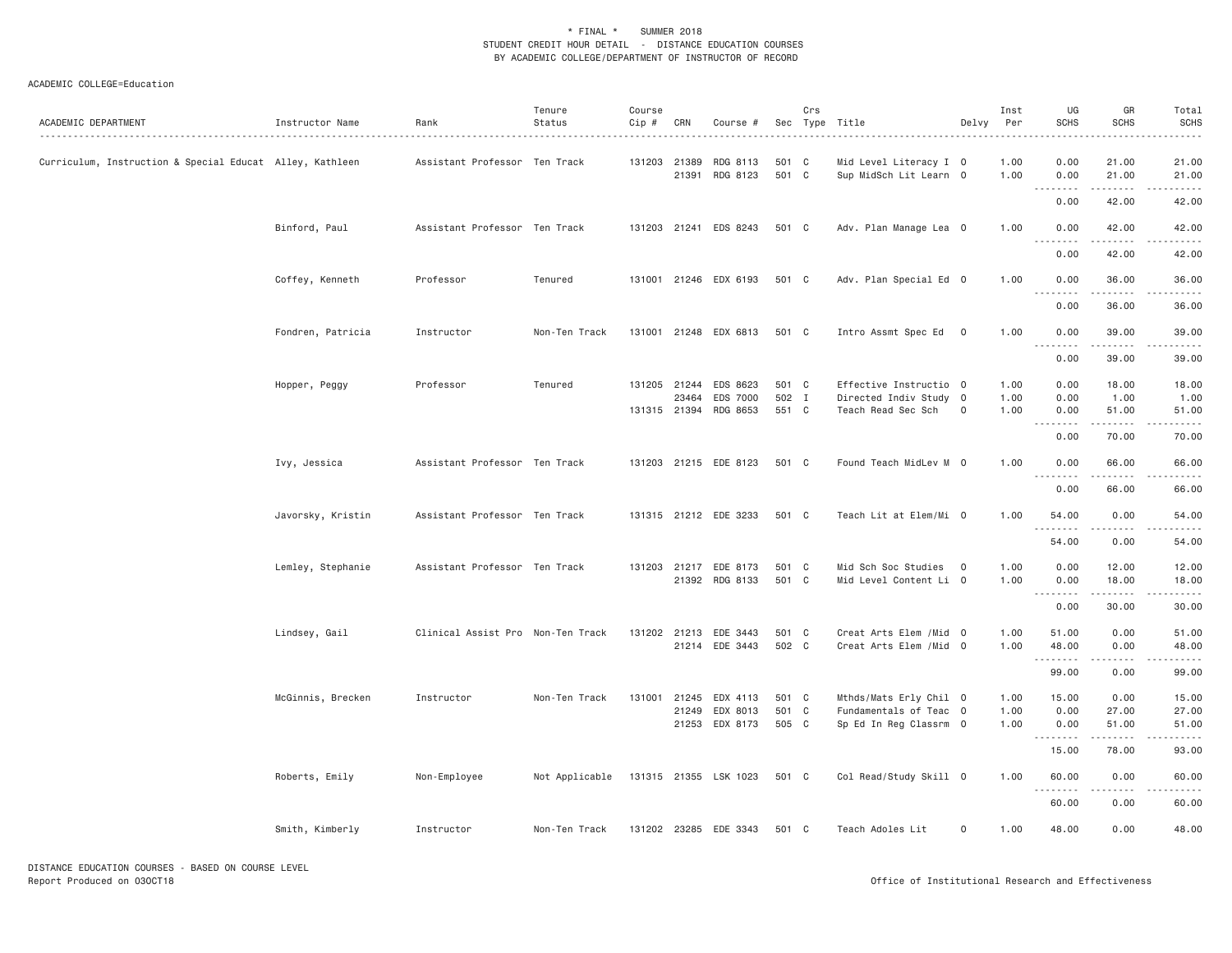| ACADEMIC DEPARTMENT                                   | Instructor Name | Rank                          | Tenure<br>Status | Course<br>Cip #  | CRN                     | Course #                         | Sec                   | Crs<br>Type  | Title                                                                  | Delvy    | Inst<br>Per          | UG<br><b>SCHS</b>                         | GR<br><b>SCHS</b>                                                       | Total<br><b>SCHS</b><br>- - - - - - - |
|-------------------------------------------------------|-----------------|-------------------------------|------------------|------------------|-------------------------|----------------------------------|-----------------------|--------------|------------------------------------------------------------------------|----------|----------------------|-------------------------------------------|-------------------------------------------------------------------------|---------------------------------------|
|                                                       |                 |                               |                  |                  |                         |                                  |                       |              |                                                                        |          |                      | 48,00                                     | 0.00                                                                    | <br>48.00                             |
| Curriculum, Instruction & Special Educat Walker, Ryan |                 | Assistant Professor Ten Track |                  | 130101<br>131205 | 21239<br>21243<br>23426 | EDS 8103<br>EDS 8613<br>EDS 7000 | 501 C<br>501<br>501 I | $\mathbb{C}$ | Adv Meth in Mid/Sec 0<br>Mdle & Sec Sch Curr<br>Directed Indiv Study 0 | $\Omega$ | 1.00<br>1.00<br>1.00 | 0.00<br>0.00<br>0.00<br>---------<br>0.00 | 30.00<br>33,00<br>1.00<br>.<br>64.00                                    | 30.00<br>33.00<br>1.00<br>.<br>64.00  |
|                                                       |                 |                               |                  |                  |                         |                                  |                       |              |                                                                        |          |                      | $=$ = = = = = = =                         | $=$ = = = = = = =                                                       | ==========                            |
| Curriculum, Instruction & Special Educat              |                 |                               |                  |                  |                         |                                  |                       |              |                                                                        |          |                      | 276.00                                    | 467.00                                                                  | 743,00                                |
|                                                       |                 |                               |                  |                  |                         |                                  |                       |              |                                                                        |          |                      | ________<br>--------                      | $\qquad \qquad \equiv \equiv \equiv \equiv \equiv \equiv \equiv \equiv$ | ==========                            |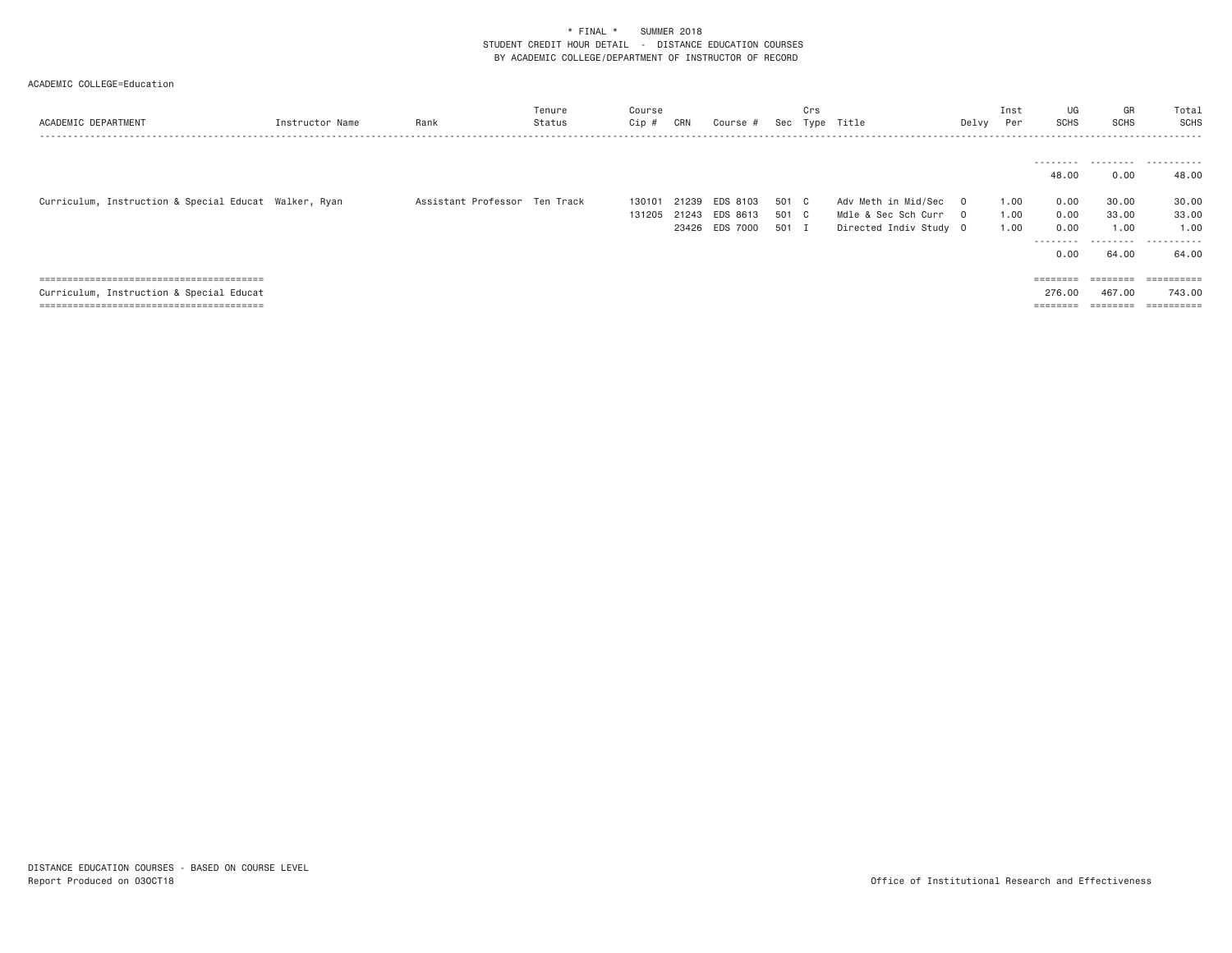| ACADEMIC DEPARTMENT          | Instructor Name       | Rank<br>.                         | Tenure<br>Status | Course<br>$Cip$ # | CRN          | Course #              |       | Crs | Sec Type Title         | Delvy               | Inst<br>Per | UG<br><b>SCHS</b>                               | GR<br><b>SCHS</b>                                                                                                                                            | Total<br><b>SCHS</b> |
|------------------------------|-----------------------|-----------------------------------|------------------|-------------------|--------------|-----------------------|-------|-----|------------------------|---------------------|-------------|-------------------------------------------------|--------------------------------------------------------------------------------------------------------------------------------------------------------------|----------------------|
| Educational Leadership       | Brocato, Donna        | Associate Professor Tenured       |                  |                   |              | 130401 21224 EDF 8443 | 551 C |     | Eval of Sch Prog       | $\mathbf 0$         | 1.00        | 0.00                                            | 24.00                                                                                                                                                        | 24.00                |
|                              |                       |                                   |                  |                   |              |                       |       |     |                        |                     |             | 0.00                                            | 24.00                                                                                                                                                        | 24.00                |
|                              | Cain, John            | Non-Employee                      | Not Applicable   |                   |              | 130401 21229 EDL 8423 | 501 C |     | School Leadership      | $\mathsf{O}\xspace$ | 1.00        | 0.00<br>$  -$<br>-----                          | 36.00<br>$- - - - -$                                                                                                                                         | 36.00                |
|                              |                       |                                   |                  |                   |              |                       |       |     |                        |                     |             | 0.00                                            | 36.00                                                                                                                                                        | 36.00                |
|                              | Campbell, David       | Non-Employee                      | Not Applicable   |                   |              | 130407 21185 CCL 8193 | 501 S |     | Sem Comm Coll Lead     | $\mathbf 0$         | 1.00        | 0.00<br>$\sim$ $\sim$ .<br>$\sim$ $\sim$ $\sim$ | 39.00                                                                                                                                                        | 39.00                |
|                              |                       |                                   |                  |                   |              |                       |       |     |                        |                     |             | 0.00                                            | 39.00                                                                                                                                                        | 39.00                |
|                              | Coats, Linda          | Professor                         | Tenured          |                   |              | 130407 21180 CCL 8113 | 501 C |     | Comm Col Hist/Philos 0 |                     | 1.00        | 0.00                                            | 27.00                                                                                                                                                        | 27.00                |
|                              |                       |                                   |                  |                   | 21183        | CCL 8153              | 501 C |     | Human Resources Admi 0 |                     | 1.00        | 0.00                                            | 27.00                                                                                                                                                        | 27.00                |
|                              |                       |                                   |                  |                   | 21184        | CCL 8173              | 501 C |     | Comm College Teachin 0 |                     | 1.00        | 0.00                                            | 39.00                                                                                                                                                        | 39.00                |
|                              |                       |                                   |                  |                   |              | 22224 CCL 9000        | 502 D |     | Diss./Dissertation R 0 |                     | 1.00        | 0.00<br>.                                       | 4.00<br><u>.</u>                                                                                                                                             | 4.00                 |
|                              |                       |                                   |                  |                   |              |                       |       |     |                        |                     |             | 0.00                                            | 97.00                                                                                                                                                        | 97.00                |
|                              | Cutts, Qiana          | Assistant Professor Ten Track     |                  | 130901            |              | 21219 EDF 3333        | 501 C |     | Social Foundation Ed 0 |                     | 1.00        | 45.00<br>.                                      | 0.00                                                                                                                                                         | 45.00                |
|                              |                       |                                   |                  |                   |              |                       |       |     |                        |                     |             | 45.00                                           | 0.00                                                                                                                                                         | 45.00                |
|                              | Fincher, Mark         | Assistant Professor Ten Track     |                  |                   |              | 130407 21181 CCL 8113 | 502 C |     | Comm Col Hist/Philos 0 |                     | 1.00        | 0.00                                            | 30.00                                                                                                                                                        | 30.00                |
|                              |                       |                                   |                  |                   | 21182        | CCL 8123              | 501 C |     | Comm Col Finance       | $\mathsf{O}\xspace$ | 1.00        | 0.00                                            | 21.00                                                                                                                                                        | 21.00                |
|                              |                       |                                   |                  |                   | 21187        | CCL 9913              | 502 S |     | Dissertation Seminar 0 |                     | 1.00        | 0.00                                            | 15.00                                                                                                                                                        | 15.00                |
|                              |                       |                                   |                  |                   | 21922        | EDA 8323              | 501 C |     | Ed Facilities Design 0 |                     | 1.00        | 0.00                                            | 15.00                                                                                                                                                        | 15.00                |
|                              |                       |                                   |                  |                   |              | 22223 CCL 9000        | 503 D |     | Diss./Dissertation R 0 |                     | 1.00        | 0.00<br>.                                       | 3.00<br>$\frac{1}{2} \left( \frac{1}{2} \right) \left( \frac{1}{2} \right) \left( \frac{1}{2} \right) \left( \frac{1}{2} \right) \left( \frac{1}{2} \right)$ | 3.00<br>.            |
|                              |                       |                                   |                  |                   |              |                       |       |     |                        |                     |             | 0.00                                            | 84.00                                                                                                                                                        | 84.00                |
|                              | Hickmon, Fredrick     | Non-Employee                      | Not Applicable   |                   |              | 130401 21238 EDL 8723 | 551 C |     | Positive Sch Culture 0 |                     | 1.00        | 0.00<br>.                                       | 42.00<br>$\omega$ is a set                                                                                                                                   | 42.00                |
|                              |                       |                                   |                  |                   |              |                       |       |     |                        |                     |             | 0.00                                            | 42.00                                                                                                                                                        | 42.00                |
|                              | King, Stephanie       | Associate Professor Tenured       |                  | 130401            | 21211        | EDA 8190              | 501 S |     | Wkshp Ed Adm & Super 0 |                     | 1.00        | 0.00                                            | 12.00                                                                                                                                                        | 12.00                |
|                              |                       |                                   |                  |                   | 130407 22225 | CCL 9000              | 501 D |     | Diss./Dissertation R 0 |                     | 1.00        | 0.00                                            | 14.00                                                                                                                                                        | 14.00                |
|                              |                       |                                   |                  |                   |              | 22797 CCL 8193        | 502 S |     | Sem Comm Coll Lead     | $\mathbf 0$         | 1.00        | 0.00                                            | 21.00                                                                                                                                                        | 21.00                |
|                              |                       |                                   |                  |                   |              |                       |       |     |                        |                     |             | .<br>$  -$<br>0.00                              | .<br>47.00                                                                                                                                                   | 47.00                |
|                              | McGee, Tony           | Non-Employee                      | Not Applicable   |                   |              | 130401 21233 EDL 8633 | 501 C |     | HR Leadership          | $\Omega$            | 1.00        | 0.00                                            | 42.00                                                                                                                                                        | 42.00                |
|                              |                       |                                   |                  |                   |              |                       |       |     |                        |                     |             | $\sim$ $\sim$ $\sim$<br>.<br>0.00               | .<br>42.00                                                                                                                                                   | 42.00                |
|                              | McMullan, Leigh       | Clinical Assist Pro Non-Ten Track |                  |                   |              | 130401 21227 EDL 8413 | 501 C |     | Sch Legal & Ethic Pe 0 |                     | 1.00        | 0.00                                            | 30.00                                                                                                                                                        | 30.00                |
|                              |                       |                                   |                  |                   | 21232        | EDL 8433              | 551 C |     | Data for Sch Impr      | 0                   | 1.00        | 0.00                                            | 36.00                                                                                                                                                        | 36.00                |
|                              |                       |                                   |                  |                   | 21235        | EDL 8713              | 501 C |     | Sch Bus & Facilities 0 |                     | 1.00        | 0.00                                            | 45.00                                                                                                                                                        | 45.00                |
|                              |                       |                                   |                  |                   |              | 23387 EDL 7000        | 501 I |     | Directed Indiv Study 0 |                     | 1.00        | 0.00<br>22,                                     | 3.00                                                                                                                                                         | 3.00                 |
|                              |                       |                                   |                  |                   |              |                       |       |     |                        |                     |             | 0.00                                            | 114.00                                                                                                                                                       | 114.00               |
|                              | Molina, Danielle      | Assistant Professor Ten Track     |                  |                   |              | 130401 22874 HED 8383 | 501 C |     | Ethical Dec Making i 0 |                     | 1.00        | 0.00                                            | 12.00                                                                                                                                                        | 12.00                |
| 17071107 7010177011 00110070 | BASED AU ASUBAR LEVEL |                                   |                  |                   |              |                       |       |     |                        |                     |             |                                                 |                                                                                                                                                              |                      |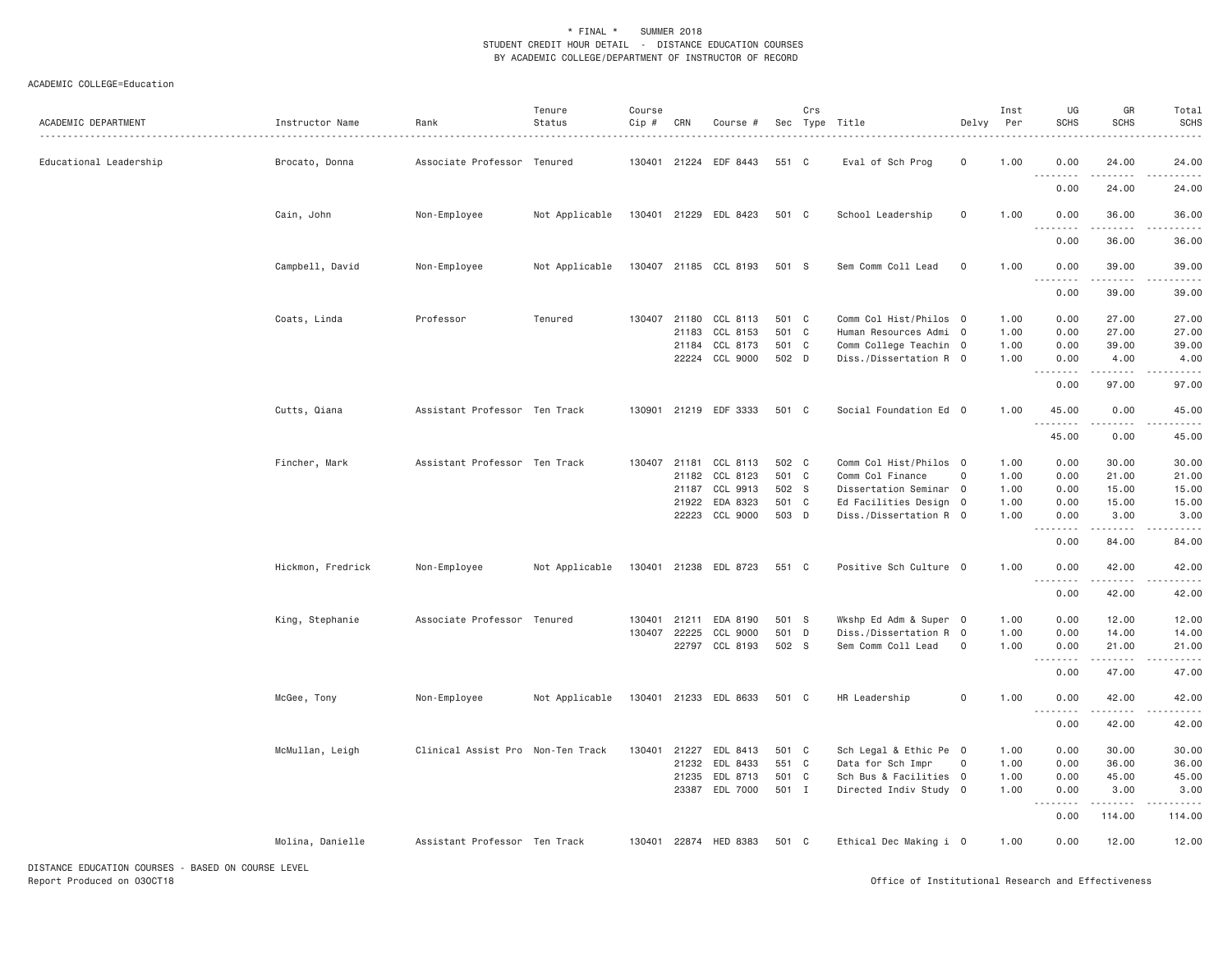| ACADEMIC DEPARTMENT    | Instructor Name | Rank                        | Tenure<br>Status | Course<br>Cip# | CRN   | Course #       | Sec   | Crs | Type Title             | Delvy                   | Inst<br>Per | UG<br><b>SCHS</b> | GR<br><b>SCHS</b>  | Total<br><b>SCHS</b> |
|------------------------|-----------------|-----------------------------|------------------|----------------|-------|----------------|-------|-----|------------------------|-------------------------|-------------|-------------------|--------------------|----------------------|
|                        |                 |                             |                  |                |       |                |       |     |                        |                         |             | --------          | .                  | .                    |
|                        |                 |                             |                  |                |       |                |       |     |                        |                         |             | 0.00              | 12.00              | 12.00                |
| Educational Leadership | Moyen, Eric     | Associate Professor Tenured |                  | 130401         | 23483 | EDA 7000       | 551 I |     | Directed Indiv Study 0 |                         | 1.00        | 0.00<br>--------  | 3.00<br>. <b>.</b> | 3.00                 |
|                        |                 |                             |                  |                |       |                |       |     |                        |                         |             | 0.00              | 3.00               | 3.00                 |
|                        | Prince, Debra   | Associate Professor Tenured |                  | 130401         | 21223 | EDF 8443       | 501 C |     | Eval of Sch Prog       | $\mathbf 0$             | 1.00        | 0.00              | 27.00              | 27.00                |
|                        |                 |                             |                  | 130601         |       | 21222 EDF 8363 | 501 C |     | Func & Met Res In Ed 0 |                         | 1.00        | 0.00              | 30.00              | 30.00                |
|                        |                 |                             |                  | 131202         |       | 21220 EDF 3423 | 501 C |     | Exploring Diversity 0  |                         | 1.00        | 72.00             | 0.00               | 72.00                |
|                        |                 |                             |                  |                |       | 21221 EDF 3423 | 502 C |     | Exploring Diversity    | $\overline{\mathbf{0}}$ | 1.00        | 30.00<br>-------- | 0.00<br>---------  | 30,00<br>.           |
|                        |                 |                             |                  |                |       |                |       |     |                        |                         |             | 102.00            | 57.00              | 159,00               |
|                        | Xu, Jianzhong   | Professor                   | Tenured          | 130603         |       | 21225 EDF 9453 | 501 C |     | Intro Qual Research    | F.                      | 1,00        | 0.00<br>--------  | 30.00<br>--------- | 30.00<br>. <b>.</b>  |
|                        |                 |                             |                  |                |       |                |       |     |                        |                         |             | 0.00              | 30.00              | 30.00                |
|                        |                 |                             |                  |                |       |                |       |     |                        |                         |             | ========          | ========           | ==========           |
| Educational Leadership |                 |                             |                  |                |       |                |       |     |                        |                         |             | 147,00            | 627,00             | 774.00               |
|                        |                 |                             |                  |                |       |                |       |     |                        |                         |             | ========          | ========           | ==========           |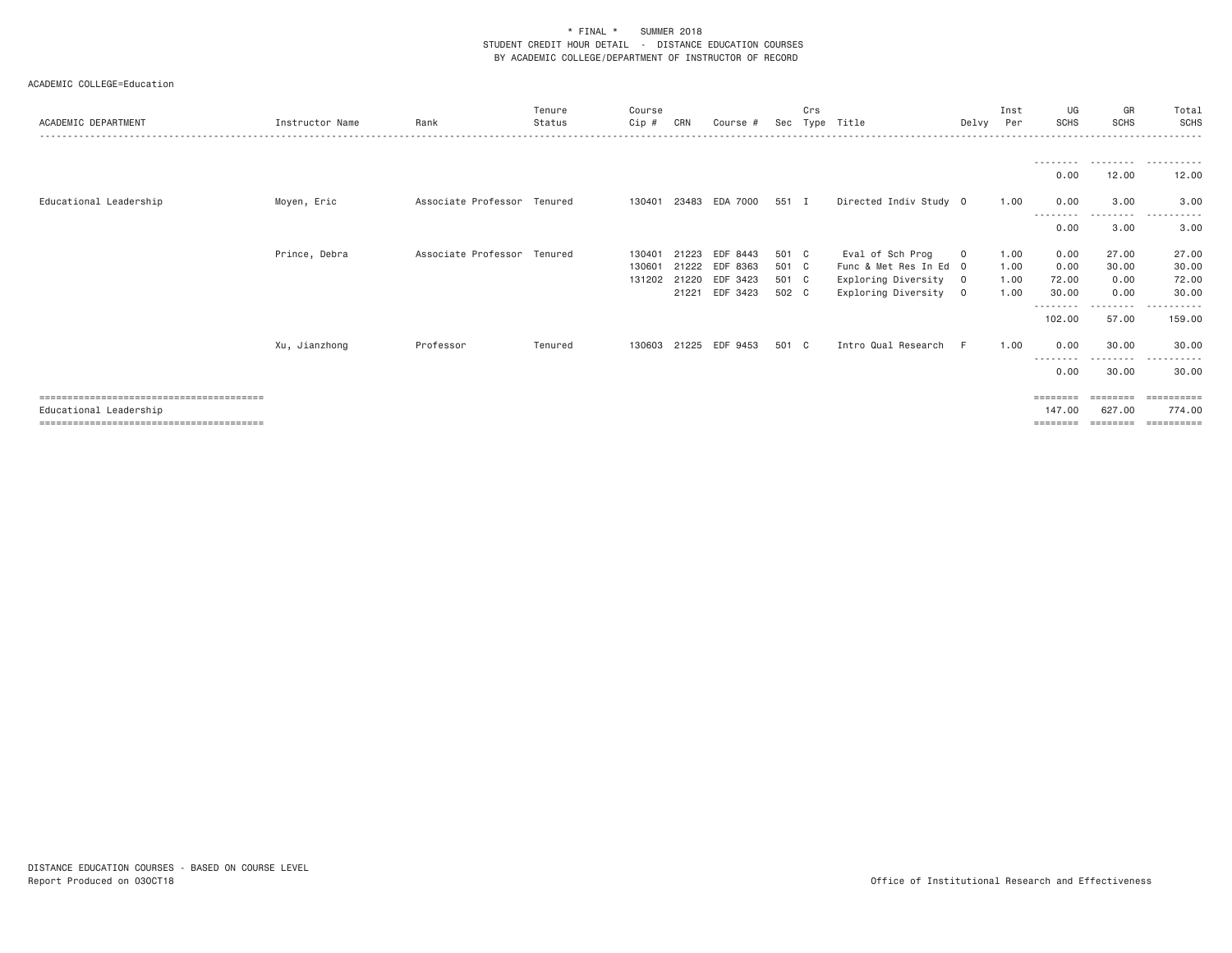| ACADEMIC DEPARTMENT                                      | Instructor Name      | Rank                          | Tenure<br>Status | Course<br>Cip # | CRN   | Course #                    |       | Crs | Sec Type Title         | Delvy        | Inst<br>Per | UG<br><b>SCHS</b>          | GR<br><b>SCHS</b>      | Total<br><b>SCHS</b>  |
|----------------------------------------------------------|----------------------|-------------------------------|------------------|-----------------|-------|-----------------------------|-------|-----|------------------------|--------------|-------------|----------------------------|------------------------|-----------------------|
| Instructional Systems & Workforce Develo Bailey, Melinda |                      | Non-Faculty                   | Not Applicable   |                 |       | 240102 21348 IDS 4111 502 C |       |     | Professional Seminar 0 |              | 1.00        | 15.00<br>.                 | 0.00<br>-----          | 15.00<br>------       |
|                                                          |                      |                               |                  |                 |       |                             |       |     |                        |              |             | 15.00                      | 0.00                   | 15.00                 |
|                                                          | Ballard, Iva         | Instructor                    | Non-Ten Track    |                 |       | 521302 21179 BQA 8443       | 501 C |     | Stat Analy Bus Dec     | $\mathbf{O}$ | 1.00        | 0.00<br>.<br>$\frac{1}{2}$ | 33.00                  | 33.00                 |
|                                                          |                      |                               |                  |                 |       |                             |       |     |                        |              |             | 0.00                       | 33.00                  | 33.00                 |
|                                                          | Beriswill, Joanne    | Associate Professor Tenured   |                  |                 |       | 110301 21410 TKT 1273       | 501 C |     | Computer Application 0 |              | 1.00        | 66.00<br>.                 | 0.00                   | 66.00                 |
|                                                          |                      |                               |                  |                 |       |                             |       |     |                        |              |             | 66.00                      | 0.00                   | 66.00                 |
|                                                          | Keel, Vicki          | Instructor                    | Non-Ten Track    | 110301          | 21407 | TKB 4543                    | 551 C |     | Information Processi 0 |              | 1.00        | 96.00                      | 0.00                   | 96.00                 |
|                                                          |                      |                               |                  |                 |       | 131303 21406 TKB 3133       | 501 C |     | Admin Management & P 0 |              | 1.00        | 36.00<br>.                 | 0.00<br>.              | 36.00<br>- - - - - -  |
|                                                          |                      |                               |                  |                 |       |                             |       |     |                        |              |             | 132.00                     | 0.00                   | 132.00                |
|                                                          | Lee, Sang Joon       | Assistant Professor Ten Track |                  | 110801          | 21408 | TKB 4583                    | 501 B |     | Graphics and Web Des 0 |              | 1.00        | 48.00                      | 0.00                   | 48.00                 |
|                                                          |                      |                               |                  | 131303          | 21409 | TKB 6583                    | 501 B |     | Graphics and Web Des 0 |              | 1.00        | 0.00                       | 6.00                   | 6.00                  |
|                                                          |                      |                               |                  |                 |       | 131309 21412 TKT 4343       | 501 C |     | Info Tech Project Mg 0 |              | 1.00        | 75.00<br>--------          | 0.00                   | 75.00                 |
|                                                          |                      |                               |                  |                 |       |                             |       |     |                        |              |             | 123.00                     | 6.00                   | 129.00                |
|                                                          | Scott-Bracey, Pamela | Assistant Professor Ten Track |                  | 131309 21413    |       | TKT 4473                    | 501 C |     | Methods of Teaching 0  |              | 1.00        | 12.00                      | 0.00                   | 12.00                 |
|                                                          |                      |                               |                  |                 |       | 21415 TKT 6473              | 501 C |     | Methods of Teaching 0  |              | 1.00        | 0.00                       | 54.00                  | 54.00                 |
|                                                          |                      |                               |                  |                 |       | 21926 TKT 4763              | 552 C |     | Digital Tools/Learni 0 |              | 1.00        | 39.00<br><u>.</u>          | 0.00                   | 39.00                 |
|                                                          |                      |                               |                  |                 |       |                             |       |     |                        |              |             | 51.00                      | 54.00                  | 105.00                |
|                                                          | Sun, Yan             | Non-Employee                  | Not Applicable   |                 |       | 150613 22029 TKT 8713       | 551 C |     | Research in ISWD       | 0            | 1.00        | 0.00                       | 39.00                  | 39.00                 |
|                                                          |                      |                               |                  |                 |       |                             |       |     |                        |              |             | 0.00                       | .<br>39.00             | 39.00                 |
|                                                          | Yu, Chien            | Professor                     | Tenured          |                 |       | 130401 22030 TKT 8753       | 501 C |     | Tech Issues School A 0 |              | 1.00        | 0.00                       | 18.00                  | 18.00                 |
|                                                          |                      |                               |                  |                 |       |                             |       |     |                        |              |             | .<br>0.00                  | .<br>18.00             | 18.00                 |
|                                                          | Yu, Wei-Chieh        | Assistant Professor Ten Track |                  |                 |       | 110301 21411 TKT 1273       | 551 C |     | Computer Application 0 |              | 1.00        | 63.00                      | 0.00                   | 63.00                 |
|                                                          |                      |                               |                  |                 |       |                             |       |     |                        |              |             | .<br>63.00                 | 0.00                   | 63.00                 |
| --------------------------------------                   |                      |                               |                  |                 |       |                             |       |     |                        |              |             | ========                   | $= 222222222$          |                       |
| Instructional Systems & Workforce Develo                 |                      |                               |                  |                 |       |                             |       |     |                        |              |             | 450.00<br>========         | 150.00<br>$=$ ======== | 600.00<br>----------- |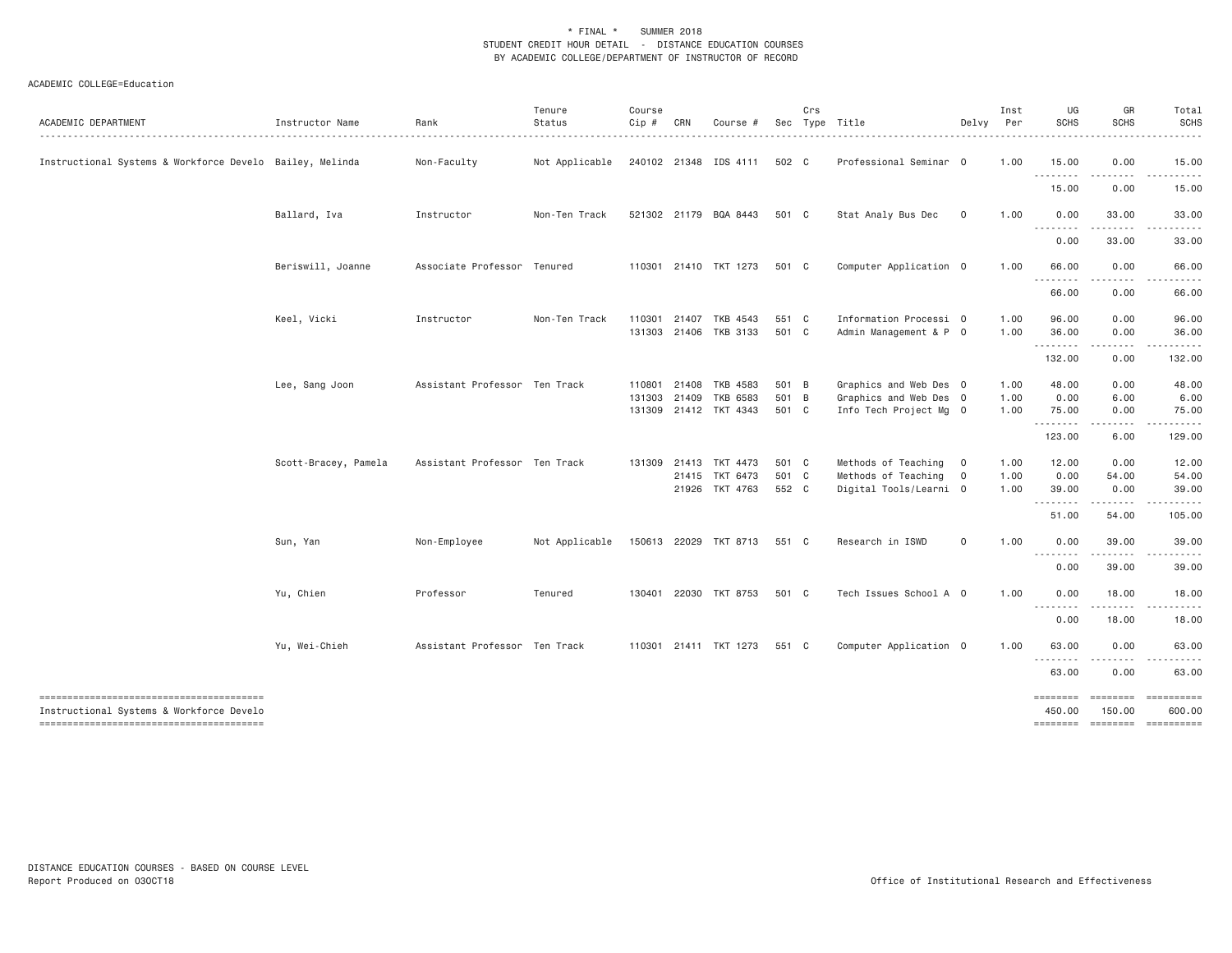| ACADEMIC DEPARTMENT | Instructor Name  | Rank                          | Tenure<br>Status | Course<br>$Cip$ # | CRN | Course #                              | Sec            | Crs | Type Title                                     | Delvy   | Inst<br>Per  | UG<br><b>SCHS</b>   | GR<br><b>SCHS</b> | Total<br>SCHS           |
|---------------------|------------------|-------------------------------|------------------|-------------------|-----|---------------------------------------|----------------|-----|------------------------------------------------|---------|--------------|---------------------|-------------------|-------------------------|
| Music               | Haislip, Matthew | Instructor                    | Non-Ten Track    | 500901            |     | 21370 MU 1113                         | 501 C          |     | His & Apprec Of Musi O                         |         | 1.00         | 36.00               | 0.00<br>--------- | 36.00                   |
|                     |                  |                               |                  |                   |     |                                       |                |     |                                                |         |              | 36.00               | 0.00              | 36.00                   |
|                     | Hause, Barry     | Lecturer                      | Non-Ten Track    |                   |     | 500902 21372 MU 1133<br>21373 MU 1133 | 501 C<br>551 C |     | The History of Rock 0<br>The History of Rock 0 |         | 1.00<br>1.00 | 99.00<br>48.00      | 0.00<br>0.00      | 99.00<br>48.00          |
|                     |                  |                               |                  |                   |     |                                       |                |     |                                                |         |              | ---------<br>147.00 | ---------<br>0.00 | .<br>147.00             |
|                     | Ross, Ryan       | Assistant Professor Ten Track |                  | 131312 21371      |     | MU 1123                               | 551 C          |     | American Music App.                            | $\circ$ | 1.00         | 51.00               | 0.00              | 51.00                   |
|                     |                  |                               |                  |                   |     |                                       |                |     |                                                |         |              | 51.00               | .<br>0.00         | 51.00                   |
|                     |                  |                               |                  |                   |     |                                       |                |     |                                                |         |              | ========            |                   | $=$ = = = = = = = = $=$ |
| Music               |                  |                               |                  |                   |     |                                       |                |     |                                                |         |              | 234,00<br>=======   | 0.00              | 234,00<br>======        |
|                     |                  |                               |                  |                   |     |                                       |                |     |                                                |         |              |                     |                   |                         |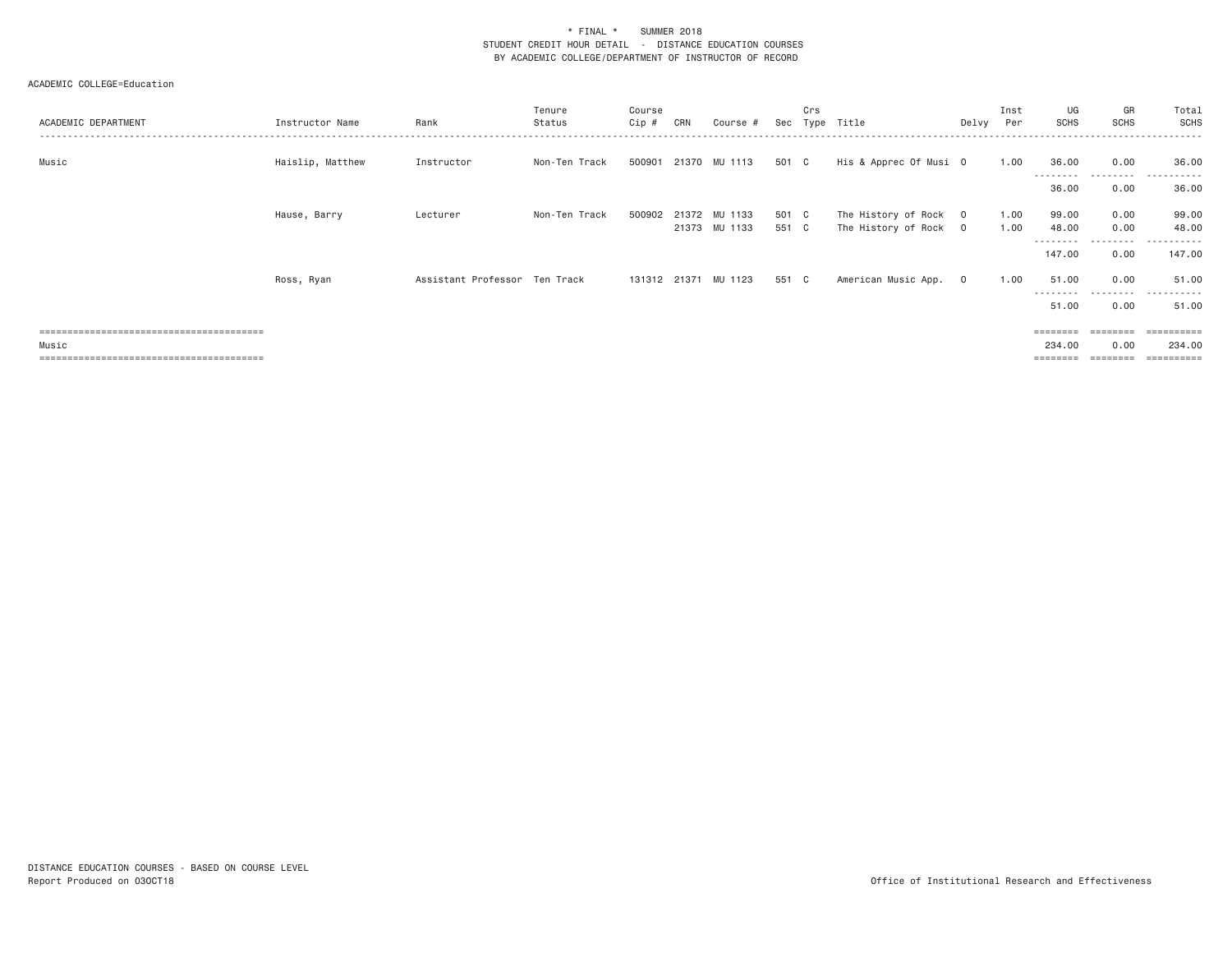| ACADEMIC DEPARTMENT                                                         | Instructor Name       | Rank                          | Tenure<br>Status | Course<br>Cip # | CRN   | Course #                        |                | Crs | Sec Type Title                                   | Delvy                      | Inst<br>Per  | UG<br><b>SCHS</b>                                                                                                                                                                                                                                                                                                                                                                                                                                                                                      | GR<br><b>SCHS</b>        | Total<br>SCHS                                                                                                                                                                                                                                                                                                                                                                                                                                                                                  |
|-----------------------------------------------------------------------------|-----------------------|-------------------------------|------------------|-----------------|-------|---------------------------------|----------------|-----|--------------------------------------------------|----------------------------|--------------|--------------------------------------------------------------------------------------------------------------------------------------------------------------------------------------------------------------------------------------------------------------------------------------------------------------------------------------------------------------------------------------------------------------------------------------------------------------------------------------------------------|--------------------------|------------------------------------------------------------------------------------------------------------------------------------------------------------------------------------------------------------------------------------------------------------------------------------------------------------------------------------------------------------------------------------------------------------------------------------------------------------------------------------------------|
| Civil & Environmental Engineering                                           | Freyne, Seamus        | Associate Professor Tenured   |                  |                 |       | 140801 22039 CE 8000            | 501 D          |     | Research / Thesis                                | $\mathbf 0$                | 1.00         | 0.00                                                                                                                                                                                                                                                                                                                                                                                                                                                                                                   | 2.00                     | 2.00                                                                                                                                                                                                                                                                                                                                                                                                                                                                                           |
|                                                                             |                       |                               |                  |                 |       |                                 |                |     |                                                  |                            |              | .<br>0.00                                                                                                                                                                                                                                                                                                                                                                                                                                                                                              | $- - - -$<br>2.00        | .<br>2.00                                                                                                                                                                                                                                                                                                                                                                                                                                                                                      |
|                                                                             | Gude, Veera           | Associate Professor Ten Track |                  | 140801          |       | 22052 CE 9000<br>22982 CE 7000  | 502 D<br>503 I |     | Research / Diss<br>Directed Indiv Study 0        | $\mathbf 0$                | 1.00<br>1.00 | 0.00<br>0.00                                                                                                                                                                                                                                                                                                                                                                                                                                                                                           | 3.00<br>3.00             | 3.00<br>3.00                                                                                                                                                                                                                                                                                                                                                                                                                                                                                   |
|                                                                             |                       |                               |                  |                 |       |                                 |                |     |                                                  |                            |              | .<br>0.00                                                                                                                                                                                                                                                                                                                                                                                                                                                                                              | .<br>6.00                | $\begin{array}{cccccccccccccc} \multicolumn{2}{c}{} & \multicolumn{2}{c}{} & \multicolumn{2}{c}{} & \multicolumn{2}{c}{} & \multicolumn{2}{c}{} & \multicolumn{2}{c}{} & \multicolumn{2}{c}{} & \multicolumn{2}{c}{} & \multicolumn{2}{c}{} & \multicolumn{2}{c}{} & \multicolumn{2}{c}{} & \multicolumn{2}{c}{} & \multicolumn{2}{c}{} & \multicolumn{2}{c}{} & \multicolumn{2}{c}{} & \multicolumn{2}{c}{} & \multicolumn{2}{c}{} & \multicolumn{2}{c}{} & \multicolumn{2}{c}{} & \$<br>6.00 |
|                                                                             | Howard, Isaac         | Professor                     | Tenured          | 140801          |       | 22043 CE 8000<br>22054 CE 9000  | 504 D<br>504 D |     | Research / Thesis<br>Research / Diss             | $\mathbf 0$<br>$\mathbf 0$ | 1.00<br>1.00 | 0.00<br>0.00                                                                                                                                                                                                                                                                                                                                                                                                                                                                                           | 2.00<br>11.00            | 2.00<br>11.00                                                                                                                                                                                                                                                                                                                                                                                                                                                                                  |
|                                                                             |                       |                               |                  |                 |       | 22782 CE 7000<br>23376 CE 7000  | 502 I<br>504 I |     | Directed Indiv Study 0<br>Directed Indiv Study 0 |                            | 1.00<br>1.00 | 0.00<br>0.00<br>$\begin{array}{cccccccccccccc} \multicolumn{2}{c}{} & \multicolumn{2}{c}{} & \multicolumn{2}{c}{} & \multicolumn{2}{c}{} & \multicolumn{2}{c}{} & \multicolumn{2}{c}{} & \multicolumn{2}{c}{} & \multicolumn{2}{c}{} & \multicolumn{2}{c}{} & \multicolumn{2}{c}{} & \multicolumn{2}{c}{} & \multicolumn{2}{c}{} & \multicolumn{2}{c}{} & \multicolumn{2}{c}{} & \multicolumn{2}{c}{} & \multicolumn{2}{c}{} & \multicolumn{2}{c}{} & \multicolumn{2}{c}{} & \multicolumn{2}{c}{} & \$ | 3.00<br>3.00<br><u>.</u> | 3.00<br>3.00<br>.                                                                                                                                                                                                                                                                                                                                                                                                                                                                              |
|                                                                             |                       |                               |                  |                 |       |                                 |                |     |                                                  |                            |              | 0.00                                                                                                                                                                                                                                                                                                                                                                                                                                                                                                   | 19.00                    | 19.00                                                                                                                                                                                                                                                                                                                                                                                                                                                                                          |
|                                                                             | Ramirez Avila, John   | Assistant Professor Ten Track |                  | 140801          |       | 22058 CE 9000                   | 508 D          |     | Research / Diss                                  | 0                          | 1.00         | 0.00                                                                                                                                                                                                                                                                                                                                                                                                                                                                                                   | 3.00                     | 3.00                                                                                                                                                                                                                                                                                                                                                                                                                                                                                           |
|                                                                             |                       |                               |                  |                 | 23396 | CE 7000<br>140805 22783 CE 8593 | 505 I<br>551 C |     | Directed Indiv Study 0<br>Environmental Hydrol 0 |                            | 1.00<br>1.00 | 0.00<br>0.00                                                                                                                                                                                                                                                                                                                                                                                                                                                                                           | 3.00<br>12.00            | 3.00<br>12.00                                                                                                                                                                                                                                                                                                                                                                                                                                                                                  |
|                                                                             |                       |                               |                  |                 |       |                                 |                |     |                                                  |                            |              | .<br>0.00                                                                                                                                                                                                                                                                                                                                                                                                                                                                                              | <u>.</u><br>18.00        | .<br>18.00                                                                                                                                                                                                                                                                                                                                                                                                                                                                                     |
|                                                                             | Savant, Gaurav        | Non-Employee                  | Not Applicable   |                 |       | 140805 21786 CE 8543            | 501 C          |     | Tidal Hydraulics                                 | $\mathbf 0$                | 1.00         | 0.00<br>.                                                                                                                                                                                                                                                                                                                                                                                                                                                                                              | 18.00<br>.               | 18.00<br>.                                                                                                                                                                                                                                                                                                                                                                                                                                                                                     |
|                                                                             |                       |                               |                  |                 |       |                                 |                |     |                                                  |                            |              | 0.00                                                                                                                                                                                                                                                                                                                                                                                                                                                                                                   | 18.00                    | 18.00                                                                                                                                                                                                                                                                                                                                                                                                                                                                                          |
|                                                                             | Taylor, Oliver-Denzil | Non-Employee                  | Not Applicable   |                 |       | 140801 22605 CE 8423            | 551 C          |     | Geotech Earthquake E 0                           |                            | 1.00         | 0.00<br><u>.</u>                                                                                                                                                                                                                                                                                                                                                                                                                                                                                       | 15.00<br>.               | 15.00                                                                                                                                                                                                                                                                                                                                                                                                                                                                                          |
|                                                                             |                       |                               |                  |                 |       |                                 |                |     |                                                  |                            |              | 0.00                                                                                                                                                                                                                                                                                                                                                                                                                                                                                                   | 15.00                    | 15.00                                                                                                                                                                                                                                                                                                                                                                                                                                                                                          |
|                                                                             | Vahedifard, Farshid   | Associate Professor Ten Track |                  |                 |       | 140801 22060 CE 9000            | 510 D          |     | Research / Diss                                  | $\circ$                    | 1.00         | 0.00<br>--------                                                                                                                                                                                                                                                                                                                                                                                                                                                                                       | 3.00                     | 3.00                                                                                                                                                                                                                                                                                                                                                                                                                                                                                           |
|                                                                             |                       |                               |                  |                 |       |                                 |                |     |                                                  |                            |              | 0.00                                                                                                                                                                                                                                                                                                                                                                                                                                                                                                   | 3.00                     | 3.00                                                                                                                                                                                                                                                                                                                                                                                                                                                                                           |
|                                                                             | Zhang, Li             | Associate Professor Tenured   |                  | 140801          |       | 22050 CE 8000                   | 511 D          |     | Research / Thesis                                | 0                          | 1.00         | 0.00                                                                                                                                                                                                                                                                                                                                                                                                                                                                                                   | 3.00                     | 3.00                                                                                                                                                                                                                                                                                                                                                                                                                                                                                           |
|                                                                             |                       |                               |                  |                 | 22061 | CE 9000<br>22645 CE 7000        | 511 D<br>501 I |     | Research / Diss<br>Directed Indiv Study 0        | $\mathbf 0$                | 1.00<br>1.00 | 0.00<br>0.00                                                                                                                                                                                                                                                                                                                                                                                                                                                                                           | 1.00<br>3.00             | 1.00<br>3.00                                                                                                                                                                                                                                                                                                                                                                                                                                                                                   |
|                                                                             |                       |                               |                  |                 |       |                                 |                |     |                                                  |                            |              | .<br>0.00                                                                                                                                                                                                                                                                                                                                                                                                                                                                                              | .<br>7.00                | .<br>7.00                                                                                                                                                                                                                                                                                                                                                                                                                                                                                      |
|                                                                             |                       |                               |                  |                 |       |                                 |                |     |                                                  |                            |              | $=$ =======                                                                                                                                                                                                                                                                                                                                                                                                                                                                                            | ========                 | ==========                                                                                                                                                                                                                                                                                                                                                                                                                                                                                     |
| Civil & Environmental Engineering<br>-------------------------------------- |                       |                               |                  |                 |       |                                 |                |     |                                                  |                            |              | 0.00                                                                                                                                                                                                                                                                                                                                                                                                                                                                                                   | 88.00                    | 88.00<br>======== ======== =========                                                                                                                                                                                                                                                                                                                                                                                                                                                           |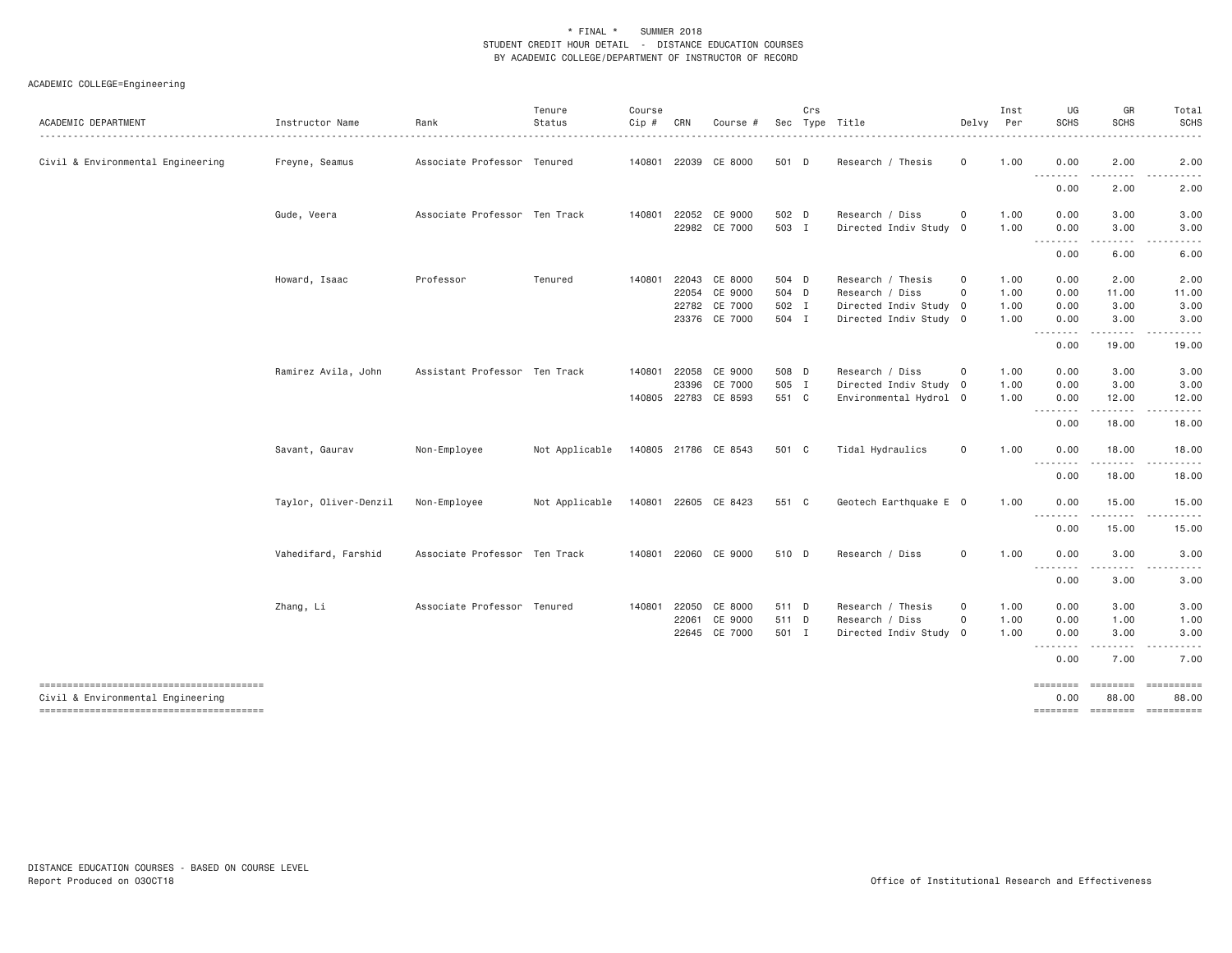| ACADEMIC DEPARTMENT            | Instructor Name        | Rank                          | Tenure<br>Status | Course<br>Cip | CRN | Course #       | Sec   | Crs<br>Type | Title                  | Delvy | Inst<br>Per | UG<br><b>SCHS</b>                                 | GR<br><b>SCHS</b>                                    | Total<br>SCHS                               |
|--------------------------------|------------------------|-------------------------------|------------------|---------------|-----|----------------|-------|-------------|------------------------|-------|-------------|---------------------------------------------------|------------------------------------------------------|---------------------------------------------|
| Computer Science & Engineering | Archibald, Christopher | Assistant Professor Ten Track |                  | 110101        |     | 23354 CSE 7000 | 501 I |             | Directed Indiv Study 0 |       | 1.00        | 0.00<br>.<br>0.00                                 | 3,00<br>.<br>3.00                                    | 3,00<br>.<br>3,00                           |
| Computer Science & Engineering |                        |                               |                  |               |     |                |       |             |                        |       |             | $=$ = = = = = = =<br>0.00<br>--------<br>-------- | ________<br>________<br>3.00<br>________<br>-------- | ==========<br>3.00<br>$=$ = = = = = = = = = |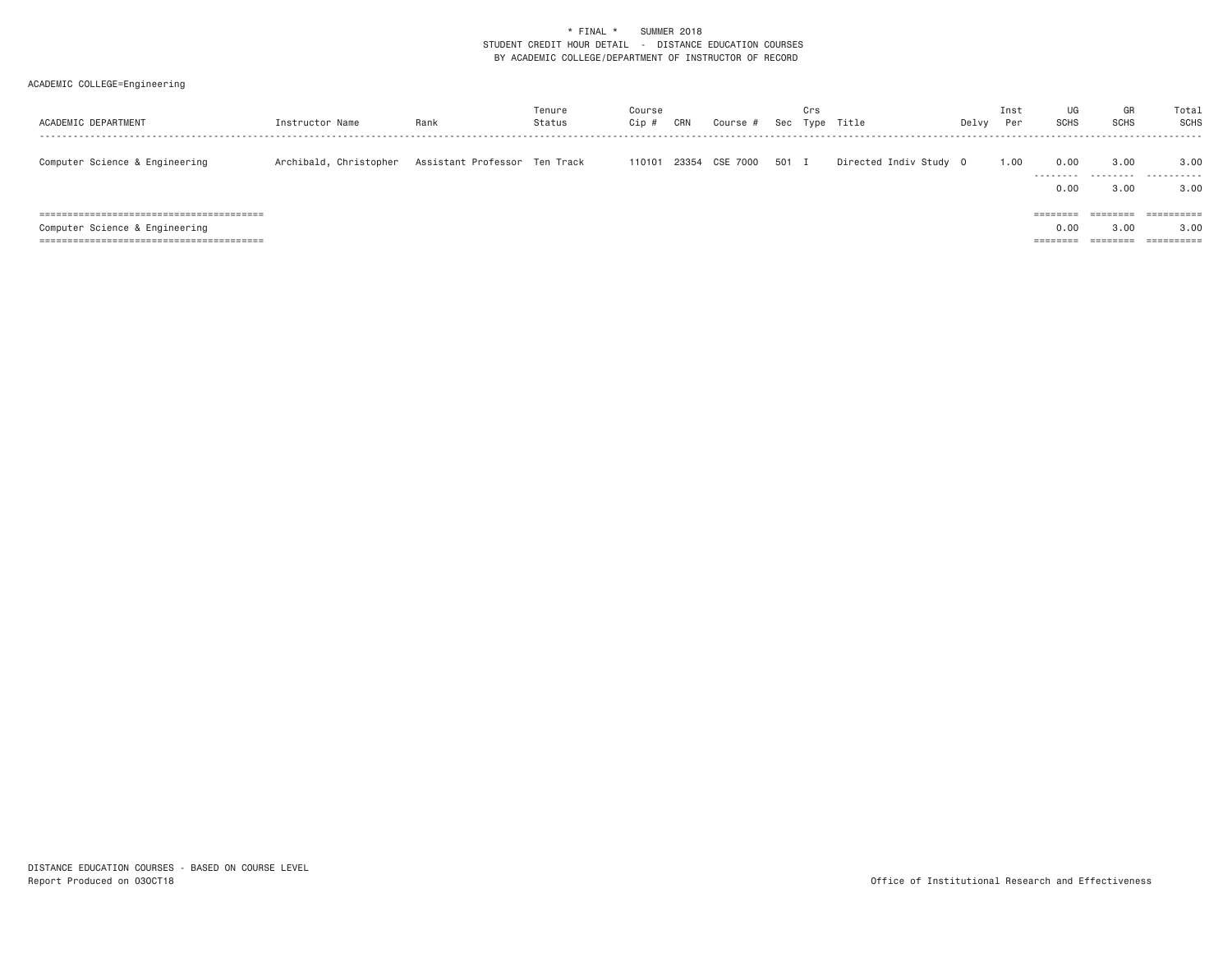| ACADEMIC DEPARTMENT               | Instructor Name     | Rank                          | Tenure<br>Status | Course<br>Cip # | CRN | Course #       | Sec   | Crs<br>Type  | Title                  | Delvy        | Inst<br>Per | UG<br>SCHS        | GR<br><b>SCHS</b> | Total<br>SCHS         |
|-----------------------------------|---------------------|-------------------------------|------------------|-----------------|-----|----------------|-------|--------------|------------------------|--------------|-------------|-------------------|-------------------|-----------------------|
| Electrical & Computer Engineering | Du, Qian            | Professor                     | Tenured          | 141001          |     | 22978 ECE 9000 | 503 D |              | Research/Diss          | $\circ$      | 1.00        | 0.00<br>--------- | 6.00<br>.         | 6.00<br>.             |
|                                   |                     |                               |                  |                 |     |                |       |              |                        |              |             | 0.00              | 6.00              | 6.00                  |
|                                   | Fowler, James       | Professor                     | Tenured          | 141001          |     | 22076 ECE 9000 | 501 D |              | Research/Diss          | $\mathbf{0}$ | 1.00        | 0.00              | 3.00              | 3.00                  |
|                                   |                     |                               |                  |                 |     |                |       |              |                        |              | ---------   | 0.00              | ------<br>3.00    | .<br>3.00             |
|                                   | Kluss, Joni Viljami | Assistant Professor Ten Track |                  | 141001          |     | 22981 ECE 7000 | 501   | $\mathbf{I}$ | Directed Indiv Study 0 |              | 1.00        | 0.00              | 3.00              | 3.00                  |
|                                   |                     |                               |                  |                 |     |                |       |              |                        |              | ---------   | 0.00              | ---------<br>3.00 | $\cdots$<br>3.00      |
|                                   |                     |                               |                  |                 |     |                |       |              |                        |              |             |                   |                   | $=$ = = = = = = = =   |
| Electrical & Computer Engineering |                     |                               |                  |                 |     |                |       |              |                        |              |             | 0.00              | 12.00             | 12.00                 |
|                                   |                     |                               |                  |                 |     |                |       |              |                        |              | ========    |                   |                   | $=$ = = = = = = = = = |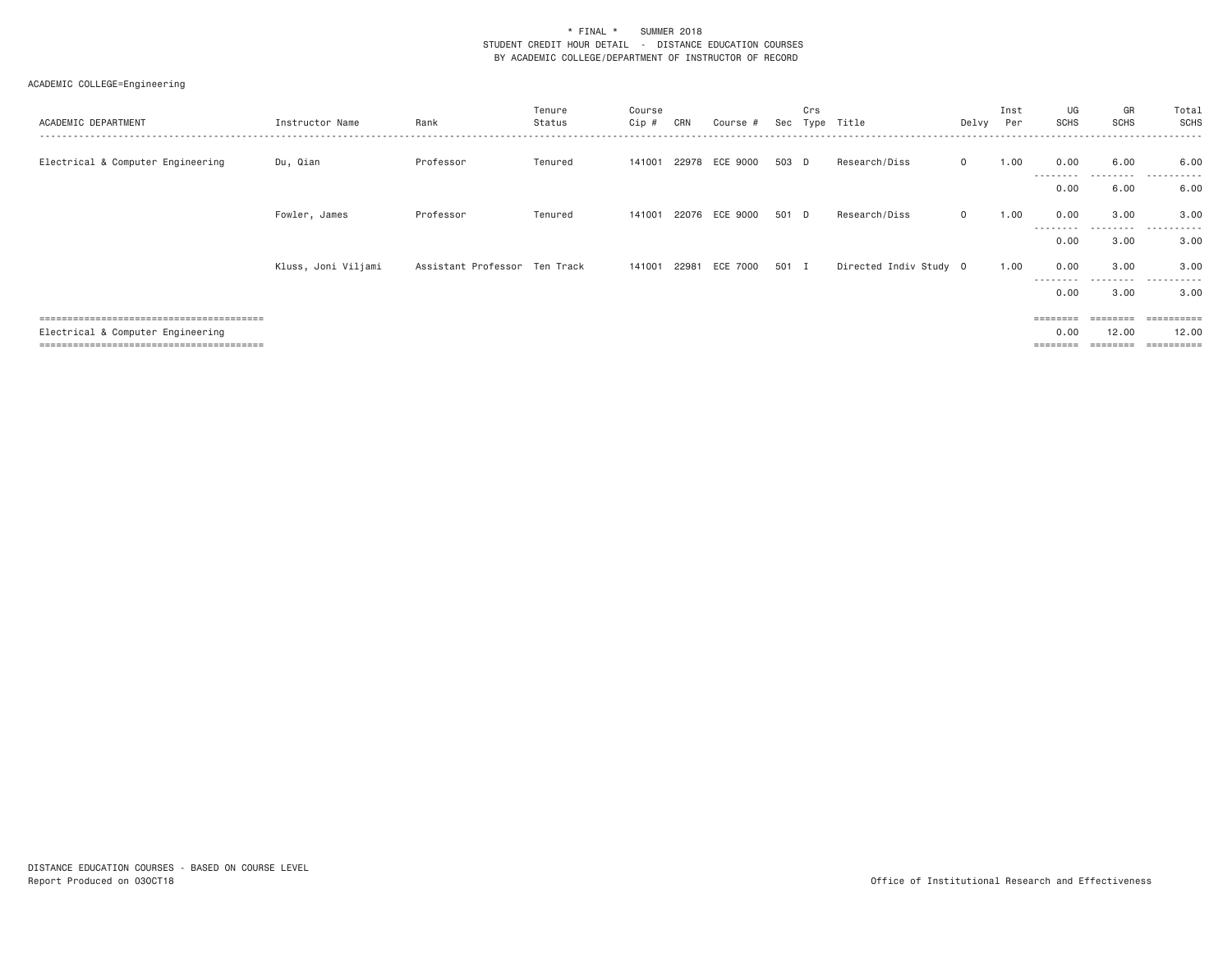| ACADEMIC DEPARTMENT              | Instructor Name                                            | Rank                              | Tenure<br>Status | Course<br>Cip #  | CRN            | Course #                                        |                         | Crs            | Sec Type Title<br>.                                        | Delvy                                     | Inst<br>Per          | UG<br><b>SCHS</b>    | GR<br><b>SCHS</b>                   | Total<br><b>SCHS</b><br>$- - - -$                                                                                                                             |
|----------------------------------|------------------------------------------------------------|-----------------------------------|------------------|------------------|----------------|-------------------------------------------------|-------------------------|----------------|------------------------------------------------------------|-------------------------------------------|----------------------|----------------------|-------------------------------------|---------------------------------------------------------------------------------------------------------------------------------------------------------------|
| Industrial & Systems Engineering | Bian, Linkan                                               | Assistant Professor Ten Track     |                  |                  |                | 143501 22090 IE 9000                            | 501 D                   |                | Research/DIss                                              | $\mathsf{o}$                              | 1.00                 | 0.00<br>.            | 1.00<br>$\sim$ $\sim$ $\sim$        | 1.00<br>$\frac{1}{2} \left( \frac{1}{2} \right) \left( \frac{1}{2} \right) \left( \frac{1}{2} \right) \left( \frac{1}{2} \right) \left( \frac{1}{2} \right)$  |
|                                  |                                                            |                                   |                  |                  |                |                                                 |                         |                |                                                            |                                           |                      | 0.00                 | 1.00                                | 1.00                                                                                                                                                          |
|                                  | Bullington, Stanley                                        | Professor                         | Tenured          | 142701<br>143501 | 21350<br>21351 | IE 4753<br>IE 6753                              | 501 C<br>501 C          |                | Systems Engr & Analy 0<br>Systems Engr & Analy             | $\overline{0}$                            | 1.00<br>1.00         | 9.00<br>0.00         | 0.00<br>12.00                       | 9.00<br>12.00                                                                                                                                                 |
|                                  |                                                            |                                   |                  |                  |                | 22091 IE 9000                                   | 502 D                   |                | Research/DIss                                              | $\mathbf 0$                               | 1.00                 | 0.00<br>.            | 1.00<br>.                           | 1.00<br>$- - - - -$                                                                                                                                           |
|                                  | Burch, Reuben                                              | Assistant Professor Ten Track     |                  |                  |                | 143501 22092 IE 9000                            | 503 D                   |                | Research/DIss                                              | $\mathsf{o}$                              | 1.00                 | 9.00<br>0.00         | 13.00<br>16.00                      | 22.00<br>16.00                                                                                                                                                |
|                                  |                                                            |                                   |                  |                  |                |                                                 |                         |                |                                                            |                                           |                      | 0.00                 | .<br>16.00                          | $\frac{1}{2} \left( \frac{1}{2} \right) \left( \frac{1}{2} \right) \left( \frac{1}{2} \right) \left( \frac{1}{2} \right) \left( \frac{1}{2} \right)$<br>16.00 |
|                                  | Jafari Marandi, Ruholla Grad Research Assis Not Applicable |                                   |                  |                  |                | 143501 21747 IE 3913                            | 501 C                   |                | Engr Economy I                                             | $\mathbf 0$                               | 1.00                 | 27.00<br>.           | 0.00                                | 27.00<br>.                                                                                                                                                    |
|                                  |                                                            |                                   |                  |                  |                |                                                 |                         |                |                                                            |                                           |                      | 27.00                | 0.00                                | 27.00                                                                                                                                                         |
|                                  | Jaradat, Raed                                              | Assistant Professor Ten Track     |                  | 143501           | 22081          | IE 8000<br>22093 IE 9000                        | 504 D<br>504 D          |                | Research / Thesis<br>Research/DIss                         | $\mathbf 0$<br>$\mathsf{O}$               | 1.00<br>1.00         | 0.00<br>0.00         | 6.00<br>2,00                        | 6.00<br>2.00                                                                                                                                                  |
|                                  |                                                            |                                   |                  |                  |                |                                                 |                         |                |                                                            |                                           |                      | .<br>0.00            | .<br>8.00                           | -----<br>8.00                                                                                                                                                 |
|                                  | Marufuzzaman, Mohammad                                     | Assistant Professor Ten Track     |                  |                  |                | 143501 22095 IE 9000                            | 506 D                   |                | Research/DIss                                              | $\mathbf 0$                               | 1.00                 | 0.00                 | 7.00                                | 7.00<br>$- - - -$                                                                                                                                             |
|                                  |                                                            |                                   |                  |                  |                |                                                 |                         |                |                                                            |                                           |                      | 0.00                 | 7.00                                | 7.00                                                                                                                                                          |
|                                  | Medal, Hugh                                                | Assistant Professor Ten Track     |                  | 143501           |                | 22096 IE 9000                                   | 507 D                   |                | Research/DIss                                              | $\mathsf{o}$                              | 1.00                 | 0.00                 | 1.00<br>$\sim$ $\sim$ $\sim$ $\sim$ | 1.00<br>.                                                                                                                                                     |
|                                  |                                                            |                                   |                  |                  |                |                                                 |                         |                |                                                            |                                           |                      | 0.00                 | 1.00                                | 1.00                                                                                                                                                          |
|                                  | Reeves, Kari                                               | Non-Faculty                       | Tenured          |                  |                | 140101 22275 GE 8003                            | 501 C                   |                | MENG Capstone                                              | $\mathsf{O}$                              | 0.50                 | 0.00<br>.            | 4.50<br>.                           | 4.50<br>-----                                                                                                                                                 |
|                                  |                                                            |                                   |                  |                  |                |                                                 |                         |                |                                                            |                                           |                      | 0.00                 | 4.50                                | 4.50                                                                                                                                                          |
|                                  | Smith, Brian                                               | Assistant Professor Ten Track     |                  |                  |                | 143501 22097 IE 9000                            | 509 D                   |                | Research/DIss                                              | $\mathsf{o}$                              | 1.00                 | 0.00<br>.            | 8.00<br>. <u>. .</u>                | 8.00<br>$\frac{1}{2}$                                                                                                                                         |
|                                  |                                                            |                                   |                  |                  |                |                                                 |                         |                |                                                            |                                           |                      | 0.00                 | 8.00                                | 8.00                                                                                                                                                          |
|                                  | Strawderman, Lesley                                        | Associate Professor Tenured       |                  | 143501           |                | 22098 IE 9000                                   | 510 D                   |                | Research/DIss                                              | $\mathsf{o}$                              | 1.00                 | 0.00<br>.            | 7.00<br>$\sim$ $\sim$ $\sim$ $\sim$ | 7.00                                                                                                                                                          |
|                                  |                                                            |                                   |                  |                  |                |                                                 |                         |                |                                                            |                                           |                      | 0.00                 | 7.00                                | 7.00                                                                                                                                                          |
|                                  | Usher, John                                                | Professor                         | Tenured          | 143501           |                | 22100 IE 9000<br>23477 IE 7000                  | 512 D<br>501 I          |                | Research/DIss<br>Directed Indiv Study 0                    | $\mathbf 0$                               | 1.00<br>1.00         | 0.00<br>0.00         | 3.00<br>3.00                        | 3.00<br>3.00                                                                                                                                                  |
|                                  |                                                            |                                   |                  |                  |                |                                                 |                         |                |                                                            |                                           |                      | .<br>0.00            | .<br>6.00                           | $\frac{1}{2} \left( \frac{1}{2} \right) \left( \frac{1}{2} \right) \left( \frac{1}{2} \right) \left( \frac{1}{2} \right) \left( \frac{1}{2} \right)$<br>6.00  |
|                                  | Young, Glenda                                              | Visiting Assist Pro Non-Ten Track |                  | 143501<br>270301 |                | 22221 IE 6513<br>23397 IE 4513<br>22222 IE 6613 | 551 C<br>551 C<br>501 C |                | Engineering Admin<br>Engineering Admin<br>Eng Statistics I | $\mathbf 0$<br>$\mathbf 0$<br>$\mathbf 0$ | 1.00<br>1.00<br>1.00 | 0.00<br>3.00<br>0.00 | 33.00<br>0.00<br>24.00              | 33.00<br>3.00<br>24.00                                                                                                                                        |
|                                  |                                                            |                                   |                  |                  |                | 22714 IE 4613                                   | 501                     | C <sub>1</sub> | Eng Statistics I                                           | $\circ$                                   | 1.00                 | 12.00                | 0.00                                | 12.00                                                                                                                                                         |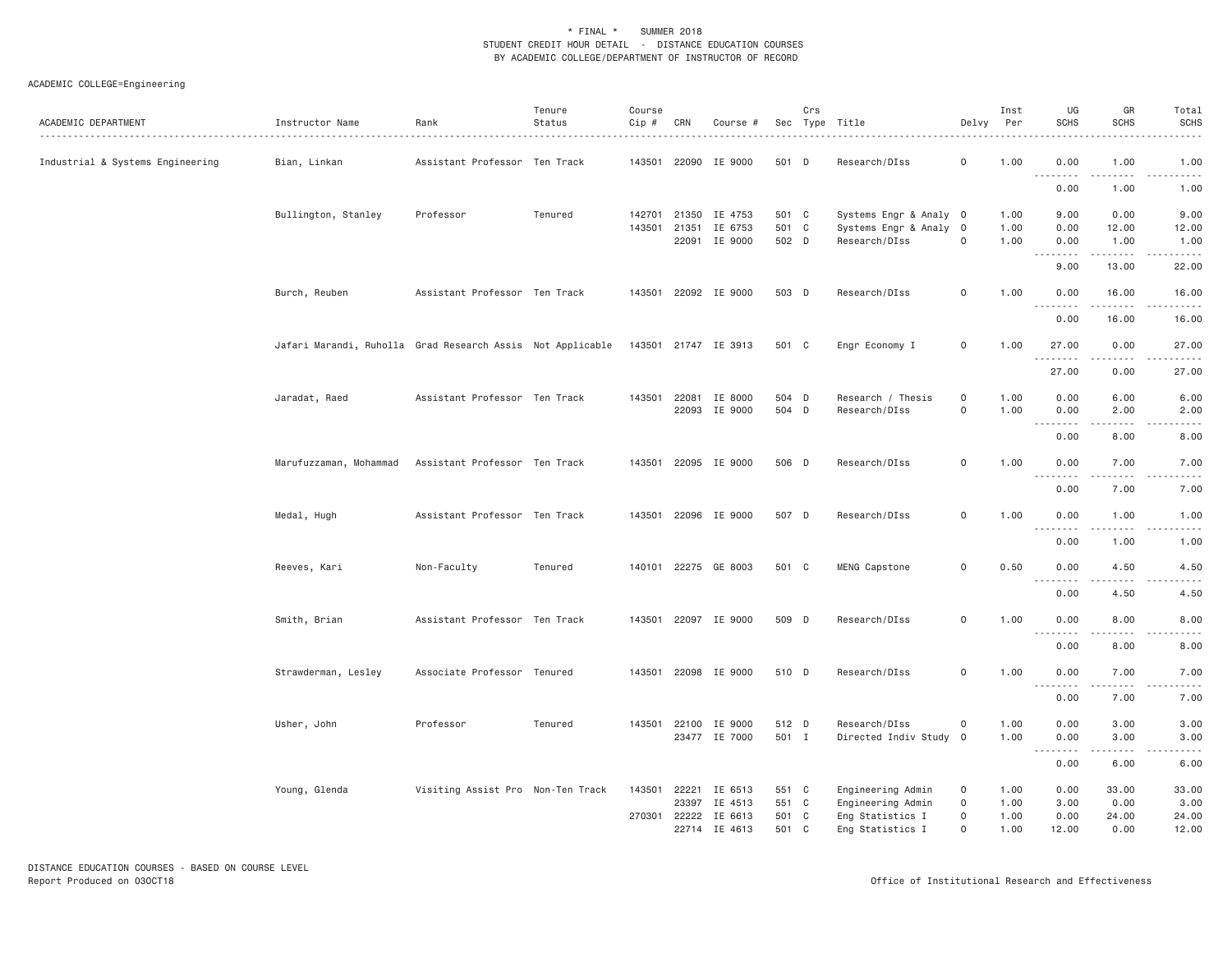| ACADEMIC DEPARTMENT              | Instructor Name | Rank | Tenure<br>Status | Course<br>Cip # | CRN | Course # | Crs | Sec Type Title | Delvy | UG<br>Inst<br>SCHS<br>Per | GR<br><b>SCHS</b> | Total<br><b>SCHS</b>  |
|----------------------------------|-----------------|------|------------------|-----------------|-----|----------|-----|----------------|-------|---------------------------|-------------------|-----------------------|
|                                  |                 |      |                  |                 |     |          |     |                |       | .<br>15.00                | .<br>57.00        | .<br>72.00            |
|                                  |                 |      |                  |                 |     |          |     |                |       | $=$ = = = = = = =         | $=$ = = = = = = = | $=$ = = = = = = = = = |
| Industrial & Systems Engineering |                 |      |                  |                 |     |          |     |                |       | 51,00                     | 128.50            | 179.50                |
|                                  |                 |      |                  |                 |     |          |     |                |       | ========                  | ========          | ==========            |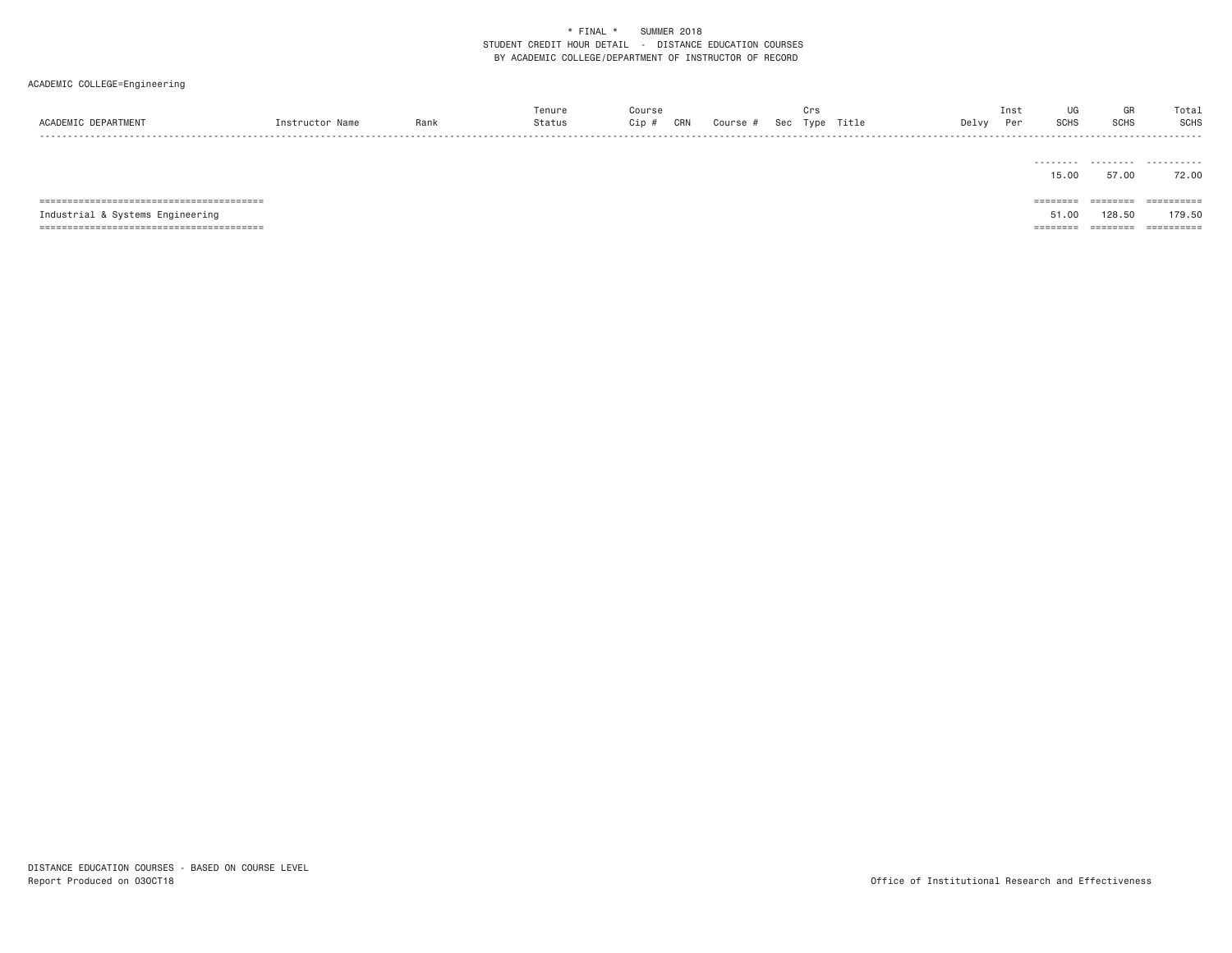| ACADEMIC DEPARTMENT    | Instructor Name   | Rank                          | Tenure<br>Status | Course<br>Cip # | CRN   | Course #                 | Sec            | Crs | Type Title                                       | Delvy   | Inst<br>Per  | UG<br><b>SCHS</b> | GR<br><b>SCHS</b>          | Total<br><b>SCHS</b>              |
|------------------------|-------------------|-------------------------------|------------------|-----------------|-------|--------------------------|----------------|-----|--------------------------------------------------|---------|--------------|-------------------|----------------------------|-----------------------------------|
| Mechanical Engineering | Cho, HeeJin       | Assistant Professor Ten Track |                  | 141901          | 22977 | ME 7000<br>22980 ME 7000 | 501 I<br>502 I |     | Directed Indiv Study 0<br>Directed Indiv Study 0 |         | 1.00<br>1.00 | 0.00<br>0.00      | 3.00<br>3.00<br>. <b>.</b> | 3.00<br>3.00<br>------<br>$- - -$ |
|                        |                   |                               |                  |                 |       |                          |                |     |                                                  |         |              | --------<br>0.00  | 6.00                       | 6.00                              |
|                        | Horstemeyer, Mark | Professor                     | Tenured          | 141901          | 22109 | ME 9000                  | 503 D          |     | Research / Diss                                  | $\circ$ | 1.00         | 0.00              | 1.00                       | 1,00                              |
|                        |                   |                               |                  |                 |       |                          |                |     |                                                  |         |              | --------<br>0.00  | ---------<br>1.00          | .<br>1.00                         |
|                        | Jones, Elborn     | Lecturer                      | Non-Ten Track    | 141901          | 21364 | ME 6443                  | 501 C          |     | Mech Systems Design                              | $\circ$ | 1.00         | 0.00              | 12.00                      | 12.00                             |
|                        |                   |                               |                  |                 |       |                          |                |     |                                                  |         |              | --------<br>0.00  | ---------<br>12.00         | . <u>.</u> .<br>$  -$<br>12.00    |
|                        |                   |                               |                  |                 |       |                          |                |     |                                                  |         |              | ========          | ========                   | ==========                        |
| Mechanical Engineering |                   |                               |                  |                 |       |                          |                |     |                                                  |         |              | 0.00<br>========  | 19.00<br>========          | 19,00<br>==========               |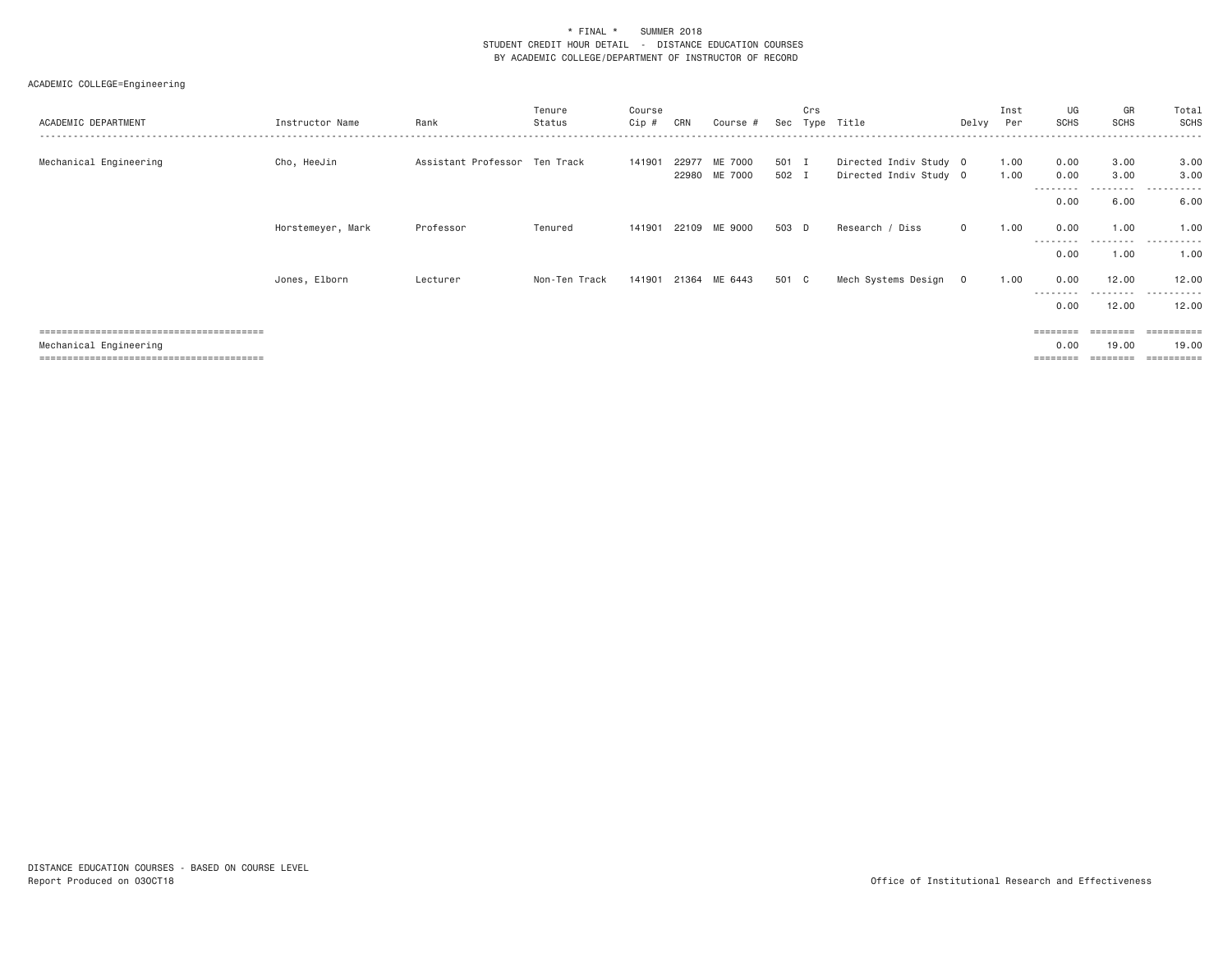| ACADEMIC DEPARTMENT            | Instructor Name | Rank      | Tenure<br>Status | Course<br>Cip # | CRN | Course #             | Crs | Sec Type Title         | Delvy | Inst<br>Per | UG<br><b>SCHS</b>                     | GR<br><b>SCHS</b>            | Total<br>SCHS      |
|--------------------------------|-----------------|-----------|------------------|-----------------|-----|----------------------|-----|------------------------|-------|-------------|---------------------------------------|------------------------------|--------------------|
| School of Chemical Engineering | French, William | Professor | Tenured          | 140701          |     | 21193 CHE 8713 501 C |     | Sci Proposal Inst/De O |       | 1.00        | 0.00<br>---------<br>0.00             | 3,00<br>---------<br>3.00    | 3,00<br>.<br>3.00  |
| School of Chemical Engineering |                 |           |                  |                 |     |                      |     |                        |       |             | $=$ = = = = = = =<br>0.00<br>======== | ========<br>3.00<br>======== | ==========<br>3,00 |